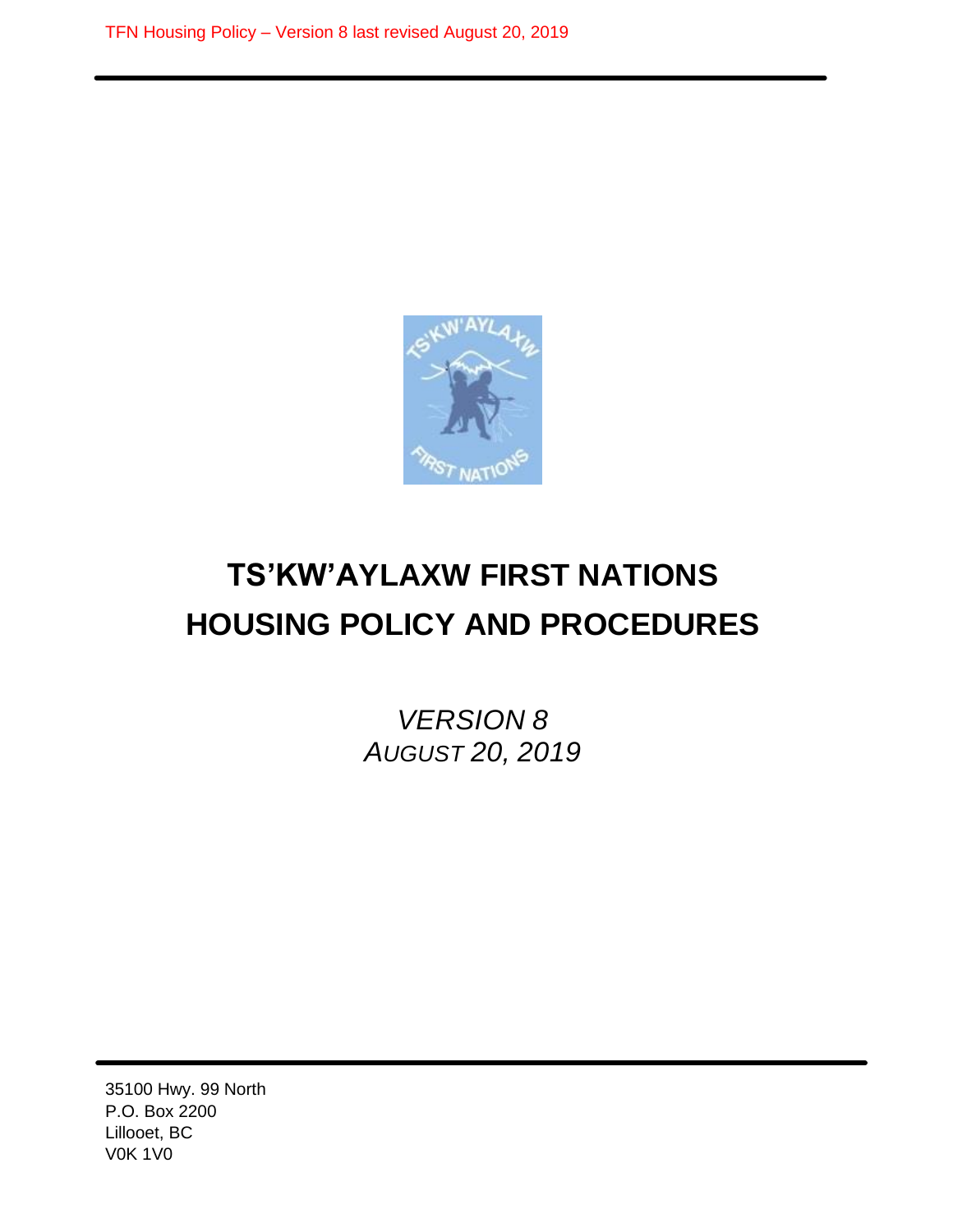# *POLICY REVISION TRACKING INDEX*

| <b>Date</b>          | <b>Policy</b><br><b>Version</b><br><b>Number</b> | <b>Section</b><br><b>Number</b> | Page | <b>Nature of Revision</b>                                                               | <b>Chief or Council</b><br>Signature |
|----------------------|--------------------------------------------------|---------------------------------|------|-----------------------------------------------------------------------------------------|--------------------------------------|
| June 6, 2017         | 4                                                | ALL                             | ALL  | PASSED IN PRINCIPLE                                                                     |                                      |
|                      | $\overline{7}$                                   | ALL                             | ALL  | FINAL POLICY FOR ADOPTION                                                               |                                      |
| August 20, 2019      | 8                                                | 7.7.7                           | 44   | Adding unlicensed Vehicles                                                              |                                      |
|                      |                                                  | 7.9.4                           | 51   | No Open Burning including<br>fire pits and burn barrels                                 |                                      |
| February 10,<br>2020 | 8                                                | 1.4.1                           | 12   | Amend saying elders are<br>responsible for rent<br>payments                             |                                      |
| February 10,<br>2020 | 8                                                | 3.1                             | 24   | Adding independent living<br>conditions; replacing<br>maintenance fee for rental<br>fee |                                      |
|                      |                                                  |                                 |      |                                                                                         |                                      |
|                      |                                                  |                                 |      |                                                                                         |                                      |
|                      |                                                  |                                 |      |                                                                                         |                                      |
|                      |                                                  |                                 |      |                                                                                         |                                      |
|                      |                                                  |                                 |      |                                                                                         |                                      |
|                      |                                                  |                                 |      |                                                                                         |                                      |
|                      |                                                  |                                 |      |                                                                                         |                                      |
|                      |                                                  |                                 |      |                                                                                         |                                      |
|                      |                                                  |                                 |      |                                                                                         |                                      |

| Page 2 of 52                               | DATE OF UPDATE     | APPROVED BY |
|--------------------------------------------|--------------------|-------------|
| TS'KW'AYLAXW HOUSING POLICY AND PROCEDURES | August 20,<br>2019 |             |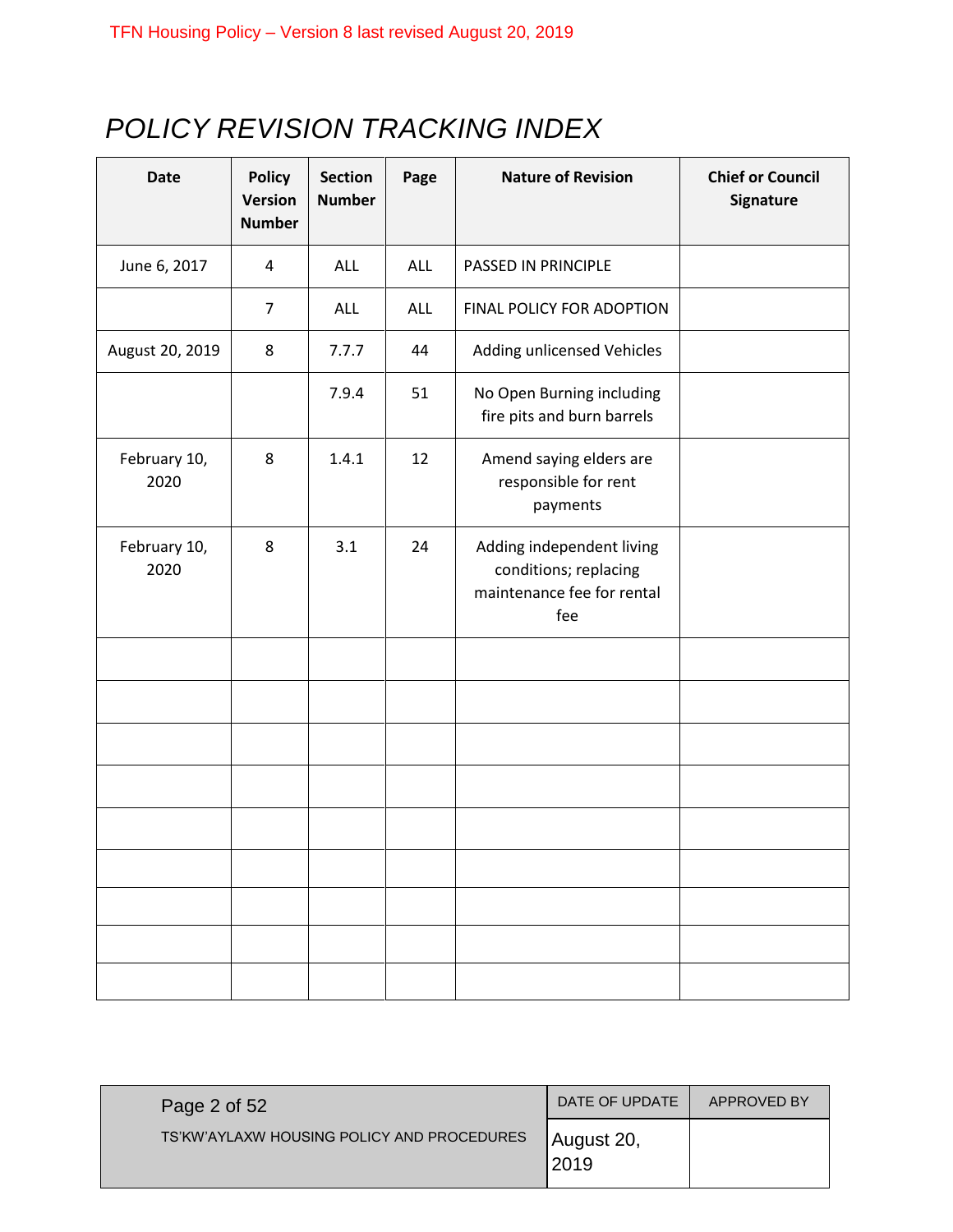# Contents

| 1              |       |  |  |
|----------------|-------|--|--|
|                | 1.1   |  |  |
|                | 1.2   |  |  |
|                | 1.3   |  |  |
|                | 1.4   |  |  |
|                | 1.4.1 |  |  |
|                | 1.4.2 |  |  |
|                | 1.4.3 |  |  |
|                | 1.4.4 |  |  |
| $\overline{2}$ |       |  |  |
|                | 2.1   |  |  |
|                | 2.1.1 |  |  |
|                | 2.1.2 |  |  |
|                | 2.1.3 |  |  |
|                | 2.1.4 |  |  |
|                | 2.1.5 |  |  |
|                | 2.2   |  |  |
|                | 2.2.1 |  |  |
|                | 2.2.2 |  |  |
|                | 2.2.3 |  |  |
|                | 2.3   |  |  |
|                | 2.3.1 |  |  |
|                | 2.3.2 |  |  |
|                | 2.3.3 |  |  |
|                | 2.3.4 |  |  |
|                | 2.3.5 |  |  |
|                | 2.3.6 |  |  |
|                | 2.3.7 |  |  |
|                | 2.3.8 |  |  |

| Page 3 of 52                               | DATE OF UPDATE      | APPROVED BY |
|--------------------------------------------|---------------------|-------------|
| TS'KW'AYLAXW HOUSING POLICY AND PROCEDURES | August 20,<br>12019 |             |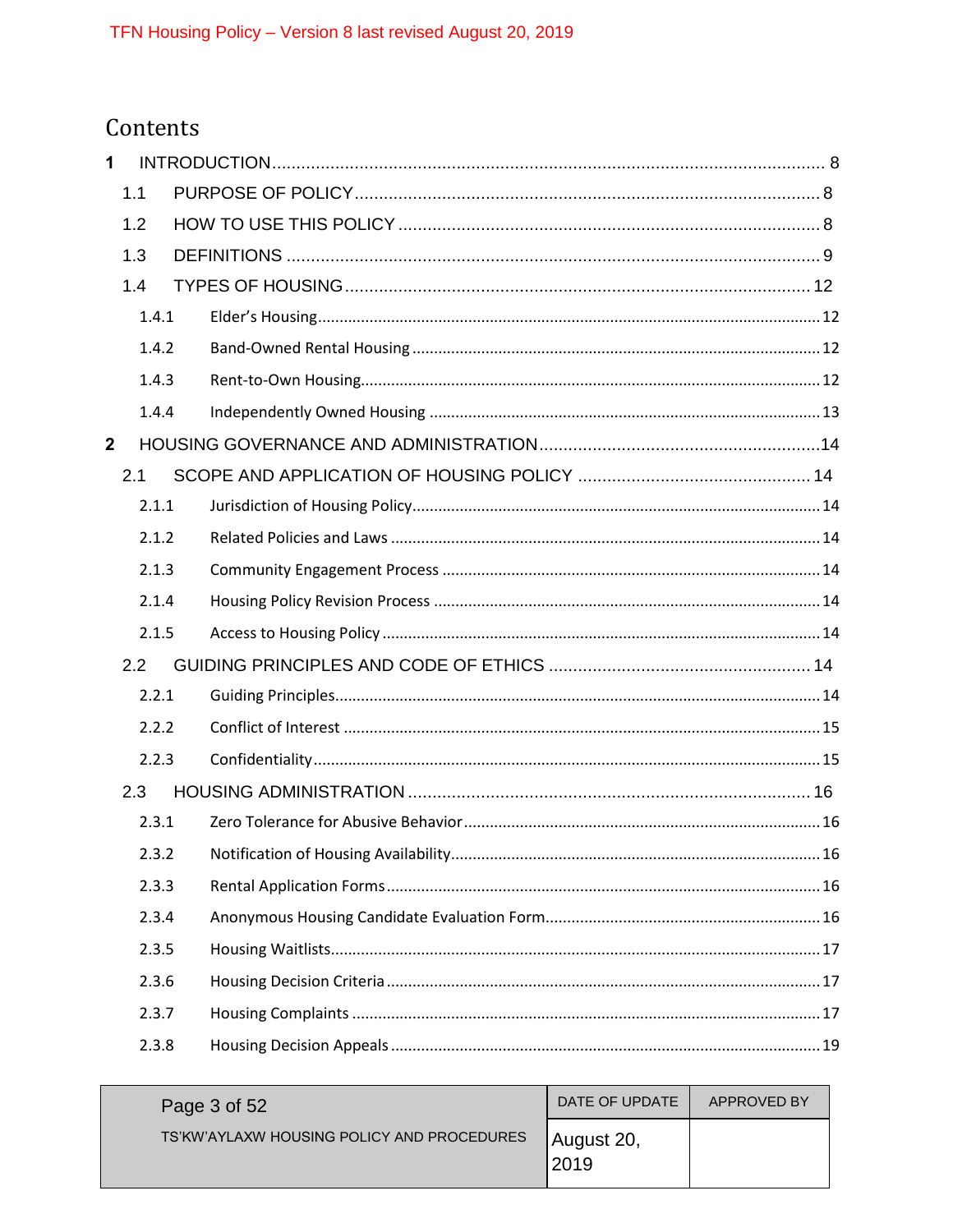|              | 2.3.9 |                                                      |  |
|--------------|-------|------------------------------------------------------|--|
|              | 2.4   |                                                      |  |
|              | 2.4.1 |                                                      |  |
|              | 2.4.2 |                                                      |  |
|              | 2.4.3 |                                                      |  |
|              | 2.4.4 |                                                      |  |
|              | 2.4.5 |                                                      |  |
|              | 2.4.6 |                                                      |  |
|              | 2.4.7 |                                                      |  |
| $\mathbf{3}$ |       |                                                      |  |
|              | 3.1   |                                                      |  |
|              | 3.2   |                                                      |  |
|              | 3.3   |                                                      |  |
|              | 3.4   |                                                      |  |
|              | 3.5   |                                                      |  |
|              | 3.6   |                                                      |  |
| 4            |       |                                                      |  |
| 4.1          |       |                                                      |  |
|              | 4.2   | APPLICATION PROCESS FOR BAND-OWNED RENTAL HOUSING 27 |  |
|              | 4.3   | SELECTION PROCESS FOR BAND-OWNED RENTAL HOUSING  27  |  |
|              | 4.4   | BAND-OWNED RENTAL HOUSING TENANT RESPONSIBILITIES 28 |  |
| 5            |       |                                                      |  |
|              | 5.1   |                                                      |  |
|              | 5.2   | APPLICATION PROCESS FOR NEW RENT-TO-OWN HOUSING 29   |  |
|              | 5.3   | SELECTION PROCESS FOR NEW RENT-TO-OWN HOUSING  29    |  |
|              | 5.4   |                                                      |  |
|              | 5.5   |                                                      |  |
|              | 5.6   |                                                      |  |
|              | 5.7   |                                                      |  |
|              | 5.8   |                                                      |  |
|              | 5.9   |                                                      |  |

| Page 4 of 52                               | DATE OF UPDATE      | APPROVED BY |  |
|--------------------------------------------|---------------------|-------------|--|
| TS'KW'AYLAXW HOUSING POLICY AND PROCEDURES | August 20,<br>12019 |             |  |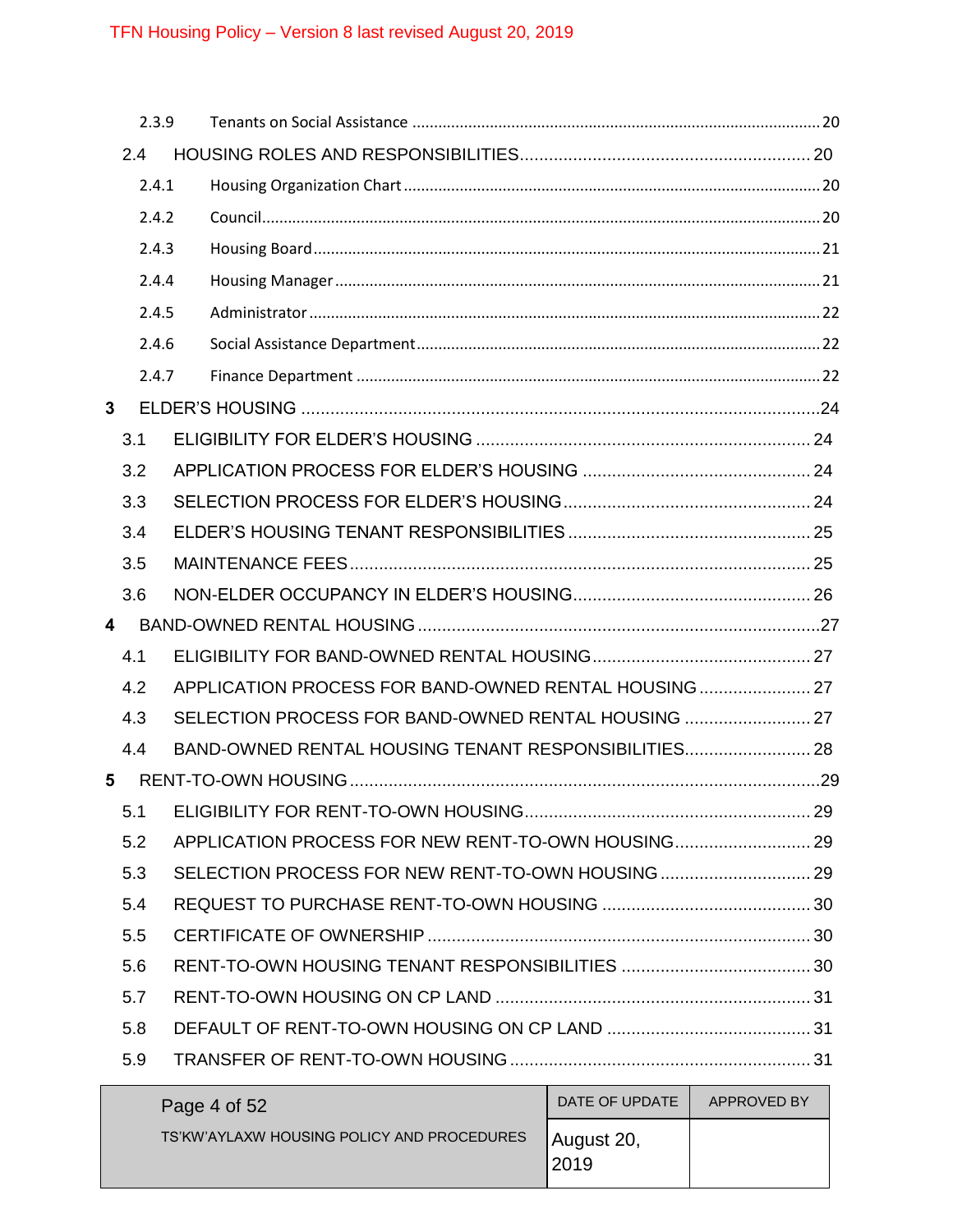|                | 5.9.1 |                                                                              | Transfer of Rent-to-Own Housing in the Event of Death or Mental Incompetence 31 |  |  |  |
|----------------|-------|------------------------------------------------------------------------------|---------------------------------------------------------------------------------|--|--|--|
|                |       | Transfer of Rent-to-Own Housing in the Event of Marital Breakup  32<br>5.9.2 |                                                                                 |  |  |  |
|                | 5.10  |                                                                              |                                                                                 |  |  |  |
| 6              |       |                                                                              |                                                                                 |  |  |  |
|                | 6.1   |                                                                              |                                                                                 |  |  |  |
|                | 6.2   |                                                                              | TFN DOES NOT SUPPORT INDEPENDENTLY OWNED HOUSING 35                             |  |  |  |
| $\overline{7}$ |       |                                                                              |                                                                                 |  |  |  |
|                | 7.1   |                                                                              |                                                                                 |  |  |  |
|                | 7.1.1 |                                                                              |                                                                                 |  |  |  |
|                | 7.1.2 |                                                                              |                                                                                 |  |  |  |
|                | 7.1.3 |                                                                              |                                                                                 |  |  |  |
|                | 7.1.4 |                                                                              |                                                                                 |  |  |  |
|                | 7.1.5 |                                                                              |                                                                                 |  |  |  |
|                | 7.1.6 |                                                                              |                                                                                 |  |  |  |
|                | 7.1.7 |                                                                              |                                                                                 |  |  |  |
|                | 7.2   |                                                                              |                                                                                 |  |  |  |
|                | 7.3   |                                                                              |                                                                                 |  |  |  |
|                | 7.3.1 |                                                                              |                                                                                 |  |  |  |
|                | 7.3.2 |                                                                              |                                                                                 |  |  |  |
|                | 7.3.3 |                                                                              |                                                                                 |  |  |  |
|                | 7.4   |                                                                              |                                                                                 |  |  |  |
|                | 7.4.1 |                                                                              |                                                                                 |  |  |  |
|                |       |                                                                              |                                                                                 |  |  |  |
|                | 7.4.3 |                                                                              |                                                                                 |  |  |  |
|                | 7.5   |                                                                              |                                                                                 |  |  |  |
|                | 7.5.1 |                                                                              |                                                                                 |  |  |  |
|                | 7.5.2 |                                                                              |                                                                                 |  |  |  |
|                | 7.5.3 |                                                                              |                                                                                 |  |  |  |
|                | 7.5.4 |                                                                              |                                                                                 |  |  |  |
|                | 7.5.5 |                                                                              |                                                                                 |  |  |  |
|                | 7.5.6 |                                                                              |                                                                                 |  |  |  |
|                |       | DATE OF UPDATE<br>APPROVED BY<br>Page 5 of 52                                |                                                                                 |  |  |  |

| Page 5 of $52$                             | DAIL OF UPDAIL     | APPROVED BY |
|--------------------------------------------|--------------------|-------------|
| TS'KW'AYLAXW HOUSING POLICY AND PROCEDURES | August 20,<br>2019 |             |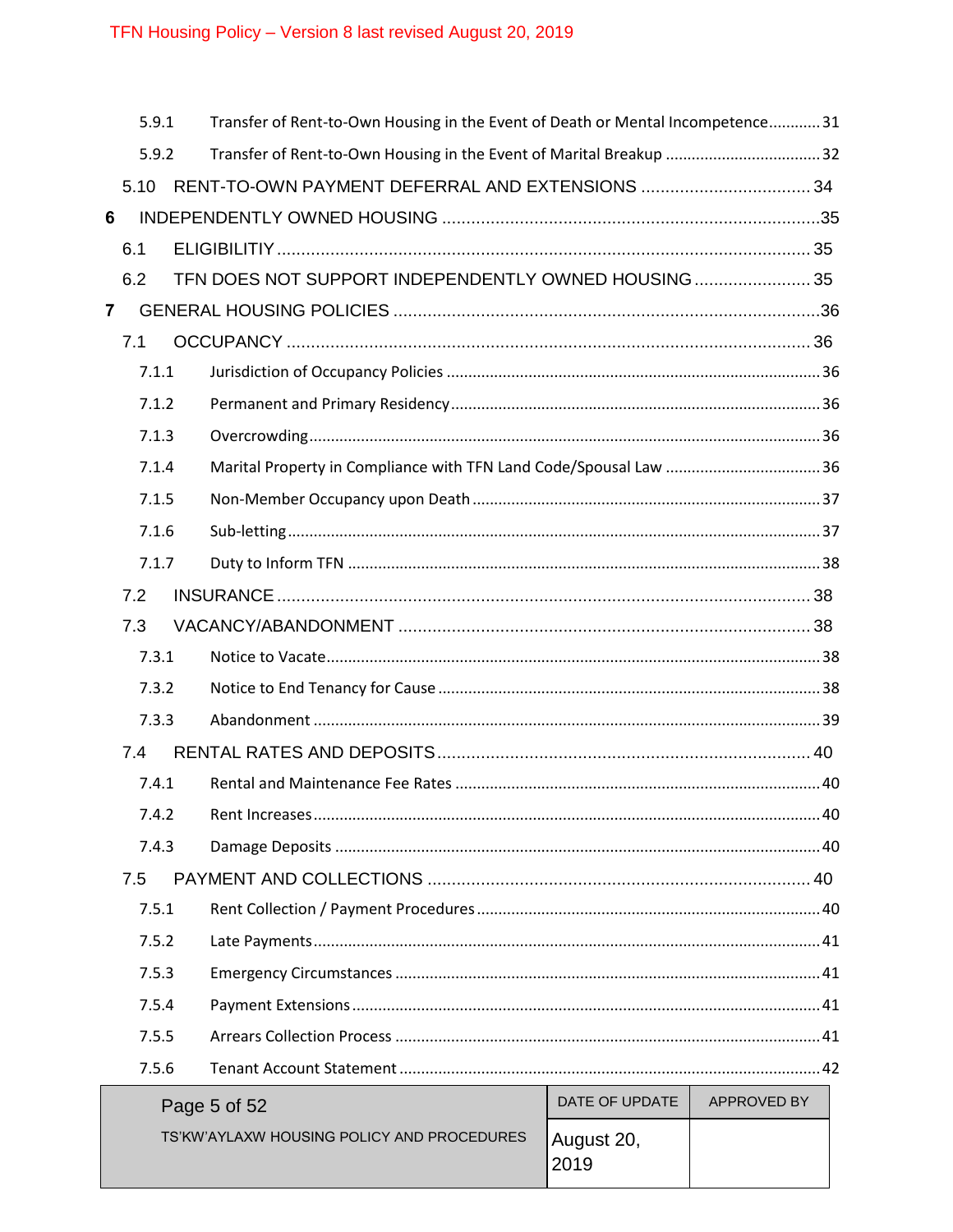| 7.6   |        |                                                     |  |
|-------|--------|-----------------------------------------------------|--|
| 7.6.1 |        |                                                     |  |
| 7.6.2 |        |                                                     |  |
| 7.6.3 |        |                                                     |  |
| 7.6.4 |        |                                                     |  |
| 7.7   |        |                                                     |  |
| 7.7.1 |        |                                                     |  |
| 7.7.2 |        |                                                     |  |
| 7.7.3 |        |                                                     |  |
| 7.7.4 |        |                                                     |  |
| 7.7.5 |        |                                                     |  |
| 7.7.6 |        |                                                     |  |
| 7.7.7 |        |                                                     |  |
| 7.7.8 |        |                                                     |  |
| 7.7.9 |        |                                                     |  |
|       | 7.7.10 |                                                     |  |
|       | 7.7.11 |                                                     |  |
|       | 7.7.12 |                                                     |  |
|       | 7.7.13 |                                                     |  |
|       | 7.7.14 |                                                     |  |
|       | 7.7.15 |                                                     |  |
|       | 7.7.16 |                                                     |  |
|       | 7.7.17 |                                                     |  |
|       | 7.7.18 |                                                     |  |
|       | 7.7.19 |                                                     |  |
| 7.8   |        |                                                     |  |
| 7.8.1 |        |                                                     |  |
| 7.8.2 |        |                                                     |  |
| 7.8.3 |        |                                                     |  |
| 7.9   |        |                                                     |  |
| 7.9.1 |        |                                                     |  |
|       |        | $\overline{\phantom{a}}$ ONTE OF HEDATE APPROVED BY |  |

| Page 6 of 52                               | DATE OF UPDATE     | APPROVED BY |
|--------------------------------------------|--------------------|-------------|
| TS'KW'AYLAXW HOUSING POLICY AND PROCEDURES | August 20,<br>2019 |             |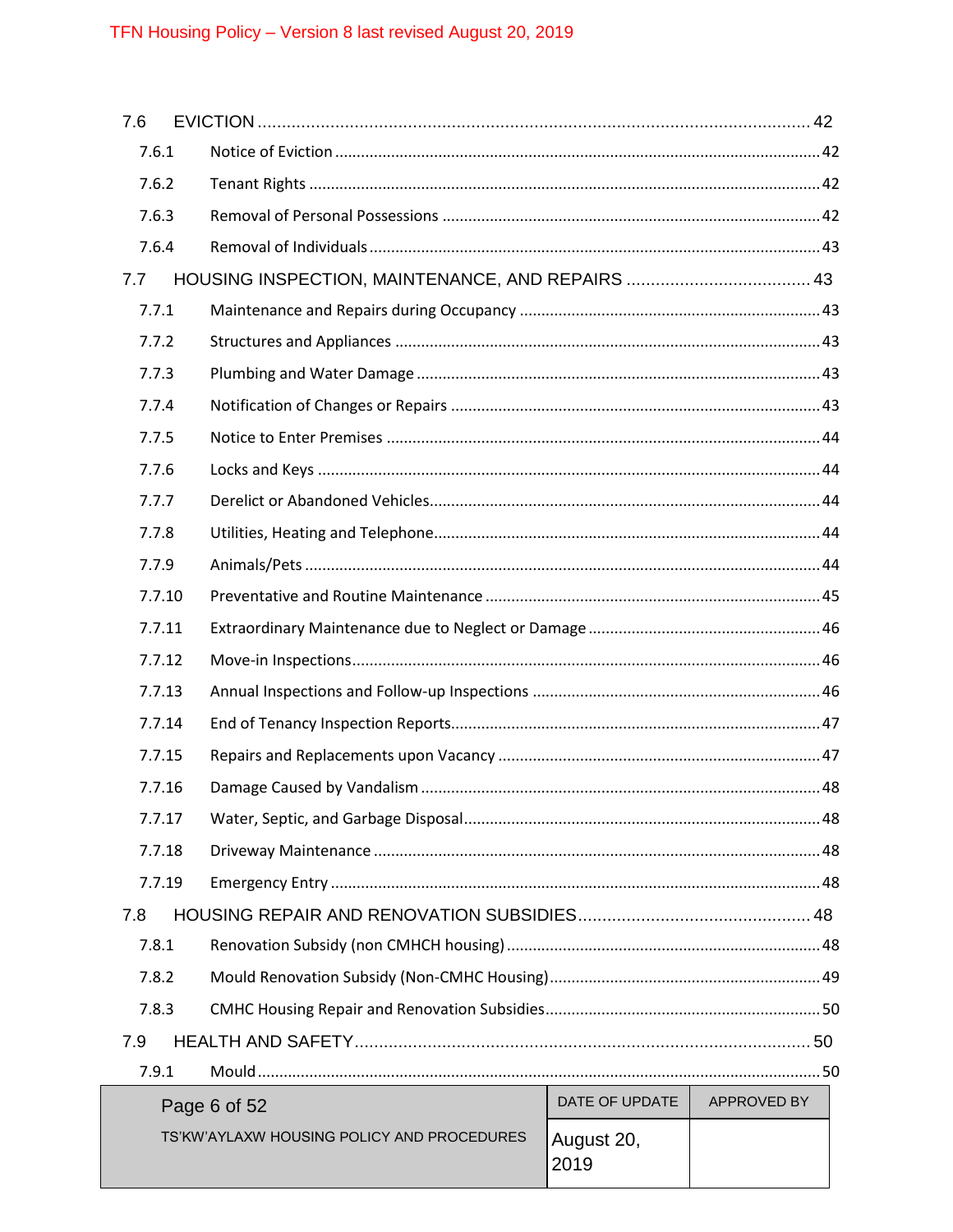| 7.9.3 |  |
|-------|--|
| 7.9.4 |  |
| 7.9.5 |  |
| 7.9.6 |  |
|       |  |
|       |  |
|       |  |

# **APPENDICES**

- 1. Rental Agreement
- 2. Rental Purchase Agreement
- 3. Housing Board Terms of Reference
- 4. Anonymous Candidate Evaluation Form

| Page 7 of $521$                            | DATE OF UPDATE     | APPROVED BY |
|--------------------------------------------|--------------------|-------------|
| TS'KW'AYLAXW HOUSING POLICY AND PROCEDURES | August 20,<br>2019 |             |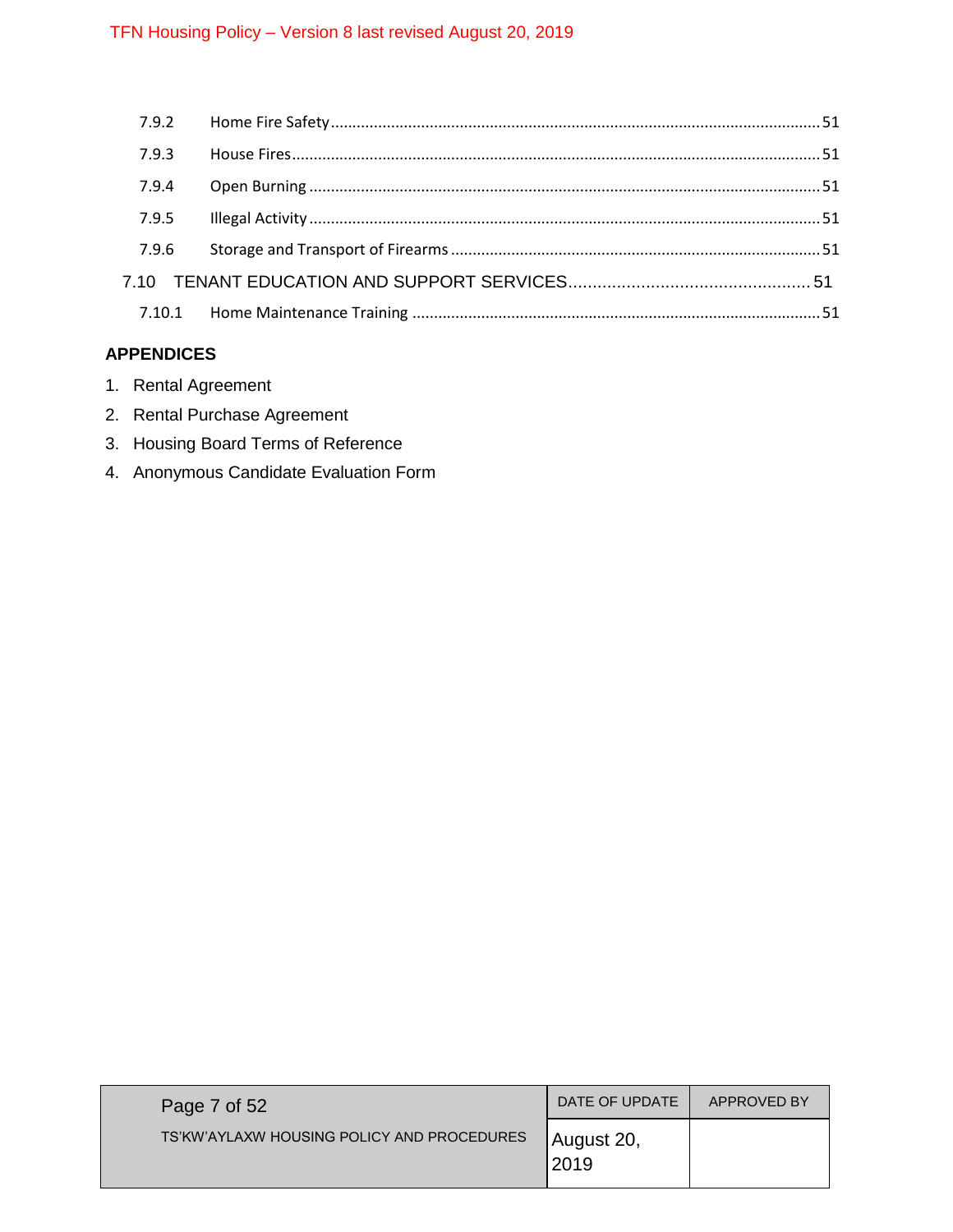# <span id="page-7-0"></span>**1 INTRODUCTION**

Housing is an investment in its people made by the Ts'kw'aylaxw First Nation (TFN) on behalf of all Members and not just the Members currently occupying homes. In accordance with Ts'kw'aylaxw governance and cultural values, Council is providing the **Ts'kw'aylaxw Housing Policy and Procedures** (herein referred to as the 'Housing Policy'), which addresses housing in a fair and equitable manner, for the benefit of the whole community. The Housing Policy will be implemented and enforced in a respectful, transparent, equitable, accessible, and responsive way.

# <span id="page-7-1"></span>**1.1 PURPOSE OF POLICY**

The purpose of the Housing Policy is to provide guidance through policy and regulations related to the delivery of adequate shelter to community members that meet health, safety and structural standards.

This Housing Policy is intended to:

- 1. provide Members with an easy to use reference for understanding housing options and regulations on reserve land;
- 2. ensure fair and equitable treatment of Members, Tenants, and Homeowners including a transparent process for complaints and appeals;
- 3. set out governance principles and roles and responsibilities underlying TFN housing programs;
- 4. help TFN protect its investment in housing and respond to our community's housing needs;
- 5. protect the rights of Tenants, Members, Homeowners, and TFN and define the responsibility of each party; and
- 6. guide Housing governance decisions and the operation of TFN's Housing Department.

# <span id="page-7-2"></span>**1.2 HOW TO USE THIS POLICY**

The Housing Policy is not law and is subordinate to laws including TFN's Land Code, Spousal Property Law, and Financial Administration Law. It is a set of guidelines, which have been approved by Council, that define roles, responsibilities, policies and procedures that will direct staff, management, leadership, Tenants and Homeowners in regards to housing on-reserve.

This Housing Policy works in conjunction with:

| Page 8 of 52                               | DATE OF UPDATE     | APPROVED BY |
|--------------------------------------------|--------------------|-------------|
| TS'KW'AYLAXW HOUSING POLICY AND PROCEDURES | August 20,<br>2019 |             |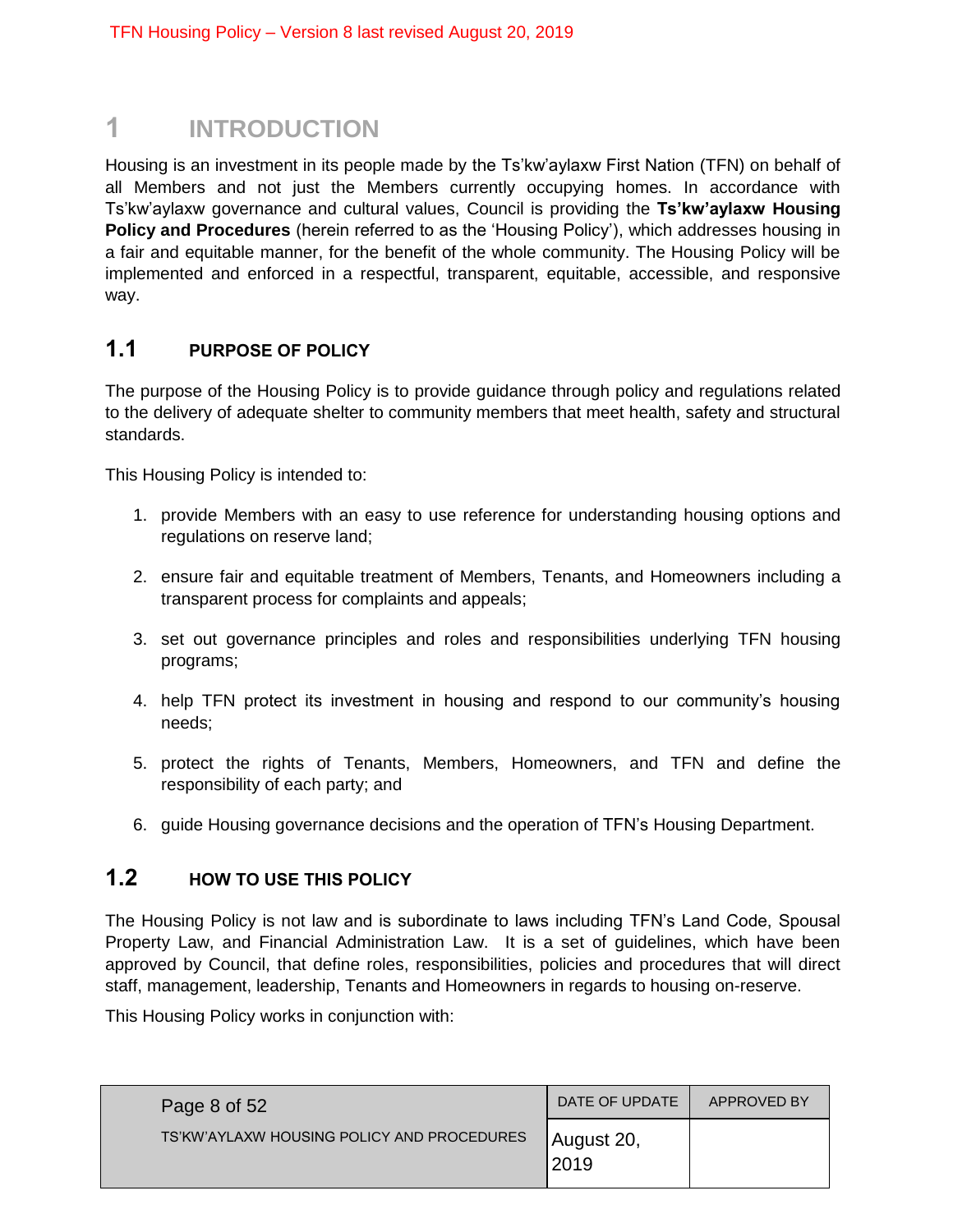- 1. Ts'kw'aylaxw First Nation Spousal Property Law as adopted by Band Council Resolution (BCR) No. 0594-10-21-05;
- 2. Ts'kw'aylaxw First Nation's Financial Administration Law; and
- 3. Ts'kw'aylaxw First Nation Land Code.

The Council has developed this Housing Policy by virtue of having adopted the *Ts'kw'aylaxw First Nation Land Code* on December 14, 2003, and certified on April 26, 2004, which transfers responsibility for its lands and resources from Canada to TFN under the Indian Act.

# <span id="page-8-0"></span>**1.3 DEFINITIONS**

**Administrator** means the person appointed to manage day-to-day and strategic Band operations. The Administrator will support the Housing Department in administering the Housing Policy.

**Amortization Loan Payment** is the loan which must be paid in fulfillment of a Rental/Purchase Agreement.

**Appellant** means an individual appealing a housing decision.

**Applicant** means the person(s) applying for a housing program through Ts'kw'aylaxw First Nation.

**Arrears** means rent or other housing related payments that are owed by a Tenant and have come due to Ts'kw'aylaxw First Nation and have not been received by the payment due date.

**Authorized Occupants** means the adults (age 18 or older) permitted to reside in Band-owned Housing per the terms of the Rental Agreement.

**Band-Owned Rental Houses** means housing units owned by Ts'kw'aylaxw First Nation and made available as rental housing to Members through a Rental Agreement.

**Borrower** means a Member who wishes to enter, or has entered, into a loan or mortgage agreement with Ts'kw'aylaxw First Nation, and/or a bank or other lending institution for the purchase, construction, re-financing or renovation of an Independently-owned home.

**BCR** means a written Ts'kw'aylaxw Band Council Resolution consented to by a quorum of Councillors at a duly convened Council meeting, and which is signed by all members of Council voting in favour.

**Building Code** means the British Columbia Building Code (latest editions), all applicable Canadian Standards Association (CSA) regulations, Band Council by-laws, all applicable Canada Mortgage and Housing Corporation (CMHC) Standards and any other applicable building by-laws and regulations.

| Page 9 of 52                               | DATE OF UPDATE     | APPROVED BY |
|--------------------------------------------|--------------------|-------------|
| TS'KW'AYLAXW HOUSING POLICY AND PROCEDURES | August 20,<br>2019 |             |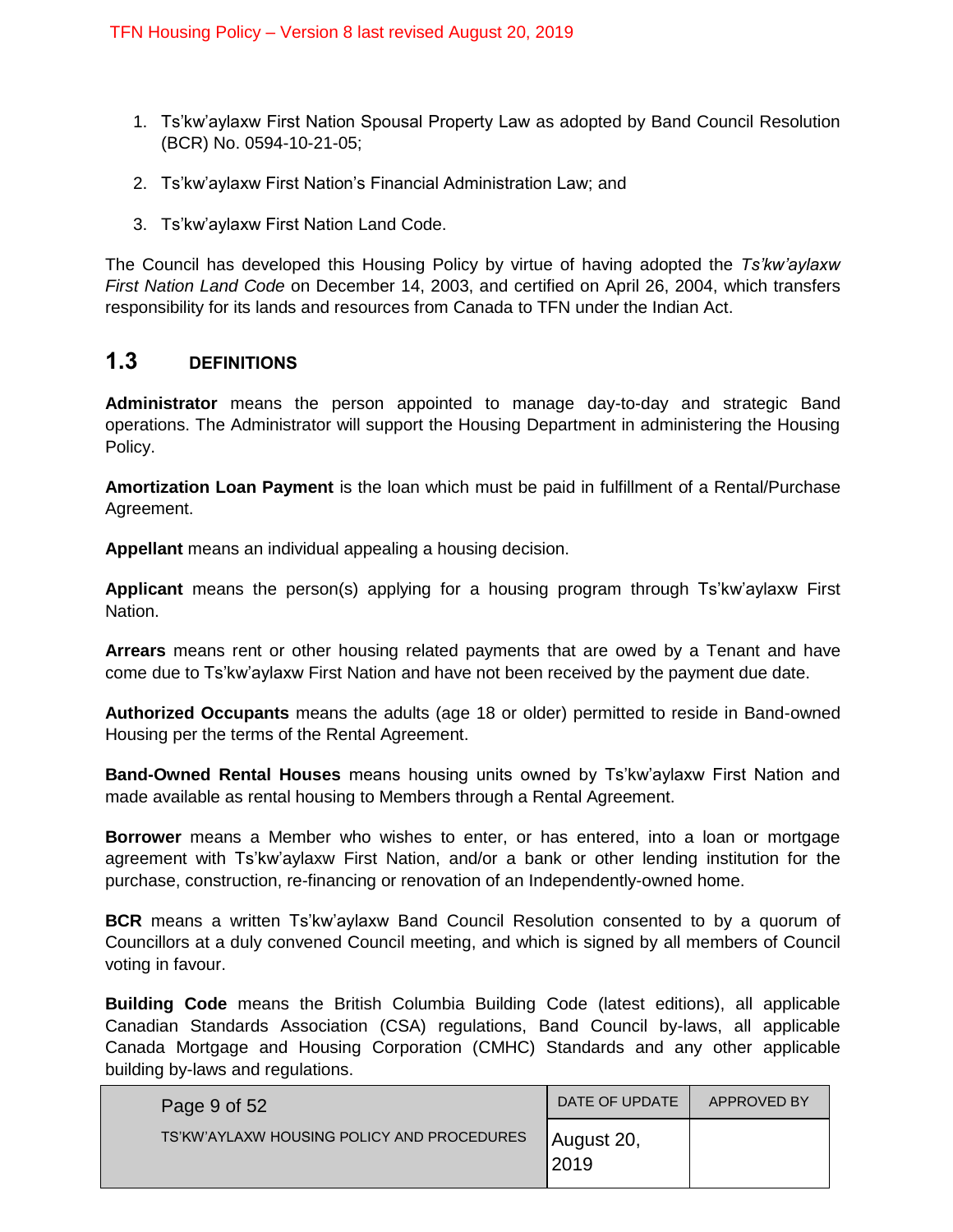**Candidate** means an individual being considered as a Tenant.

**Certificate of Possession or CP** means a Certificate of Possession or Location Ticket issued to a Member under Section 20(2) or 20(3) of the Indian Act.

**Certificate of Home Ownership** means the certificate provided to the Tenant once the Amortization Loan has been paid in full under the terms of the Rental/Purchase Agreement, representing the transfer of home ownership from TFN to the new Homeowner.

**CMHC** means Canada Mortgage & Housing Corporation.

**Council** means the duly elected Chief and Council of Ts'kw'aylaxw First Nation.

**Covenant** means agreeing to specific terms and conditions.

**Damage Deposit** means a deposit for the purposes of security paid by the Tenant to Ts'kw'aylaxw First Nation equal to half of one month's rent to cover losses to TFN that may occur during tenancy (i.e. damage to the unit other than that caused by normal wear and tear, unpaid rent or arrears, costs incurred to clean and put a rental unit in re-rentable condition, etc.).

**Elder** means a Ts'kw'aylaxw member who is 55 years of age or older.

**Eligible Voter** means a Member who has attained the age of 18 years on or before the day of the vote.

**Homeowner** means a Member that has been transferred possession of a home previously owned by Ts'kw'aylaxw First Nation or a Member who holds title to a private home built within the boundaries of Ts'kw'aylaxw First Nation's reserve lands.

**Housing Manager** means an employee of the Ts'kw'aylaxw First Nation carrying out the administrative duties contained within the Housing Policy as detailed in the Roles and Responsibilities section of this Housing Policy.

**Housing Department** means Ts'kw'aylaxw Band staff who are responsible for administering all Ts'kw'aylaxw housing programs and services.

**Housing Policy** means this Ts'kw'aylaxw First Nation Housing Policy and Procedures, unless otherwise specified.

**Immediate Family Members** means a spouse, children, or parents.

**Independently Owned Home** means a privately held house on Ts'kw'aylaxw First Nation reserve lands to which an individual Member has been granted ownership by any one of the following: a Certificate of Possession under Section 20 of the Indian Act, a Certificate of Home Ownership awarded by Ts'kw'aylaxw First Nation housing department, or other proof of ownership (e.g. a Land Code compliant private mortgage provided by a financial institution).

| Page 10 of 52                              | DATE OF UPDATE     | APPROVED BY |
|--------------------------------------------|--------------------|-------------|
| TS'KW'AYLAXW HOUSING POLICY AND PROCEDURES | August 20,<br>2019 |             |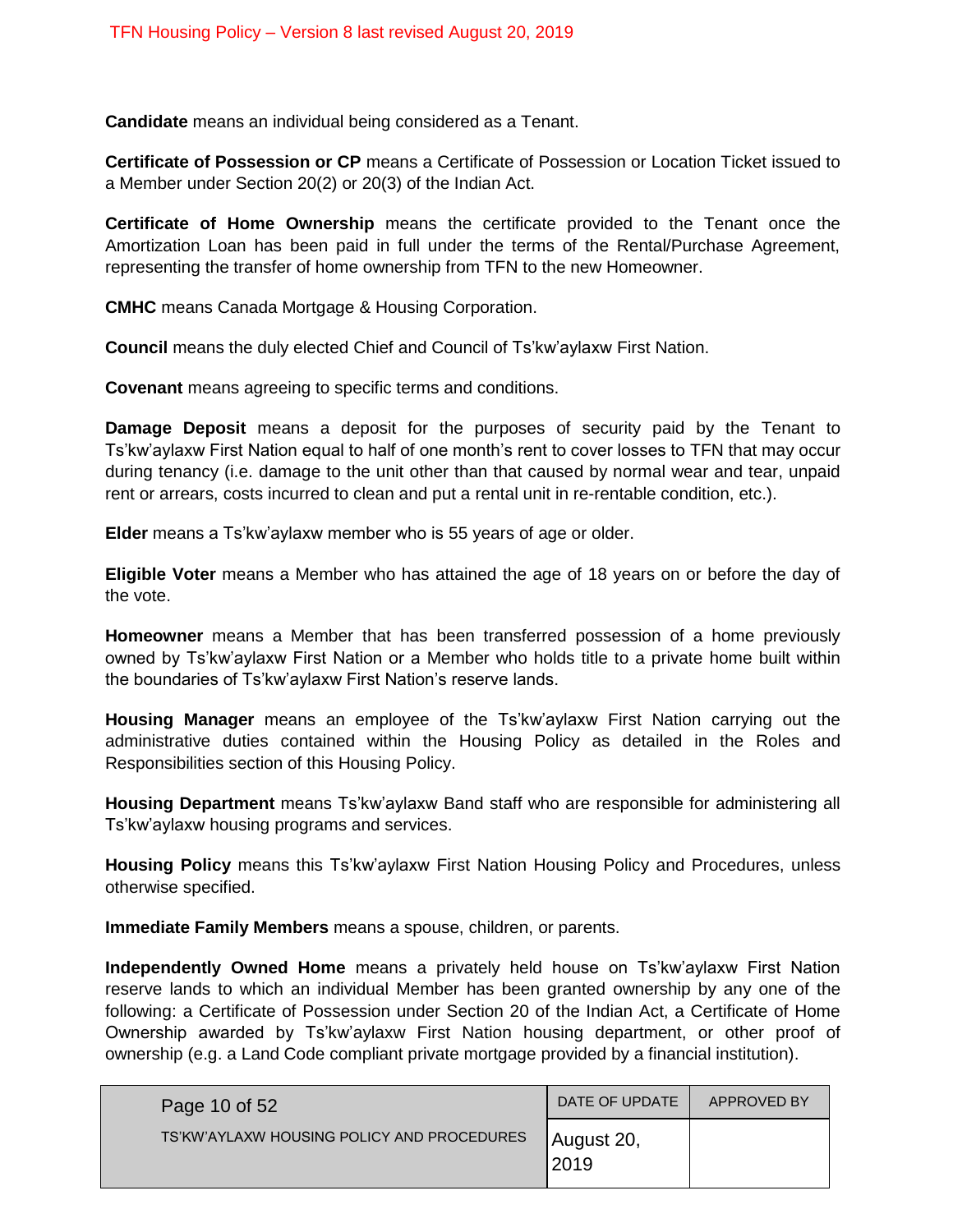**Land Code** means the Ts'kw'aylaxw First Nation Land Code, certified April 26, 2004.

**Member** means the same thing as a registered member of the Ts'kw'aylaxw First Nation, or Ts'kw'aylaxw Member.

**Non-Member** means a person who is not a member of the Ts'kw'aylaxw First Nation.

**Private Interest** means the individual's personal and business interests and includes the personal and business interests of

- (a) the individual's spouse;
- (b) a person under the age of (18) years in respect of whom the individual or the individual's spouse is a parent or acting in a parental capacity;
- (c) a person in respect of whom the individual or the individual's spouse is acting as guardian;
- (d) a person, other than an employee, who is financially dependent upon the individual or the individual's spouse or on whom the individual is financially dependent, and
- (e) an entity in which the individual or the individual in combination with any other person described in this definition has a controlling interest.

**Proof of Income** means documentation used to verify the annual income of a person and/or household and can include T-4's, Revenue Canada Notice of Assessment (T451), pay stubs or other such documented proof of income as required by the Housing Department or a financial institution.

**Rent** means an amount of money paid, or required to be paid, by a Tenant to Ts'kw'aylaxw First Nation for the right to occupy a rental unit, but does not include a security deposit, or other money or debts owed by the Tenant to Ts'kw'aylaxw First Nation in connection with the tenancy.

**Rent-to-Own Housing** means housing that is mortgaged by Ts'kw'aylaxw First Nation which may be purchased by eligible Tenants in compliance with the terms of the Rental/Purchase agreement.

**Rental Agreement** means an agreement in writing between Ts'kw'aylaxw First Nation and a Tenant that confers on the Tenant a right to occupy a Band-Owned Rental Unit in exchange for the payment of Rent to Ts'kw'aylaxw First Nation.

**Rental Housing Application** means the application that must be made by a prospective Tenant to request tenancy in Band-Owned rental unit.

**Rental/Purchase Agreement** means an agreement in writing between Ts'kw'aylaxw First Nation and a Tenant that provides the Tenant a right to occupy a Rent-to-Own unit in exchange for rent paid to Ts'kw'aylaxw First Nation for a consecutive period of time as specified in the Rental/Purchase Agreement, after which time the Tenant will have an opportunity to purchase the home for \$1.00 payable to Ts'kw'aylaxw First Nation in exchange for a Certificate of Home Ownership from Ts'kw'aylaxw First Nation.

| Page 11 of 52                              | DATE OF UPDATE     | APPROVED BY |
|--------------------------------------------|--------------------|-------------|
| TS'KW'AYLAXW HOUSING POLICY AND PROCEDURES | August 20,<br>2019 |             |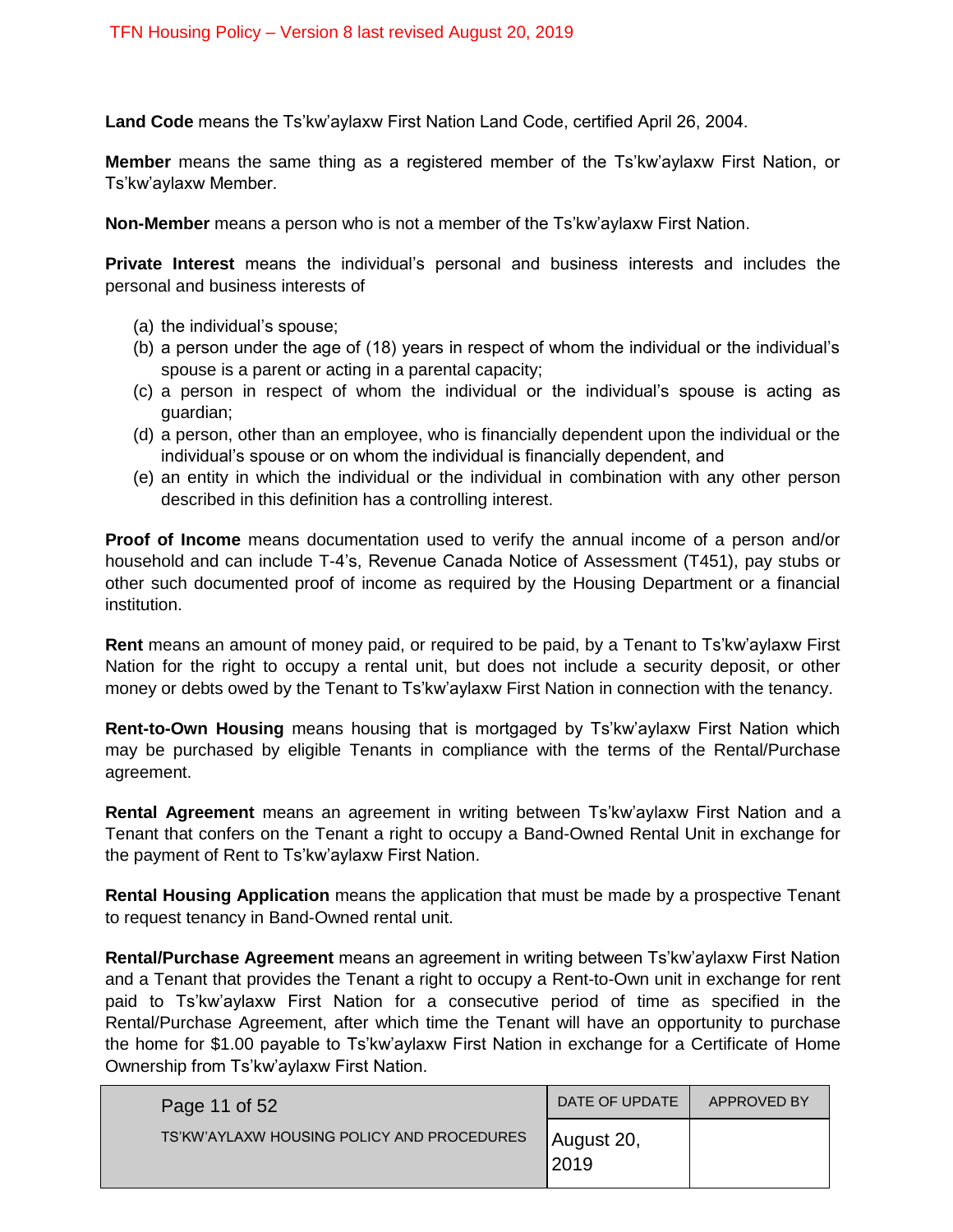**Rental Unit** means Elder's Housing, Rent-to-Own Housing, or Band-owned Rental Housing that is occupied by a Tenant in exchange for rent paid to Ts'kw'aylaxw First Nation.

**Spousal Property Law** means the Ts'kw'aylaxw First Nation Spousal Property Law that came into force on November 21, 2005.

**Spouse** means an individual who:

- (a) is married to another, whether by custom, religious or civil ceremony and includes a Spouse by Common Law Marriage by the terms of the Land Code; or
- (b) Has in good faith entered into a marriage that is voidable or void and is asserting a right under the Spousal Property Law.

**Ts'kw'aylaxw** means the Ts'kw'aylaxw First Nation, a band under the *Indian Act*, R.S.C. 1985, c. I-5, as amended.

**Ts'kw'aylaxw First Nation Land** means Leon Creek IR #2, Leon Creek IR #2A, Marble Canyon IR #3, Pavilion IR #1, Pavilion IR #1 (2), Pavilion IR #1A, Pavilion IR #3A, Pavilion IR #4, and Ts'kw'aylaxw IR #5.

**Ts'kw'aylaxw Member** means a registered member of Ts'kw'aylaxw First Nation.

**Tenant** means a person who has entered into a Rental Agreement or Rental/Purchase Agreement and pays rent or who is required to pay rent to Ts'kw'aylaxw First Nation in return for the right to use and occupy a rental unit.

# <span id="page-11-0"></span>**1.4 TYPES OF HOUSING**

### <span id="page-11-1"></span>1.4.1 **Elder's Housing**

Eligible Elders that qualify for Elder's housing are responsible for rent payments, and utilities fees. Elder's housing has been developed for the use and tenancy of Members aged 55 years and older. Eligibility and Tenant selection criteria for Elder's housing are explained in Section 3 of this Housing Policy.

### <span id="page-11-2"></span>1.4.2 **Band-Owned Rental Housing**

Only Members and Authorized Occupants can occupy Band-Owned Rental Housing. Prospective Tenants must fill out a Rental Housing Application and sign a Rental Agreement. (Appendix 1) TFN collects rents on Band-Owned Rental Housing to cover house insurance and repairs and maintenance costs. Eligibility and Tenant selection criteria for Band-Owned Rental Housing are contained in Section 4 of this Housing Policy.

# <span id="page-11-3"></span>1.4.3 **Rent-to-Own Housing**

At TFN's discretion, some Band-owned Housing may be offered as Rent-to-Own housing. After 10 years of consecutive tenancy, a Tenant may request to purchase the rental unit by entering into a Rental/Purchase Agreement with TFN. If the request is accepted, a Rental Purchase Agreement (Appendix 2) will be signed between TFN and the Tenant. The Rental/Purchase

| Page 12 of 52                              | DATE OF UPDATE     | APPROVED BY |
|--------------------------------------------|--------------------|-------------|
| TS'KW'AYLAXW HOUSING POLICY AND PROCEDURES | August 20,<br>2019 |             |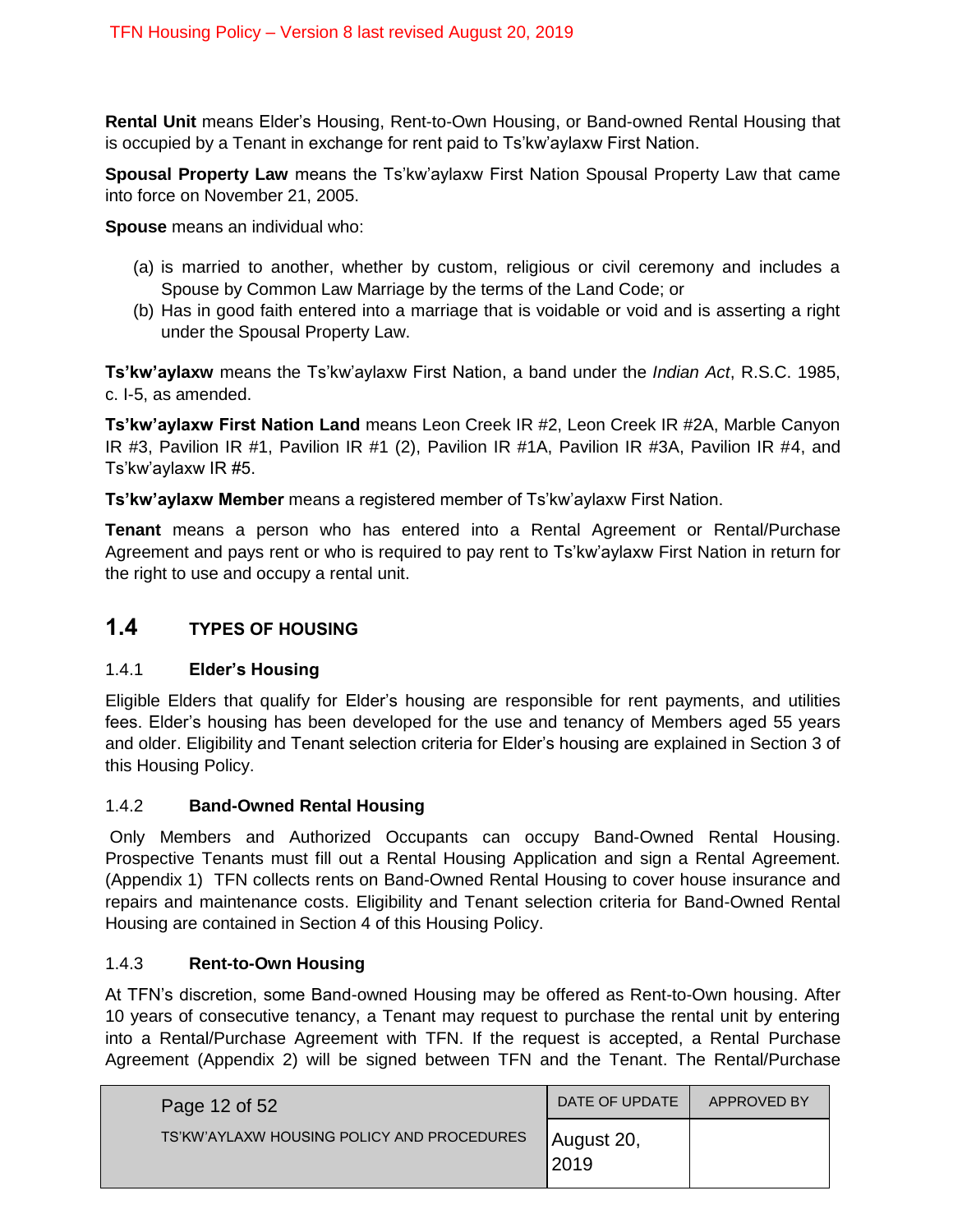Agreement provides the Tenant with the right to occupy a Rent-to-Own Unit in exchange for Rent paid to TFN as per the terms of the Rental/Purchase Agreement, until the Amortization Loan has been completely paid. Once the loan is repaid, TFN offers the Tenant an opportunity to purchase the Unit for \$1.00. Rent-to-Own housing is subject to the same rental policies as Band-Owned Rental housing until a Certificate of Home Ownership is provided to the new Homeowner.

# <span id="page-12-0"></span>1.4.4 **Independently Owned Housing**

Independently Owned Housing is privately held housing on Ts'kw'aylaxw First Nation reserve lands to which an individual Member has been granted ownership by any one of the following: a Certificate of Possession under Section 20 of the Indian Act, a Certificate of Home Ownership awarded by Ts'kw'aylaxw First Nation housing department, or other proof of ownership (e.g. a Land Code compliant private mortgage provided by a financial institution). Homeowners are solely responsibility for the insurance and maintenance of Independently Owned Housing with no financial or administrative support provided by TFN.

| Page 13 of 52                              | DATE OF UPDATE     | APPROVED BY |
|--------------------------------------------|--------------------|-------------|
| TS'KW'AYLAXW HOUSING POLICY AND PROCEDURES | August 20,<br>2019 |             |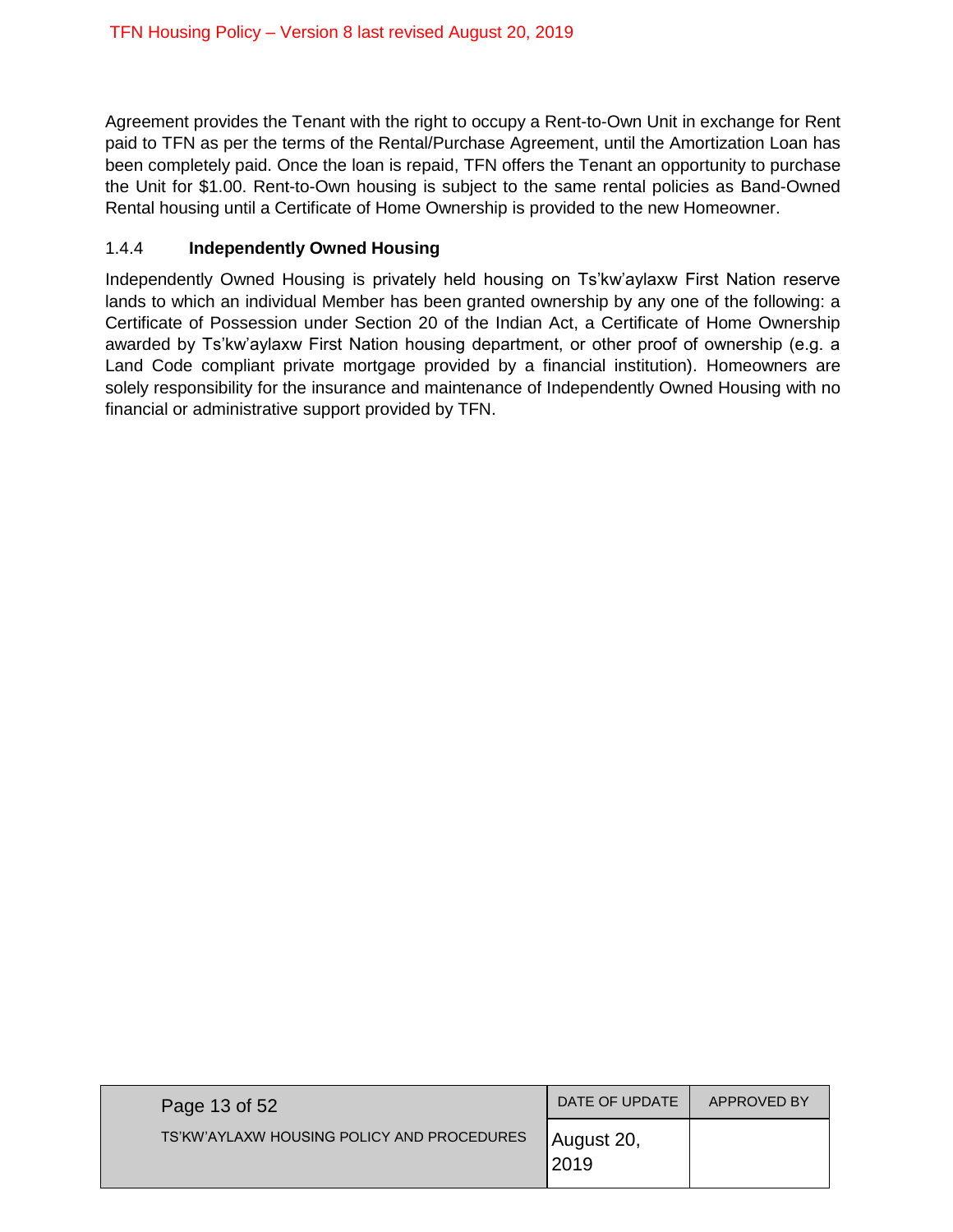# <span id="page-13-0"></span>**2 HOUSING GOVERNANCE AND ADMINISTRATION**

# <span id="page-13-1"></span>**2.1 SCOPE AND APPLICATION OF HOUSING POLICY**

# <span id="page-13-2"></span>2.1.1 **Jurisdiction of Housing Policy**

The jurisdiction of the Housing Policy covers TFN Reserve Lands including Leon Creek IR #2, Leon Creek IR #2A, Marble Canyon IR #3, Pavilion IR #1, Pavilion IR #1 (2), Pavilion IR #1A, Pavilion IR #3A, Pavilion IR #4, and Ts'kw'aylaxw IR #5.

# <span id="page-13-3"></span>2.1.2 **Related Policies and Laws**

Policies and Laws related to the Housing Policy include:

- 1. Ts'kw'aylaxw First Nation Land Code (Dec. 14, 2003);
- 2. Ts'kw'aylaxw First Nation Spousal Property Law (BCR No. 0594-10-21-05, Nov. 21, 2005);
- 3. Ts'kw'aylaxw First Nation Financial Administration Law

Copies of these Laws can be obtained from TFN Administration.

# <span id="page-13-4"></span>2.1.3 **Community Engagement Process**

Members will be invited to review and provide feedback within a reasonable amount of time on the Housing Policy and all substantive amendments prior to adoption by Chief and Council.

### <span id="page-13-5"></span>2.1.4 **Housing Policy Revision Process**

TFN reserves the right to amend this Housing Policy as required in order to provide the most effective administration of the housing program. TFN Housing Board will recommend changes to the Housing Policy. Changes must be authorized through BCR by a quorum of Chief and Council.

### <span id="page-13-6"></span>2.1.5 **Access to Housing Policy**

Members can access a copy of the Housing Policy through TFN Administration and Housing Department.

# <span id="page-13-7"></span>**2.2 GUIDING PRINCIPLES AND CODE OF ETHICS**

## <span id="page-13-8"></span>2.2.1 **Guiding Principles**

The Housing Policy has been developed based on the following guiding principles which set the standard for the Housing Policy's implementation and usage:

| Page 14 of 52                              | DATE OF UPDATE     | APPROVED BY |
|--------------------------------------------|--------------------|-------------|
| TS'KW'AYLAXW HOUSING POLICY AND PROCEDURES | August 20,<br>2019 |             |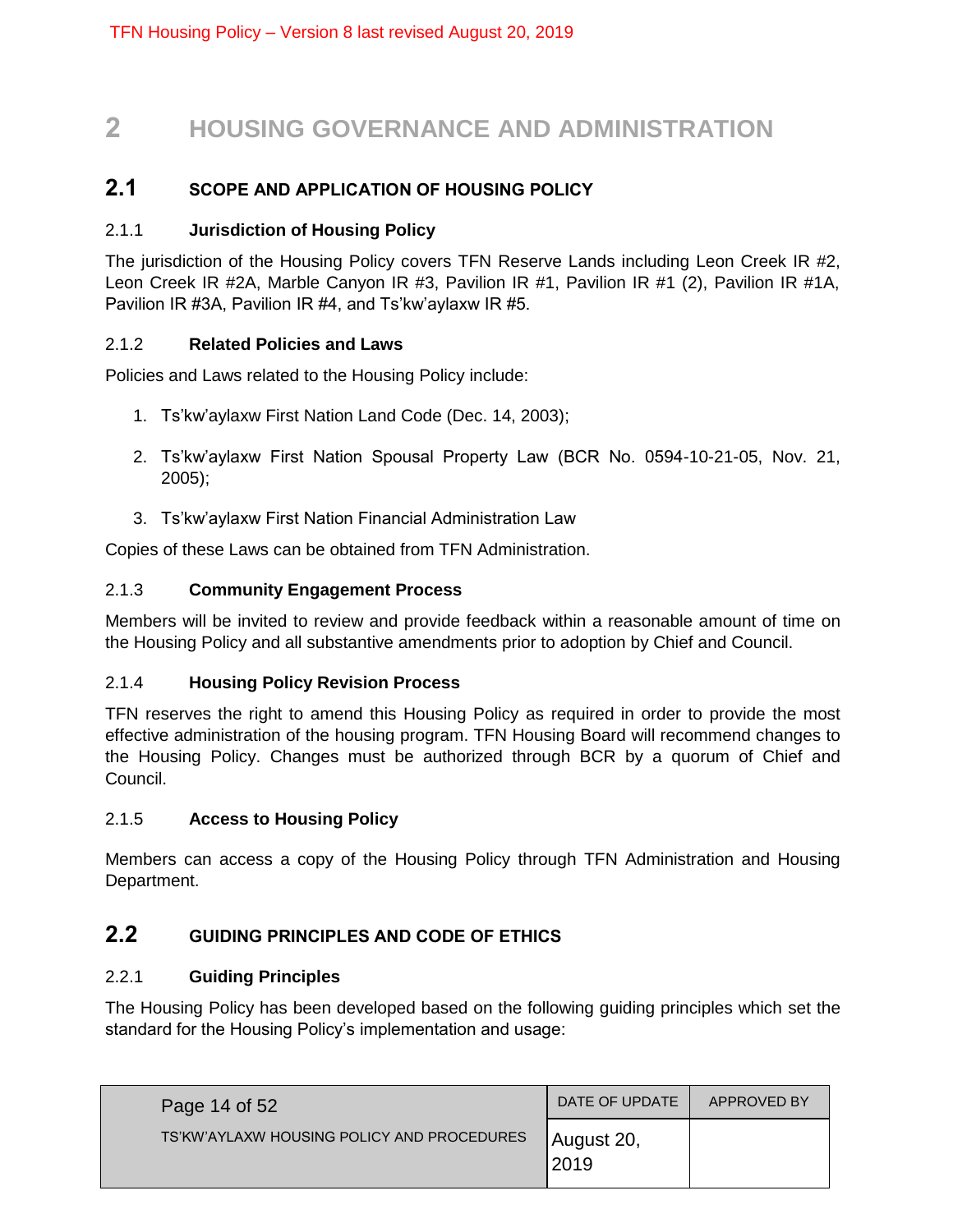- 1. Provision of current and future housing that reflects the needs, wants, and cultural values of the community;
- 2. Housing decisions are made in an fair, objective and transparent manner;
- 3. Appropriate, safe, and clean housing for TFN Members;
- 4. Fair and equitable treatment of all housing applicants, Tenants, Members, and Homeowners by TFN Housing Department, Housing Board and Chief and Council;
- 5. Expectation of respectful behaviours and communication between housing Applicants, Tenants, Members, Homeowners, TFN Housing Department, Housing Board and Chief and Council.

### <span id="page-14-0"></span>2.2.2 **Conflict of Interest**

A conflict of interest occurs if an individual exercises a power or performs a duty or function in relation to the Housing Policy and Procedures, and at the same time knows or ought reasonably to have known that in the exercise of the power or performance of the duty or function, there is an opportunity to benefit the individual's Private Interests.

Related to the Housing Policy and Procedures, decision-makers include Chief and Council, members of the Housing Board, members of TFN Housing Department and the Administrator. If any of these individuals are involved in a decision that could directly or indirectly benefit the individual's Private Interests, the following steps, in addition to the steps outlined in the Financial Administration Law, should be taken:

- 1. Disclose the interest to the Council, Board, Administrator or other governance body;
- 2. If the individual is a Councillor, and has not already done so, disclose the circumstances of the conflict of interest at the next Council meeting. The minutes of the Council meeting must record the Councillor's disclosure.
- 3. If the individual is an officer or employee, disclosure must be in writing to the senior manager, or in the case of the senior manager, to the chair of the Finance and Audit Committee;
- 4. Leave the room during the deliberations with the meeting minutes noting the time of departure and re-entry; and
- 5. Take no part in a vote nor attempt to influence in any way any discussion or decision respecting the circumstances in which the individual has a conflict of interest

If the conflict of interest precludes an individual from making a decision on an issue, that issue will then be passed to another decision-maker. If the Housing Manager cannot make a decision then this will be passed to the Administrator. If a member of the Housing Board must abstain from voting due to a conflict of interest, and the Housing Board cannot make a vote due to insufficient quorum, then that issue will be passed to Council.

### <span id="page-14-1"></span>2.2.3 **Confidentiality**

| Page 15 of 52                              | DATE OF UPDATE      | APPROVED BY |
|--------------------------------------------|---------------------|-------------|
| TS'KW'AYLAXW HOUSING POLICY AND PROCEDURES | August 20,<br>12019 |             |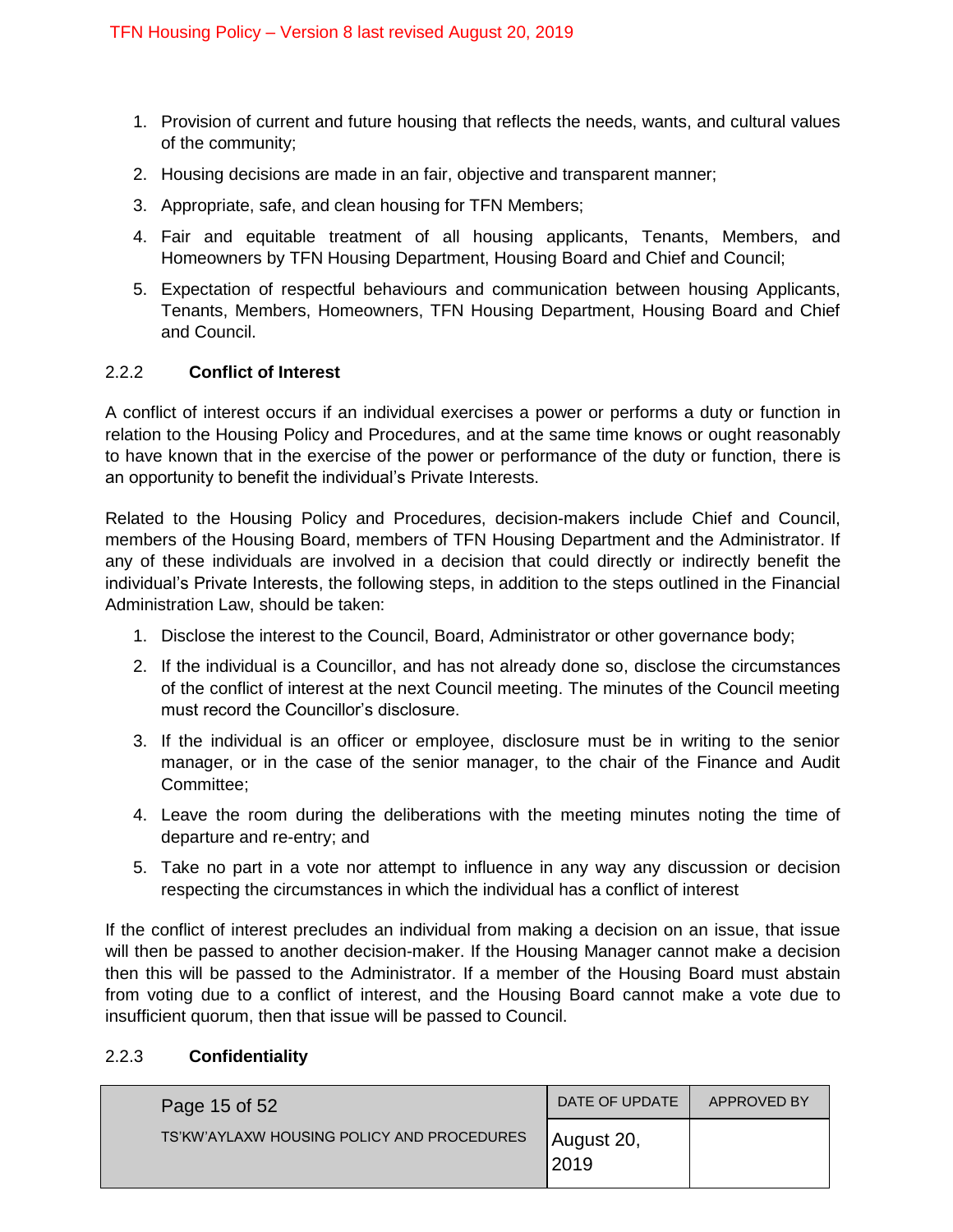Personal information pertaining to housing applications, Rental or Rental/Purchase Agreements, evictions, appeals, arrears, and any other business pertaining to housing shall be regarded as a confidential matter by the Housing Manager, and the Housing Board, and will not be shared publicly at public meetings or through newsletters or other similar means of communication.

# <span id="page-15-0"></span>**2.3 HOUSING ADMINISTRATION**

**NOTE:** The eligibility, application and selection process is different for each type of housing at TFN (see Section 1.4). These processes are explained in full in Section 3 (Elders Housing), Section 4 (Band-Owned-Rental Housing), and Section 5 (Rent-to Own Housing). For ease of reference, the Housing Administration Section explains a few key administrative points that are otherwise interspersed throughout the Policy.

# <span id="page-15-1"></span>2.3.1 **Zero Tolerance for Abusive Behavior**

Abusive behaviour, whether physical or verbal intimidation from a Member or Tenant towards a member of the Housing Department, Housing Board, or Council, or the Housing Manager or Administrator on matters regarding housing, will not be tolerated. Instances of abusive behaviour will be recorded by the Housing Department, Housing Board or Council. This behaviour will be taken into account during a voting process by the Housing Board on a matter(s) concerning the abusive Member or Tenant concerned. Where appropriate the matter will be reported to the Tribal Police.

Alternatively, abusive behaviour from a member of the Housing Department, Housing Board, or Council, or the Housing Manager or Administrator towards a Member or Tenant will also not be tolerated. In this case a formal complaint may be lodged as described in this policy.

# <span id="page-15-2"></span>2.3.2 **Notification of Housing Availability**

The Housing Manager will publish notices of Band-Owned Rental housing availability as new or existing units become available via the community newsletter, bulletin Board and TFN social media. A list of available rental housing is available on an ongoing basis through the Housing Department. For Rent-to-Own housing, the Housing Manager will notify the top five names on the TFN Housing Wait List.

# <span id="page-15-3"></span>2.3.3 **Rental Application Forms**

Candidates wishing to rent from TFN must complete a detailed Rental Application Form. The information contained on the Rental Application Form will be used to assess the Candidate's eligibility and suitability for the available housing. To ensure that only current information is used to assess Candidates, Applicants are required to fill out a new Rental Application Form for each new housing competition. Sections 3, 4 and 5 of this policy contain detailed procedures related to the application process for each type of housing.

# <span id="page-15-4"></span>2.3.4 **Anonymous Housing Candidate Evaluation Form**

| Page 16 of 52                              | DATE OF UPDATE      | APPROVED BY |
|--------------------------------------------|---------------------|-------------|
| TS'KW'AYLAXW HOUSING POLICY AND PROCEDURES | August 20,<br>12019 |             |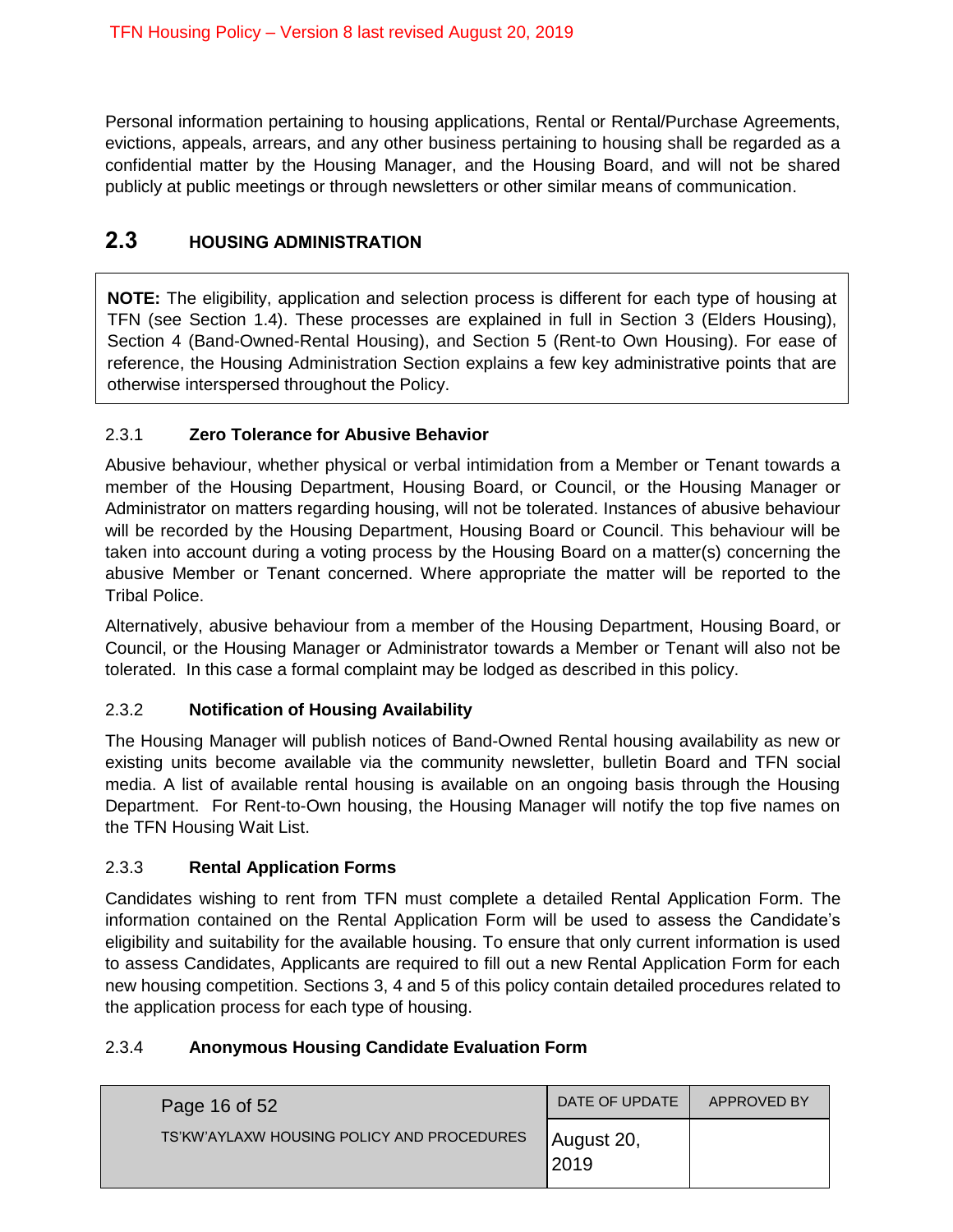A Housing Candidate Evaluation Form (Appendix 3) has been designed to provide a fair and objective way for TFN's Housing Board (see 2.4.3) to evaluate and select the preferred Tenant.

- 1. For each new housing competition, the Housing Manager reviews the Rental Applications and uses the information on the Application Forms to complete an **anonymous** Candidate Evaluation Form for each candidate;
- 2. The Housing Manager labels each anonymous evaluation form with a number that corresponds to each Applicant.
- 3. The Housing Board uses the anonymous information contained in the Housing Candidate Evaluation Form to rank the suitability of each candidate, and make a selection based on the candidate receiving the highest points related to the decision criteria;
- 4. Once the Housing Board has made its decision, the Housing Manager notifies the successful candidate and the unsuccessful Applicants are placed on the housing waitlist(s).

### <span id="page-16-0"></span>2.3.5 **Housing Waitlists**

There is more need than there is housing available in TFN and waitlists are a way for TFN members to formally document their interest in securing housing and a way for TFN to fairly allocate housing as it becomes available.

TFN keeps waitlists for:

- 1. Elders Housing; and
- 2. Rent-to-Own Housing.

TFN does not keep a waitlist for Band-owned Rental housing as it transitions frequently.

After each housing competition closes, unsuccessful Applicants will remain on the waitlist. Elders who express the desire to be on both waitlists will be placed on both lists. When new housing becomes available, members at the top of the waitlist will be invited by the Housing Department to reapply.

### <span id="page-16-1"></span>2.3.6 **Housing Decision Criteria**

The Housing Board (see 2.4.3) selects candidates for Elders and Rent-to-Own Housing using an anonymous selection process that objectively assesses each candidate's suitability based on the following decision criteria:

- 1. how long the individual has been on the housing waitlist;
- 2. the candidate's overall eligibility; and
- 3. the candidate's level of need.

The Housing Candidate Evaluation Form is used by the Housing Board to compare candidates on a fair and objective way.

### <span id="page-16-2"></span>2.3.7 **Housing Complaints**

| Page 17 of 52                              | DATE OF UPDATE     | APPROVED BY |
|--------------------------------------------|--------------------|-------------|
| TS'KW'AYLAXW HOUSING POLICY AND PROCEDURES | August 20,<br>2019 |             |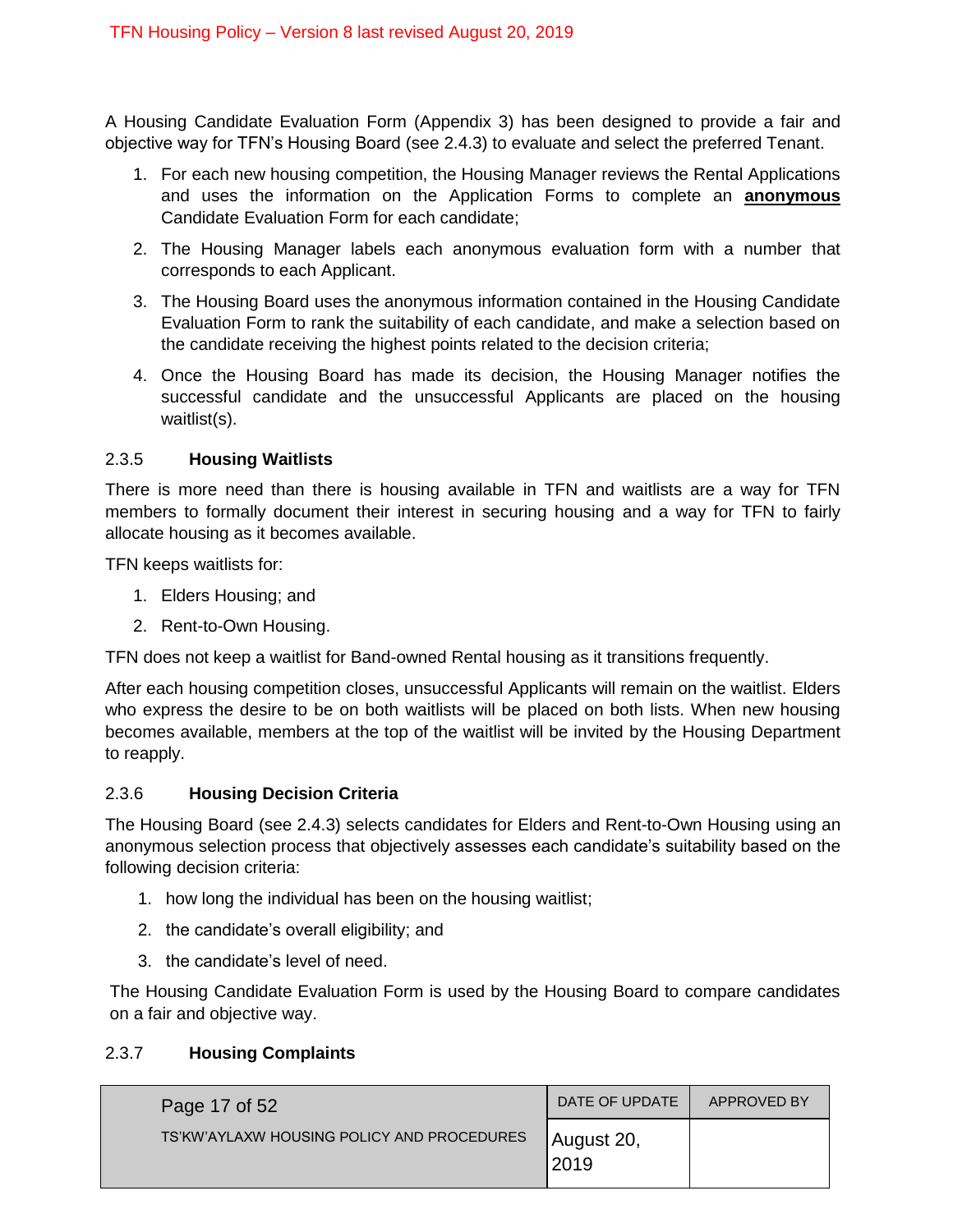For the purposes of this section, a "minor complaint" is damage to or interference with property or the enjoyment of property and does not involve harm or risk to the safety of a person or people.

Members or Tenants wishing to make a formal complaint are advised to contact the Housing Manager during regular working hours and provide a written summary of their complaint including as much detail as possible and any supporting evidence. The Housing Manager will receive the complaint, assess the nature and severity of the complaint, and will take action as follows:

- 1. For minor complaints, the Housing Manager will invite and support complainants to try to resolve the issue directly with the offending party;
- 2. If the Housing Manager receives a second written complaint on the same issue within 30 days, a letter will be sent to the offending party detailing the complaint, providing direction to comply with the Housing Policy and outlining the consequence of non-compliance;
- 3. If the Housing Manager receives a third written complaint, or if direct resolution is not appropriate or fails to resolve the complaint, or if the complaint is not a minor complaint, the Housing Manager will take the following steps to investigate the complaint:
	- a. contact the alleged offending party by telephone or in person to inform them of the complaint and provide any evidence received in support of the complaint to the alleged offending party;
	- b. invite the alleged offending party to make submissions to the Housing Manager respecting the complaint within 14 days of being notified of the complaint. These submissions may include supporting evidence;
	- c. based on the complaint, the supporting evidence, and submissions received from the alleged offending party, the Housing Manager will make a decision as to whether the complaint is valid. This decision will be deemed to be a Housing decision;
	- d. if the complaint is valid, the Housing Manager will notify the offending party of the Housing Decision and the reasons, and provide suggestions to resolve the issue. The Housing Manager will at this time, also inform the offending party of his or her right to appeal and the steps to do so pursuant to this policy;
		- i. the Housing Decision will be communicated to the offending party and the necessary actions will be taken after ten (10) business days of the offending party being notified where no resolution has occurred or no appeal has been pursued. If an appeal is pursued in accordance with this policy, the necessary actions will be taken upon the Housing Manager's Decision's affirmation by the Housing Board on appeal;
		- ii. The Housing Manager will document the discussion and any commitments made by the offending party and will follow up with the complainant to communicate recommendations and/or next steps;

| Page 18 of 52                              | DATE OF UPDATE      | APPROVED BY |
|--------------------------------------------|---------------------|-------------|
| TS'KW'AYLAXW HOUSING POLICY AND PROCEDURES | August 20,<br> 2019 |             |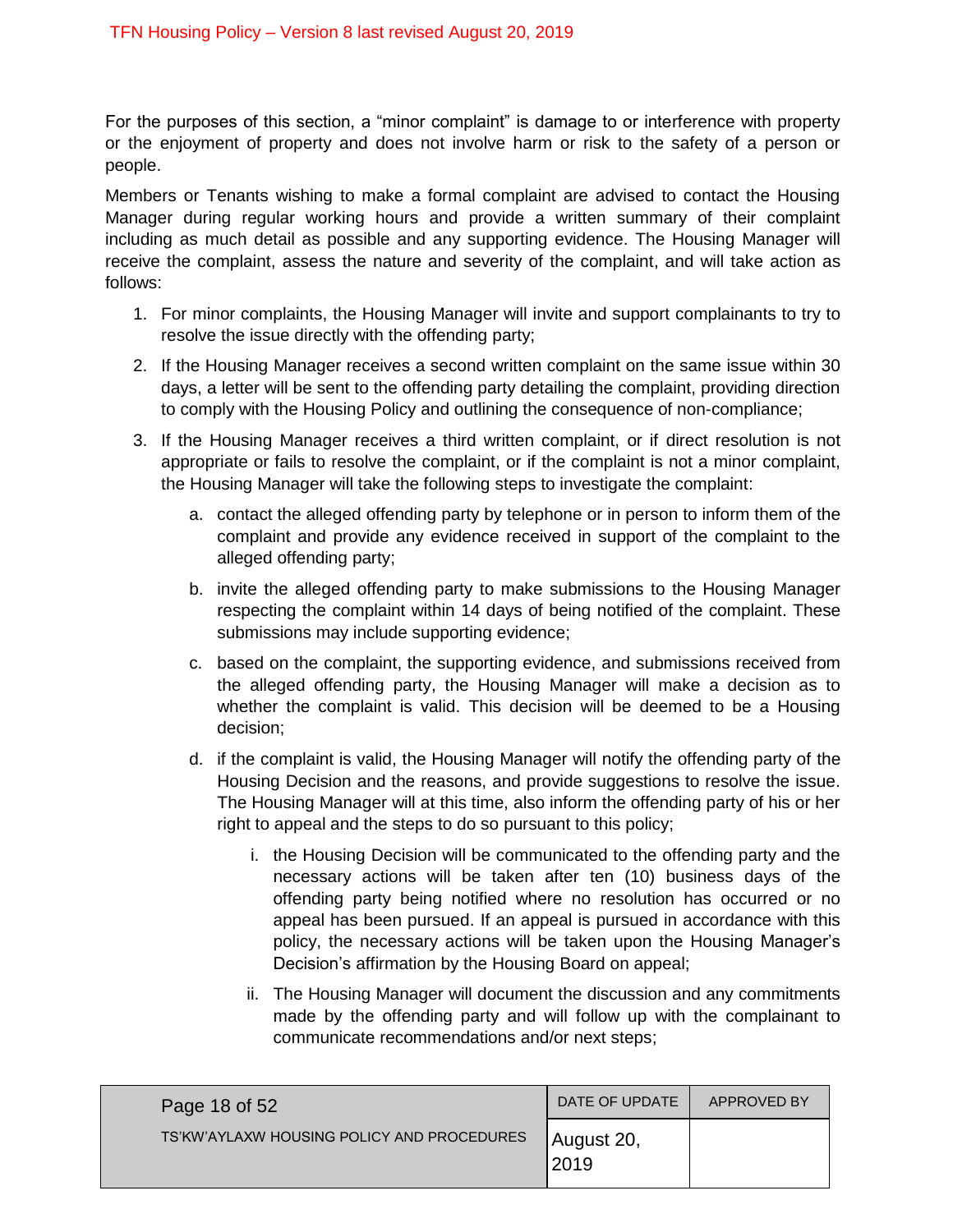- e. if the Housing Manager finds the complaint invalid based on the complaint, supporting evidence and any submissions received from the alleged offending party, the Housing Manager will notify the alleged offending party and the complainant of this decision and the reasons. This decision will be deemed to be a Housing Decision. At this time, the Housing Manager will also inform the complainant of his or her right to appeal and the steps to do so pursuant to this policy.
- f. All complaints related to suspected or confirmed illegal activity will be referred directly to the Tribal Police with notification to the Housing Board and Chief and Council.

# <span id="page-18-0"></span>2.3.8 **Housing Decision Appeals**

The Housing Board and Housing Manager will make housing-related decisions within the scope of their roles and responsibilities as outlined in the Housing Policy and Procedures and Housing Board Terms of Reference (Appendix 4).

A Tenant or spouse of a Tenant, Homeowner or spouse of a Homeowner, or Member may appeal a Housing Decision as per the following procedures:

1. Eligibility to Appeal a Decision

Housing Decisions may be appealed to the Housing Board. At no time shall Appellants approach Council members individually or collectively to discuss housing decisions. Council will direct all such Appellants to apply directly to the Housing Board for resolution.

2. Appeal Deadline

Appeals regarding a housing decision must be submitted within ten (10) business days of notification of the decision.

3. Request to Appeal a Decision

Appellants may deliver a written request to appeal the decision to the Housing Manager within ten (10) business days of notification of a decision. The written request to appeal shall list the grounds upon which the appeal is based.

The Housing Manager will contact the Housing Board to coordinate a date for the appeal hearing. Every effort will be made to hear the appeal within ten (10) days of the filing of the request to appeal.

Once a date for the appeal hearing is set, the Housing Manager will notify the Appellant.

4. Appeal Hearing

The Appellant will be invited to make written and in-person oral submissions to the Housing Board at an Appeal Hearing. The Appellant may bring one other person with them to provide support at the Appeal Hearing.

| Page 19 of 52                              | DATE OF UPDATE      | APPROVED BY |
|--------------------------------------------|---------------------|-------------|
| TS'KW'AYLAXW HOUSING POLICY AND PROCEDURES | August 20,<br> 2019 |             |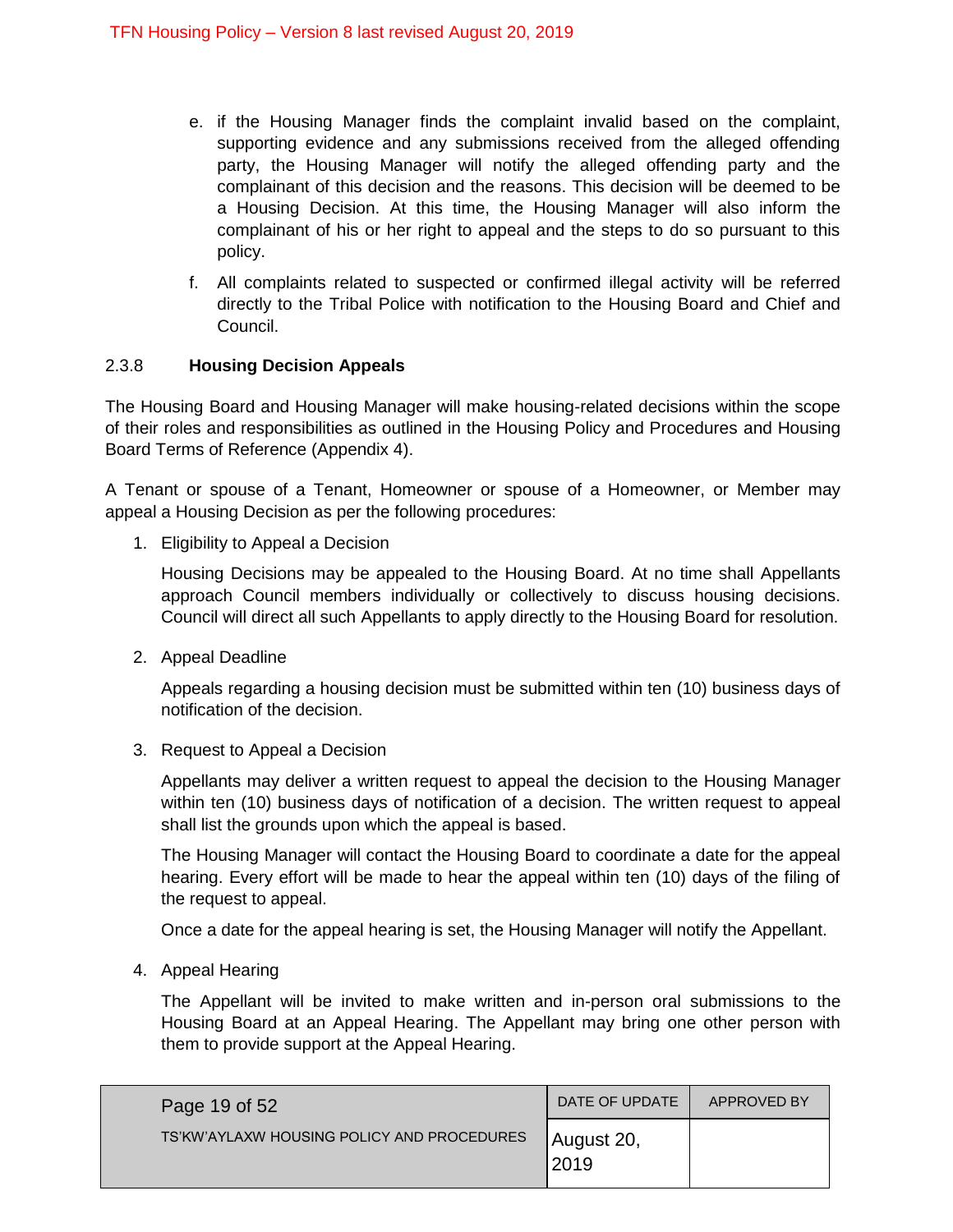5. Notification of Final Decision

After the appeal hearing, the Housing Board will deliberate and make its final decision. The Housing Board will notify the Appellant in writing of its final decision within 20 business days of the last day of the hearing. There will be no further appeal process.

#### <span id="page-19-0"></span>2.3.9 **Tenants on Social Assistance**

Tenants on social assistance may qualify for support and shelter subsidies. Tenants receiving social assistance and support and shelter subsidies will have the same treatment as other applicants in everything except the Damage Deposit requirement. Eligible candidates who are on social assistance may enter into a Rental or Rental/Purchase Agreement with TFN. All Tenants receiving social assistance program are required to sign TFN's Rental Agreement which includes a clause stipulating that rent will be the first debt to be paid from the social assistance payment.

# <span id="page-19-1"></span>**2.4 HOUSING ROLES AND RESPONSIBILITIES**



### <span id="page-19-2"></span>2.4.1 **Housing Organization Chart**

### <span id="page-19-3"></span>2.4.2 **Council**

Council's housing-related responsibilities include:

- 1. Acting in an ethical manner and being role models for the type of behaviours TFN wishes to encourage within the community;
- 2. Adopting the Housing Policy and approving all amendments by a quorum of Council;
- 3. Ensuring that housing policies and procedures are enforced in an fair, objective and transparent manner (i.e.no special treatment for anyone);

| Page 20 of 52                              | DATE OF UPDATE     | APPROVED BY |
|--------------------------------------------|--------------------|-------------|
| TS'KW'AYLAXW HOUSING POLICY AND PROCEDURES | August 20,<br>2019 |             |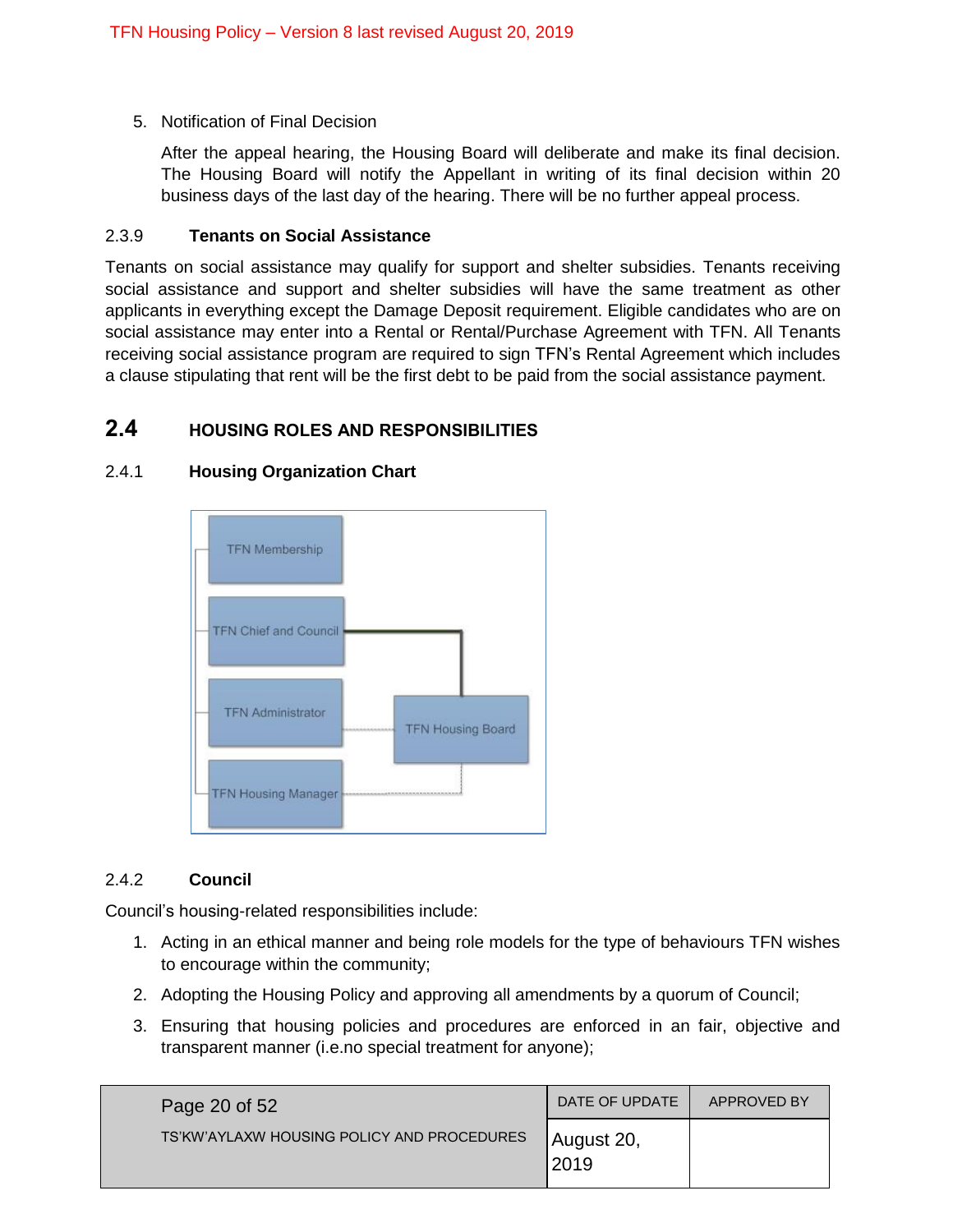- 4. Ensuring that the proper decision making structure is followed (i.e. referring housing complaints and appeals to Housing Manager and Housing Board for resolution);
- 5. Protecting the community's financial interests by ensuring that rents are being consistently collected and arrears are aggressively pursued;
- 6. Approving the annual housing budget, budget amendments, funding proposals, and extraordinary expenditures;
- 7. Approving housing contracts upon the advice and recommendation of the Administrator;
- 8. Appointing a Housing Board to make recommendations and specific decisions on behalf of Council as per the Housing Board Terms of Reference (Appendix 4);
- 9. Ensuring housing strategies are developed and implemented by the Housing Board, Administrator and Housing Department;
- 10. Advocating for TFN's housing needs with external parties (e.g. INAC, CMHC); and
- 11. Authorizing Certificates of Home Ownership upon completion of Rental/Purchase Agreements.

### <span id="page-20-0"></span>2.4.3 **Housing Board**

The Housing Board's responsibilities include:

- 1. Acting in an ethical manner and being role models for the type of behaviours TFN wishes to encourage within the community;
- 2. Working with Council and Housing Manager to enforce the housing policies and procedures in a fair and transparent way;
- 3. Complying with the Housing Board Terms of Reference;
- 4. Meeting quarterly to review the TFN Housing Policy and progress towards housing goals;
- 5. Meeting on an 'as required' basis to make decisions about housing applications;
- 6. Hearing housing decision appeals; and
- 7. Providing updates and recommendations at the request of Council.

### <span id="page-20-1"></span>2.4.4 **Housing Manager**

The Housing Manager is responsible for:

- 1. Acting in an ethical manner and being role models for the type of behaviours TFN wishes to encourage within the community;
- 2. Managing the day to day work of the housing department including Tenant relations and maintenance of TFN's Band-owned rental properties;
- 3. Overseeing Tenant, Homeowner and Member relations including communication of decisions and coordination of housing decision appeals;

| Page 21 of 52                              | DATE OF UPDATE     | APPROVED BY |
|--------------------------------------------|--------------------|-------------|
| TS'KW'AYLAXW HOUSING POLICY AND PROCEDURES | August 20,<br>2019 |             |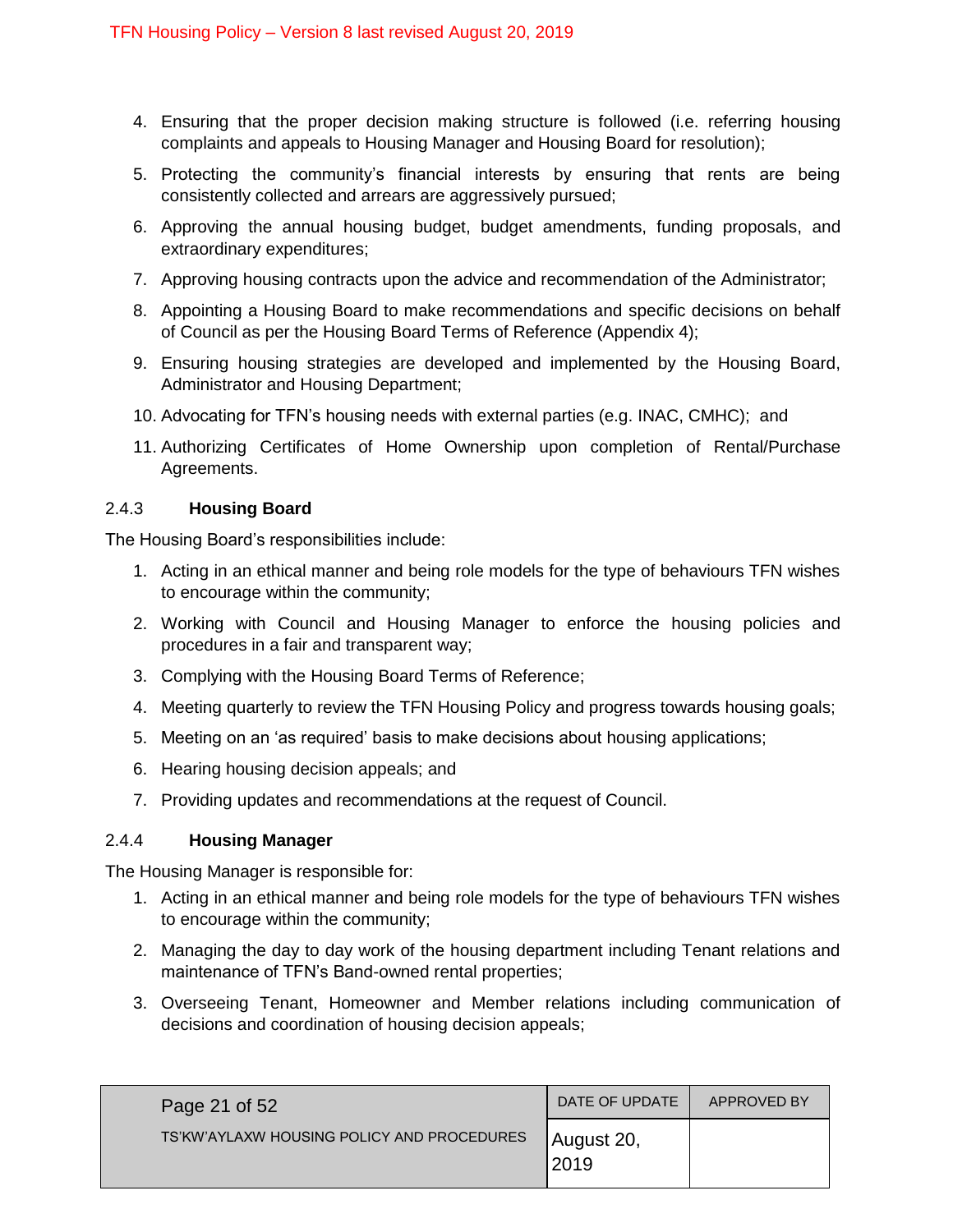- 4. Evaluating the implementation, enforcement and effectiveness of the Housing Policy and recommending changes to the Housing Policy as needed;
- 5. Liaising between the Housing Department, Administrator, Housing Board and Chief and Council including providing housing related information and updates as requested;
- 6. Taking an active role in developing and implementing housing strategies in consultation with the Administrator and Housing Board;
- 7. Chairing housing-related community meetings;
- 8. Chairing Housing Board meetings when the Administrator is not available;
- 9. Working closely with the Administrator and Housing Board to seek funding and obtain quotes related to construction of new housing and renovation of existing housing;
- 10. Communicating with the finance department on collection of Rental Payments and Arrears;
- 11. Providing recommendations to the Housing Board related to evictions;
- 12. Preparing and managing a housing budget with the aid of the Finance Department in accordance with the Housing strategy.

### <span id="page-21-0"></span>2.4.5 **Administrator**

The Administrator's housing-related responsibilities include:

- 1. Chairing the Housing Board;
- 2. Liaising between the Housing Manager and the Housing Board and Chief and Council;
- 3. Making operational decisions in the circumstance that the Housing Manager is unable to due to a conflict of interest; and
- 4. Signing housing-related contracts and agreements within the limitations contained in Council's governance policy and the Administrator's job description.

### <span id="page-21-1"></span>2.4.6 **Social Assistance Department**

The Social Assistance Department's housing-related responsibilities include:

- 1. Administrating basic shelter on reserve; and
- 2. Coordinating social assistance and rental housing payments.

### <span id="page-21-2"></span>2.4.7 **Finance Department**

The Finance Department's housing-related responsibilities include:

- 1. Managing financial accounts related to housing including tracking rental payments and arrears;
- 2. Working with the Housing Manager and Housing Board to prepare the annual housing budget for Council approval;

| Page 22 of 52                              | DATE OF UPDATE     | APPROVED BY |
|--------------------------------------------|--------------------|-------------|
| TS'KW'AYLAXW HOUSING POLICY AND PROCEDURES | August 20,<br>2019 |             |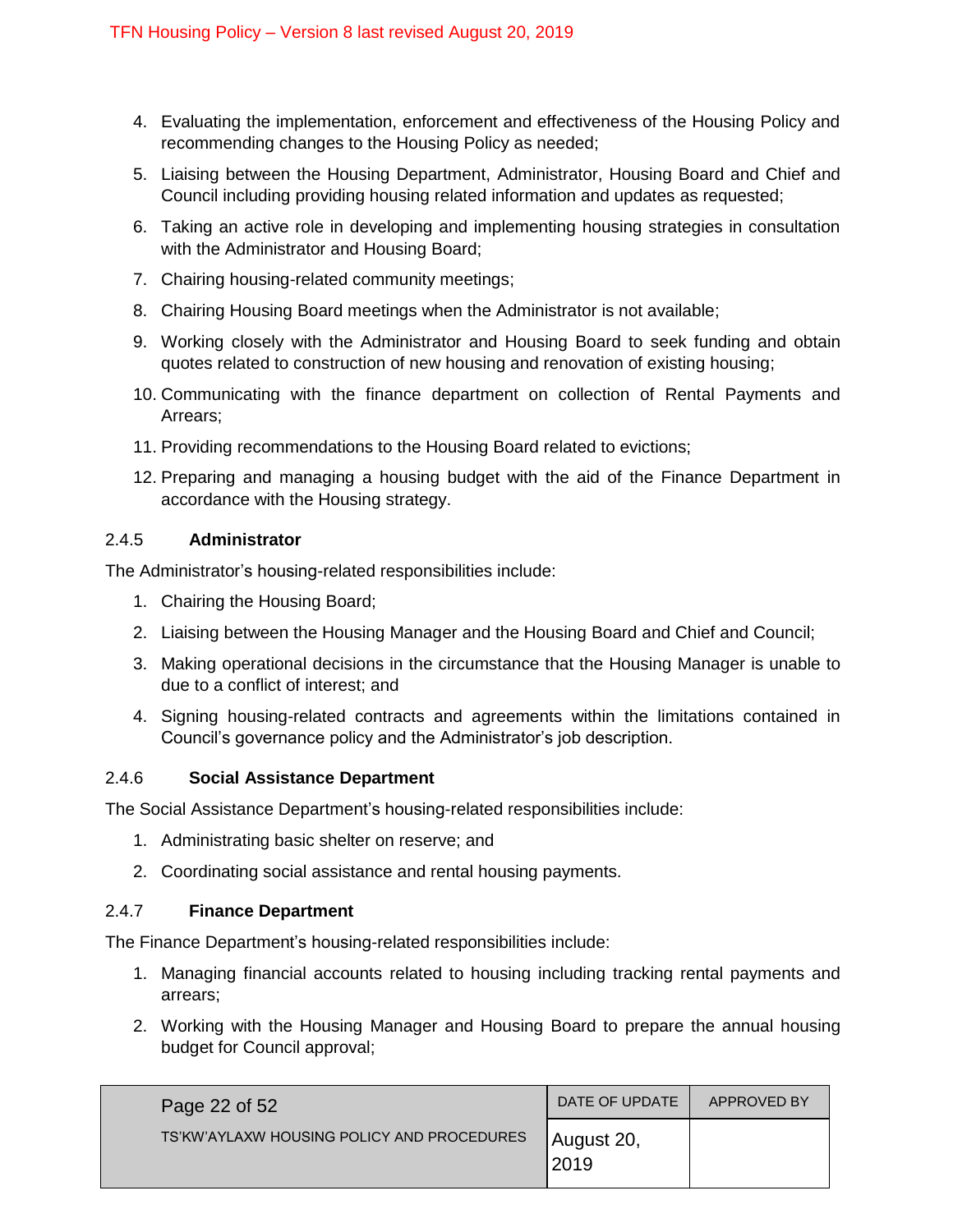- 3. Liaising with the Housing Manager to prepare the information needed for the annual financial audit for reporting to CMHC;
- 4. Coordinating expenditures from the Replacement Reserve;
- 5. Receiving rental payments, damage deposits, and purchase fees on behalf of TFN; and
- 6. Receiving payments from governmental entities and programs for housing related matters and administrating these funds on behalf of TFN.

| Page 23 of 52                              | DATE OF UPDATE     | APPROVED BY |
|--------------------------------------------|--------------------|-------------|
| TS'KW'AYLAXW HOUSING POLICY AND PROCEDURES | August 20,<br>2019 |             |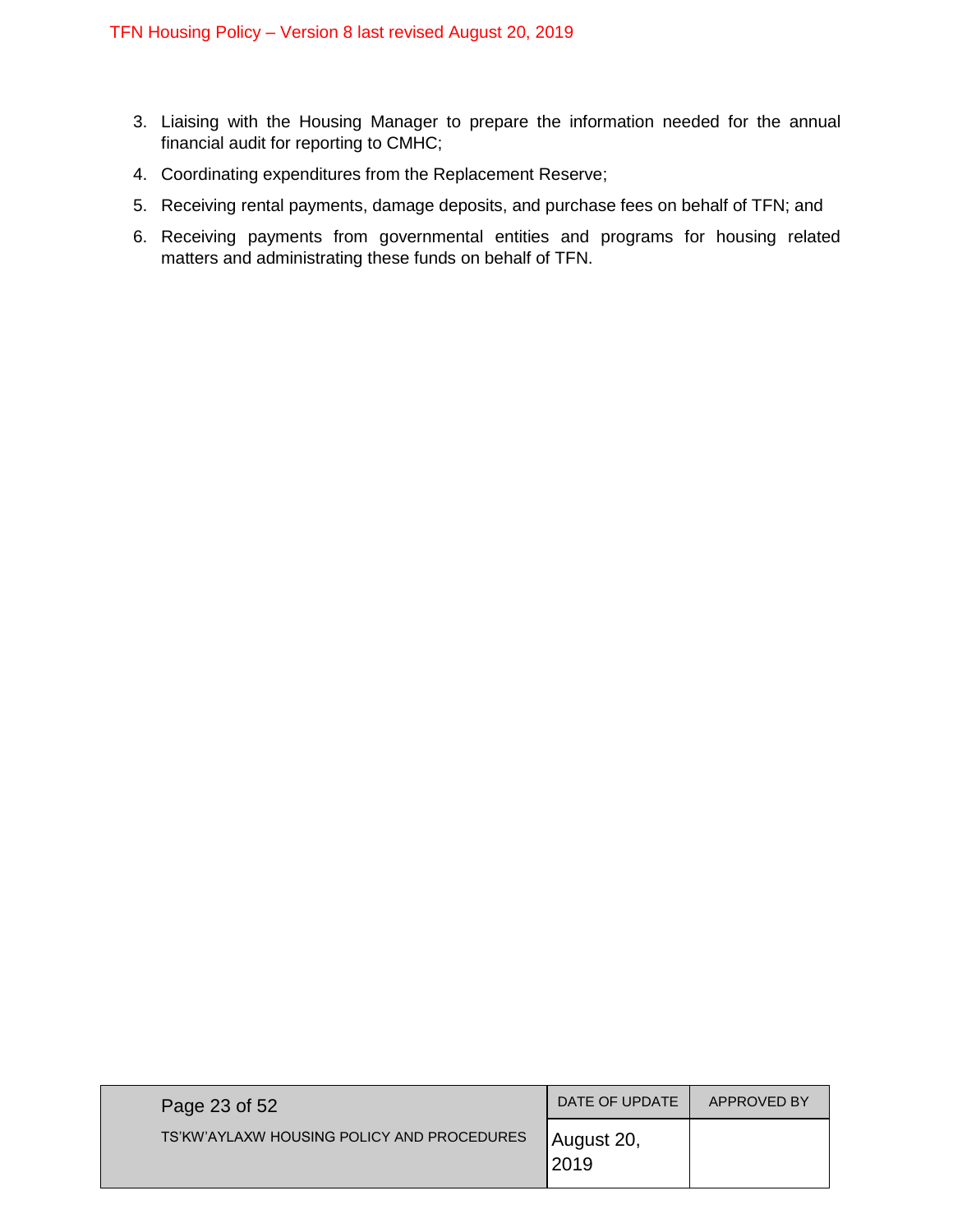# <span id="page-23-0"></span>**3 ELDER'S HOUSING**

# <span id="page-23-1"></span>**3.1 ELIGIBILITY FOR ELDER'S HOUSING**

The eligibility requirements for Elder's housing include the applicant being:

- 1. A Member;
- 2. At least 55 years of age with priority given to those aged 65 and older;
- 3. Capable of living independently (i.e. not requiring full time care);
	- Are in good health
	- Can manage medications and doctor's appointments on your own
	- Do not need assistance with activities of daily living
- 4. Able to provide proof of sufficient income to pay monthly rental fees;
- 5. Financial means to have all utilities connected and paid on an ongoing basis; and
- 6. In good financial standing with TFN (i.e. is not in rental arrears and does not owe monies to TFN for any reason).

# <span id="page-23-2"></span>**3.2 APPLICATION PROCESS FOR ELDER'S HOUSING**

The application process for Elder's Housing is as follows:

- 1. Applicants must complete the Rental Application Form;
- 2. The Housing Department will verify that the Applicant meets all the Elder's housing eligibility requirements;
- 3. Once the Applicant has satisfied the eligibility requirements (s) he will be placed on the Elder's housing waiting list.

# <span id="page-23-3"></span>**3.3 SELECTION PROCESS FOR ELDER'S HOUSING**

- 1. The Housing Manager will review the Elder's Housing waiting list and create candidate profiles for the five candidates at the top of the waiting list.
- 2. The Housing Manager will convene a Housing Board Meeting and the Housing Candidate Evaluation Form will be used to assess candidates.
- 3. The preferred candidate will be chosen based on the following criteria in the following order:
	- a. Highest needs based on current housing situation (per Assessment);
	- b. Age of the applicant with preference being given to the eldest Applicants; and
	- c. Next in line on wait list based on application date.

| Page 24 of 52                              | DATE OF UPDATE      | APPROVED BY |
|--------------------------------------------|---------------------|-------------|
| TS'KW'AYLAXW HOUSING POLICY AND PROCEDURES | August 20,<br>12019 |             |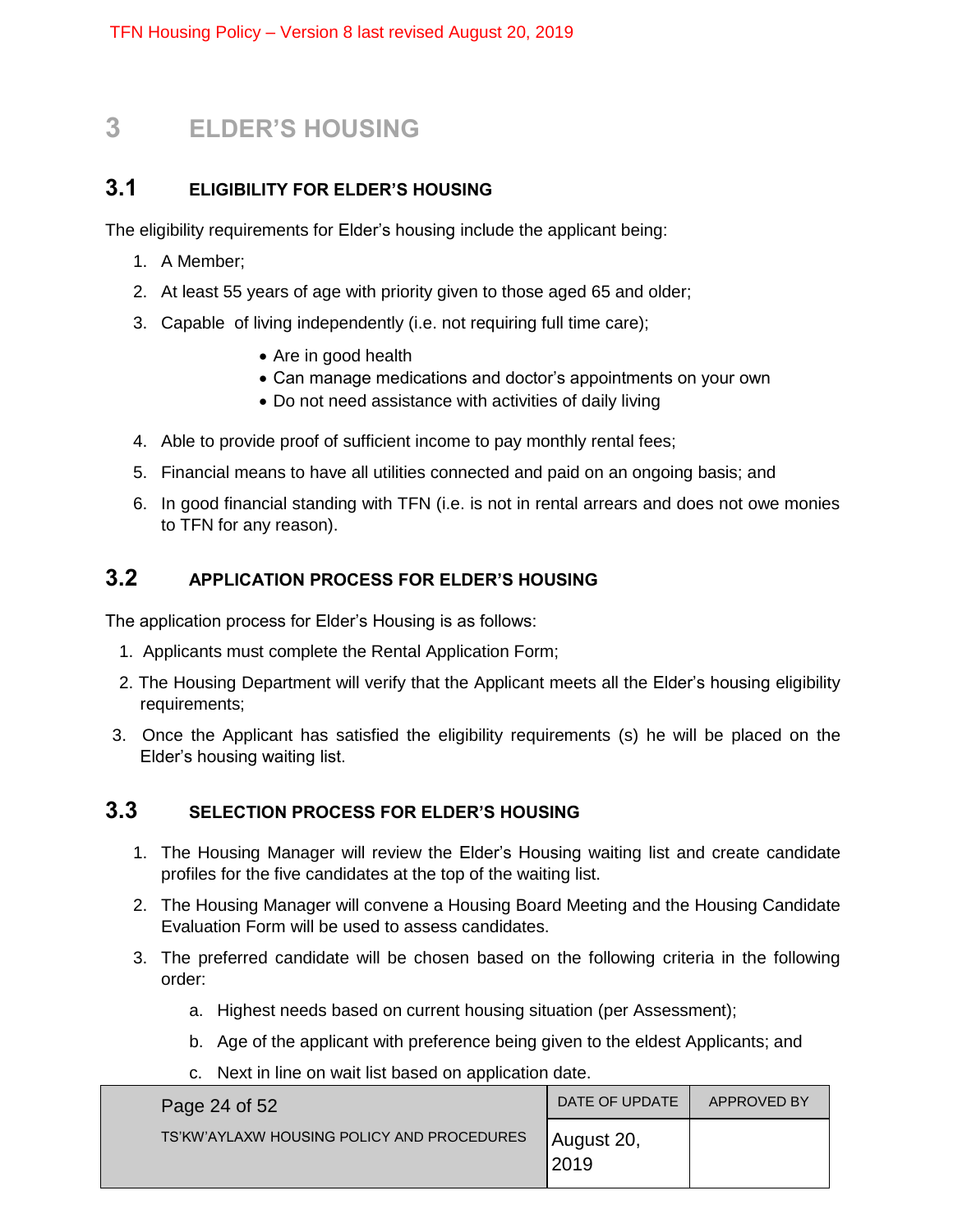- 4. The Housing Manager will notify the selected candidate with an offer for housing; the candidate will have 5 days to accept or decline the offer.
- 5. If a candidate declines a rental unit they may remain on the waiting list in their current position and the unit will be offered to the next most eligible candidate.
- 6. A Rental Agreement must be completed by the Applicant prior to move in date.

# <span id="page-24-0"></span>**3.4 ELDER'S HOUSING TENANT RESPONSIBILITIES**

The responsibilities of Tenants renting Elder's Housing are as follows:

- 1. Agreeing to and abiding by the terms and conditions of the Rental Agreement;
- 2. Paying a monthly rental fee on the first day of day of each month:
- 3. Hooking up all utilities and making the corresponding utility payments;
- 4. To indemnify and save the TFN harmless from all liabilities, fines, suits, and claims of any kind which the TFN may become liable for or suffer for by reason of the Tenant's occupancy of the Rental Unit;
- 5. To not do anything or omit to do anything which may render void or voidable any insurance placed on the Rental Unit by the TFN;
- 6. To purchase personal property insurance as this is not covered under the Band's insurance policy;
- 7. To abide by the rules, regulations, and bylaws of the TFN; and
- 8. To keep the Housing Department advised of all persons visiting for an extended period of time or living in the Rental Unit and to ensure that only persons who are immediate family members reside in the residence unless the TFN grants written permission for others to reside in the Rental Unit.

# <span id="page-24-1"></span>**3.5 MAINTENANCE FEES**

- 1. In exchange for maintenance fees, all routine maintenance of the Elder's housing, yard and driveway will be coordinated by the TFN Housing Department;
- 2. Failure to pay Maintenance Fees will treated the same as a failure to pay rent and will be subject to the same collection and eviction policies and procedures that apply to the collection of rent;
- 3. Tenants on Social Assistance will have their maintenance payments coordinated through the Social Assistance Department of TFN; In accordance with the Rental Agreement, maintenance fees will be the first payment deducted from social assistance income.

| Page 25 of 52                              | DATE OF UPDATE      | APPROVED BY |
|--------------------------------------------|---------------------|-------------|
| TS'KW'AYLAXW HOUSING POLICY AND PROCEDURES | August 20,<br> 2019 |             |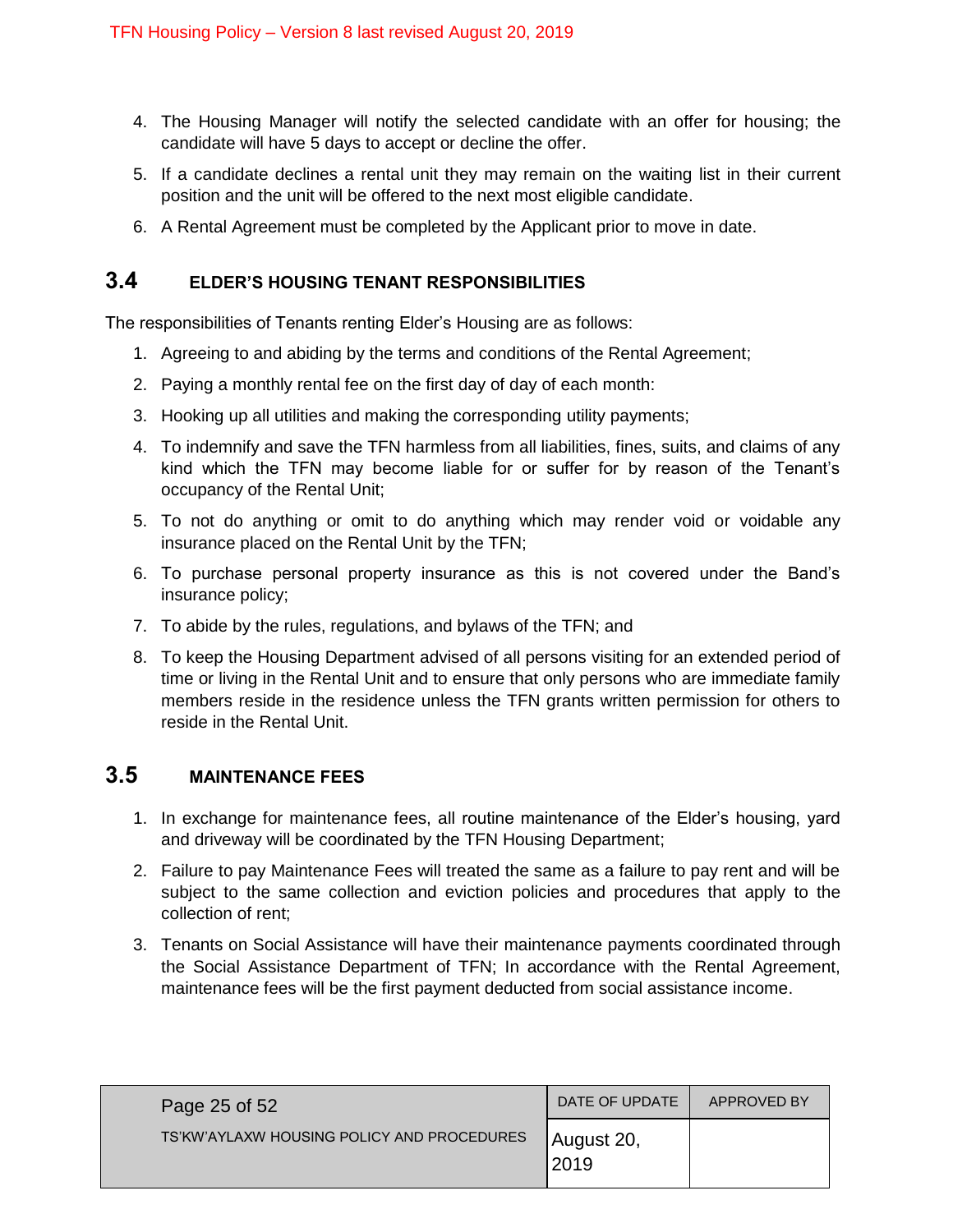# <span id="page-25-0"></span>**3.6 NON-ELDER OCCUPANCY IN ELDER'S HOUSING**

TFN recognizes that there may be circumstances where Elders wish to have a non-Elder family member reside with them, and this will be accommodated under the following conditions:

- 1. The Elder's unit has two bedrooms and there are no more than three people sharing a two bedroom unit (for example an Elder couple and one non-Elder family member);
- 2. Non-Elder occupants are immediate family members of the Elder including any minors under the care of the Elder;
- 3. Non-Elder occupants, other than minor children, provide TFN with a criminal record check prior to occupancy;
- 4. Non-Elder occupants, other than minor children, sign a Rental Agreement with TFN;
- 5. Non-Elder occupants, other than minor children, pay a damage deposit and the monthly rent specified in the TFN Rental Agreement;

| Page 26 of 52                              | DATE OF UPDATE     | APPROVED BY |
|--------------------------------------------|--------------------|-------------|
| TS'KW'AYLAXW HOUSING POLICY AND PROCEDURES | August 20,<br>2019 |             |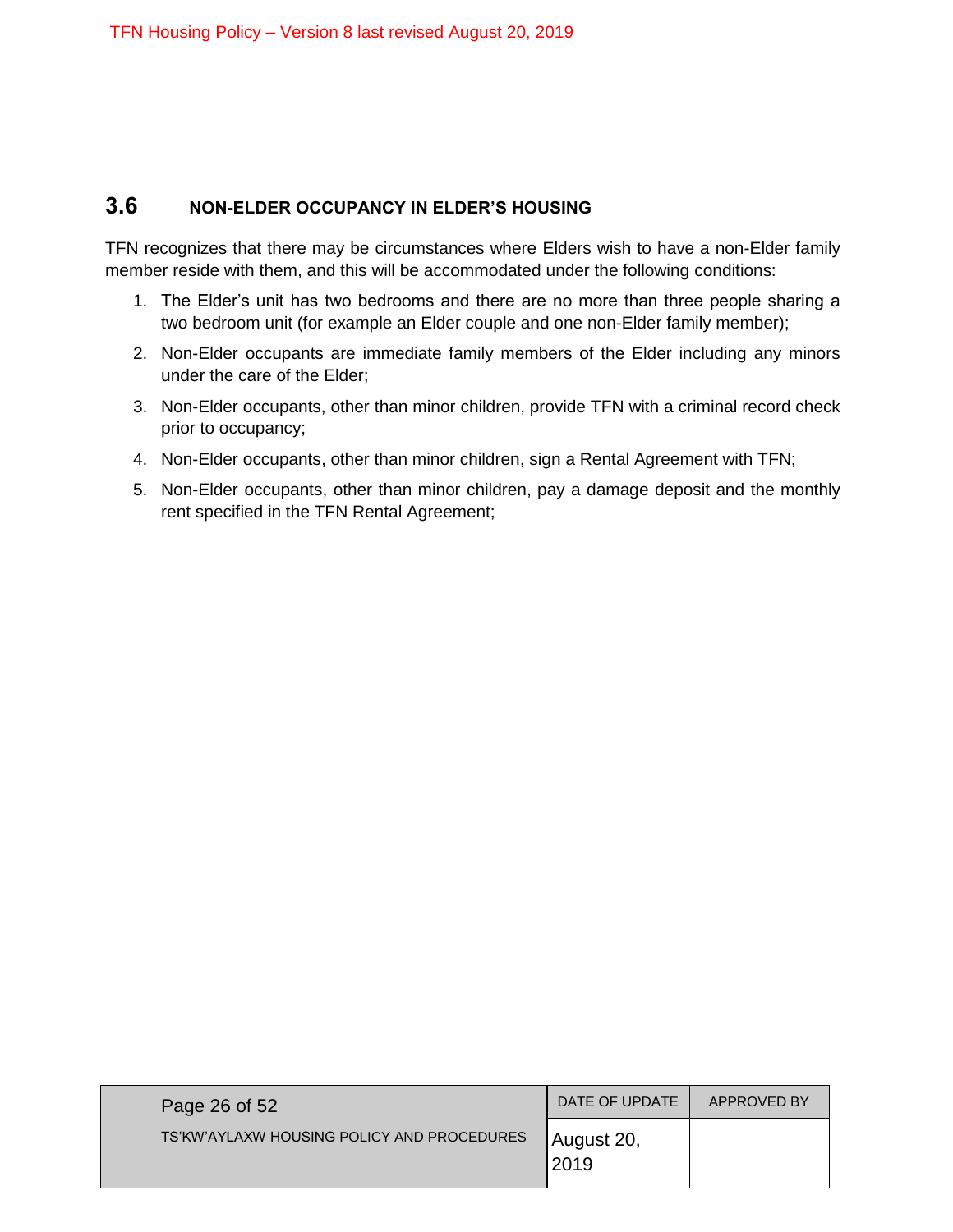# <span id="page-26-0"></span>**4 BAND-OWNED RENTAL HOUSING**

# <span id="page-26-1"></span>**4.1 ELIGIBILITY FOR BAND-OWNED RENTAL HOUSING**

The eligibility requirements for Band-Owned Rental Housing include the applicant being:

- 1. A Member;
- 2. At least 18 years of age;
- 3. Able to provide proof of employment or income sufficient to pay monthly rent;
- 4. Evidence of reliable tenant history (e.g. references from previous landlords);
- 5. In good financial standing with TFN (i.e. is not in rental arrears and does not owe monies to TFN for any reason);
- 6. Financial means to pay utilities at all times; and
- 7. Willing to take any required training prior to occupancy.

# <span id="page-26-2"></span>**4.2 APPLICATION PROCESS FOR BAND-OWNED RENTAL HOUSING**

The application process for Band-owned Rental Housing is as follows:

- 1. The Housing Department will notify the community via newsletter and social media when new rental housing becomes available;
- 2. Each time a new Band-Owned Rental Unit becomes available interested Applicants must complete a Rental Application Form.
- 3. The Housing Department will verify that the Applicant(s) meet the eligibility criteria;
- 4. The Housing Department will make a decision on the most eligible Applicant and all Applicants will be notified of the decision;
- 5. A Rental Agreement must be completed by the Applicant prior to move in date. If an Applicant declines or is denied a rental unit they will be required to reapply in the future.

# <span id="page-26-3"></span>**4.3 SELECTION PROCESS FOR BAND-OWNED RENTAL HOUSING**

The Housing Manager will review applications for Band-Owned Rental Housing and make a decision based on the eligibility of the Tenant and the suitability of the Tenant in relation to the type of rental unit available. The Housing Manager will choose the Applicant whose needs most closely match the type of housing available. Given the short supply of Band-owned Rental Housing at TFN, it is important to effectively use housing resources. Applicants who disagree with the decision may make a formal complaint to the Housing Board.

| Page 27 of 52                              | DATE OF UPDATE      | APPROVED BY |
|--------------------------------------------|---------------------|-------------|
| TS'KW'AYLAXW HOUSING POLICY AND PROCEDURES | August 20,<br> 2019 |             |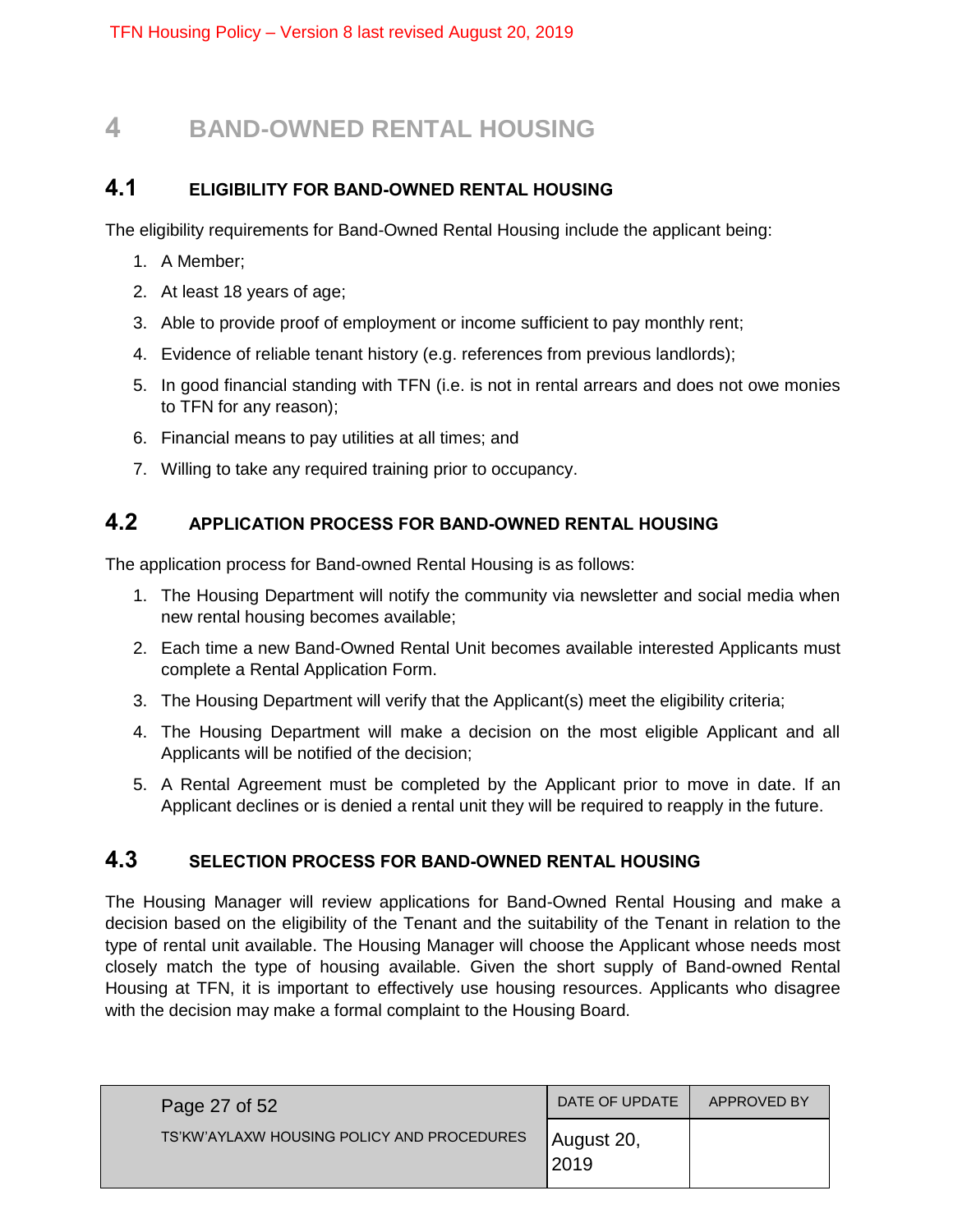# <span id="page-27-0"></span>**4.4 BAND-OWNED RENTAL HOUSING TENANT RESPONSIBILITIES**

The responsibilities of Tenant's renting Band-owned Rental Units are as follows:

- 1. Agreeing to and abiding by the terms and conditions of the Rental Agreement;
- 2. The Tenant will be responsible for ensuring their rent payment is received by the Band office on the first of the month, for that month's rent.
- 3. Following the housing policy including regarding complaints and appeals (i.e. taking concerns to the Housing Manager and Housing Board rather than Chief and Council);
- 4. All routine maintenance of the Rental Unit and the yard and driveway corresponding to the Rental Unit;
- 5. Hooking up all utilities and making the corresponding payments;
- 6. To indemnify and save the TFN harmless from all liabilities, fines, suits, and claims of any kind which the TFN may become liable for or suffer for by reason of the Tenant's occupancy of the Rental Unit;
- 7. To not do anything or omit to do anything which may render void or voidable any insurance placed on the Rental Unit by the TFN;
- 8. To abide by the rules, regulations, and bylaws of the TFN; and
- 9. To keep the Housing Department advised of all persons living in the Rental Unit and to ensure that only persons who are immediate family members reside in the residence unless the TFN grants written permission for others to reside in the Rental Unit.

| Page 28 of 52                              | DATE OF UPDATE      | APPROVED BY |
|--------------------------------------------|---------------------|-------------|
| TS'KW'AYLAXW HOUSING POLICY AND PROCEDURES | August 20,<br> 2019 |             |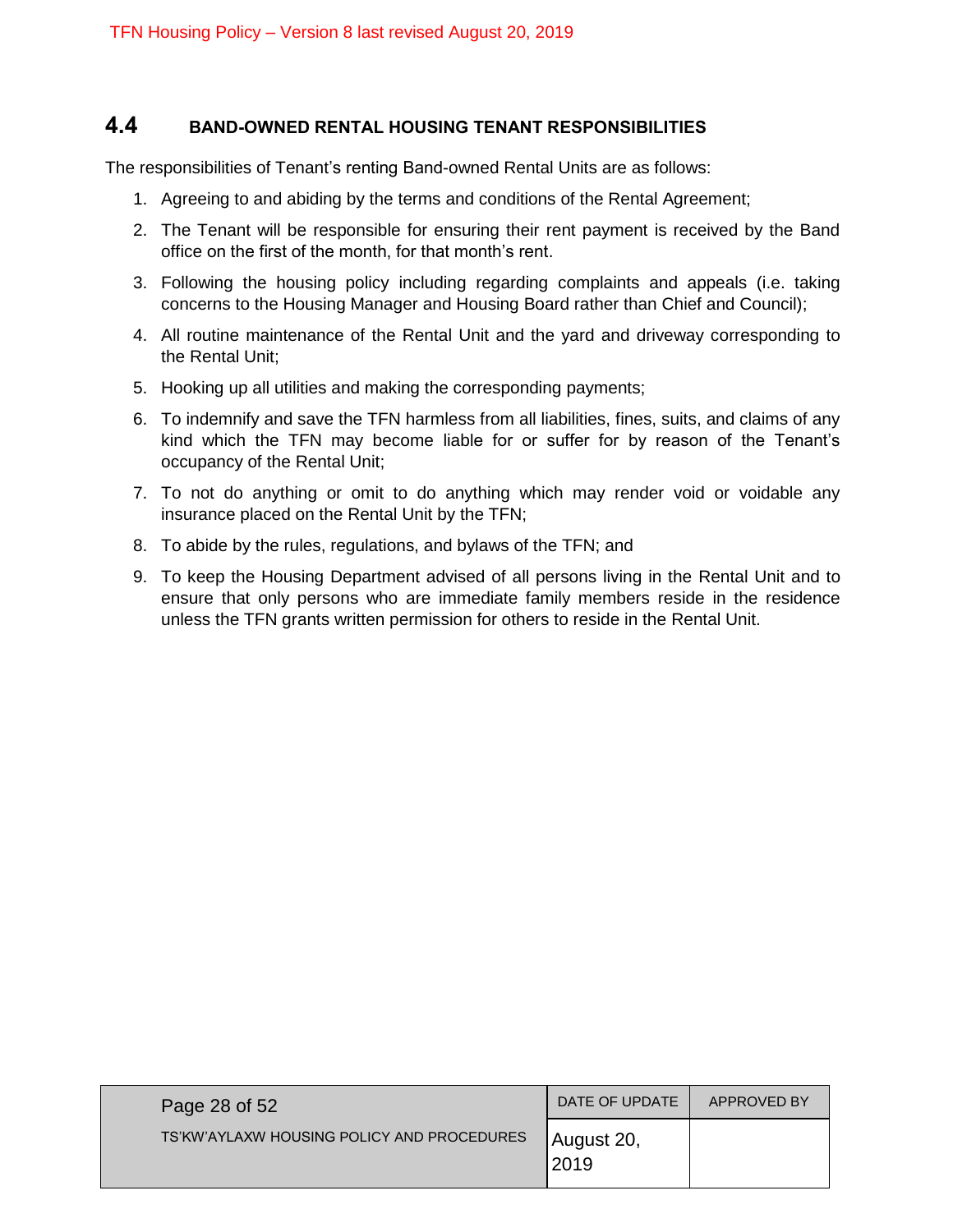# <span id="page-28-0"></span>**5 RENT-TO-OWN HOUSING**

# <span id="page-28-1"></span>**5.1 ELIGIBILITY FOR RENT-TO-OWN HOUSING**

The eligibility requirements for Rent-to-Own Housing include the Applicant being:

- 1. A Member of TFN;
- 2. At least 18 years of age;
- 3. Able to provide proof of employment and/or sufficient income to pay the rent on a sustained basis;
- 4. References from previous landlords;
- 5. In good financial standing with TFN (i.e. is not in rental arrears and does not owe monies to TFN for any reason);
- 6. Able to have all utilities connected in their name;
- 7. Ability to assign to TFN a one acre parcel of land as collateral if proposing to build on CP land;
- 8. Willing to take all required training prior to occupancy.

# <span id="page-28-2"></span>**5.2 APPLICATION PROCESS FOR NEW RENT-TO-OWN HOUSING**

The application process for new Rent-to-Own Housing is as follows:

- 1. TFN Housing Manager will notify individuals on the Rent-to-Own waiting list, by phone and in writing, or through social media that new Rent-to-Own housing is coming available;
- 2. Interested individuals must complete a Rental Application Form and provide a letter describing their intention to purchase the home after 10 consecutive years of tenancy;
- 3. The Housing Department will verify that the Applicant meets all the Rent-to-Own eligibility requirements;
- 4. If the Applicant satisfies the Rent-to-Own eligibility requirements (s)he will become a candidate for the Rent-to-Own Housing selection process;

# <span id="page-28-3"></span>**5.3 SELECTION PROCESS FOR NEW RENT-TO-OWN HOUSING**

- 1. The Housing Manager will convene a Housing Board Meeting and the Board will use the Housing Candidate Evaluation Form to assess eligible candidates (see Section 2.3.4).
- 2. The candidate who scores the highest based on the anonymous evaluation process will be notified by the Housing Department and offered the Rent-to-Own housing; the candidate will have 5 days to accept or decline the offer.

| Page 29 of 52                              | DATE OF UPDATE     | APPROVED BY |
|--------------------------------------------|--------------------|-------------|
| TS'KW'AYLAXW HOUSING POLICY AND PROCEDURES | August 20,<br>2019 |             |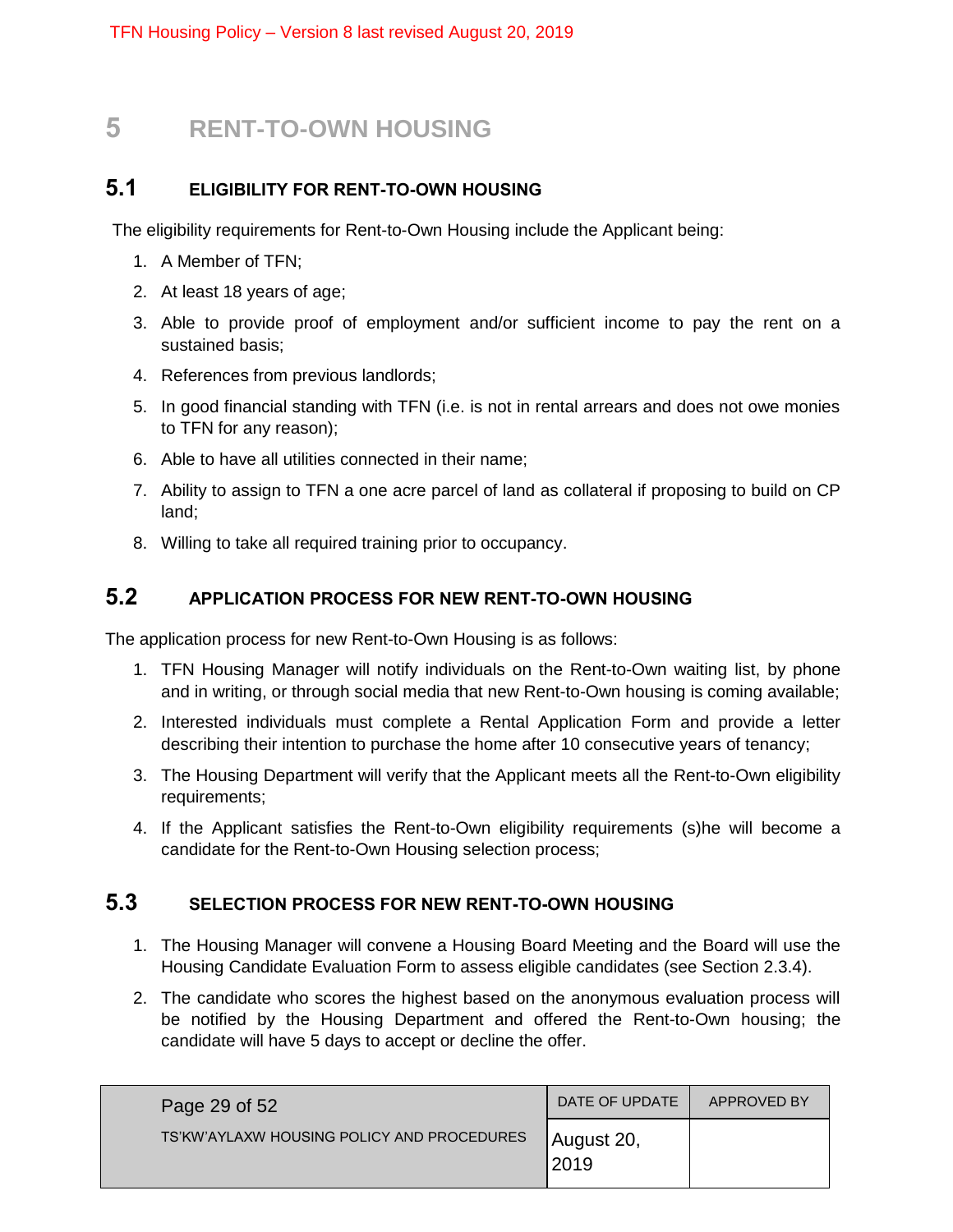- 3. If a candidate declines the Rent-to-Own Housing they may remain on the waiting list in their current position and the housing will be offered to the next most eligible candidate based on the housing candidate assessment process.
- 4. A Rental/Purchase Agreement must be completed by the Applicant prior to move in date.

# <span id="page-29-0"></span>**5.4 REQUEST TO PURCHASE RENT-TO-OWN HOUSING**

After ten years of consecutive tenancy in Rent-to-Own housing, Tenants may make a written request to purchase the Rent-to-Own housing from TFN. If the Tenant is in arrears on the tenth year anniversary date, the Tenant has 30 days to fully satisfy the outstanding amount, inclusive of Bank of Canada rates of interest. If the Tenant fails to make a full payment within 30 days, the Tenant forfeits the right to purchase Rent-to-Own Housing. The Tenant may re-apply to purchase Rent-to-Own Housing after another 10 years.

# <span id="page-29-1"></span>**5.5 CERTIFICATE OF OWNERSHIP**

Once the mortgage has been paid in full, a Tenant may make a written request for a Certificate of Ownership. TFN Council will issue a Certificate of Ownership, if the following conditions are met:

1. The Tenant has proof of living in the same Rent-to-Own unit for the duration of the mortgage;

2. The Tenant does not have any outstanding arrears on the Rent-to-Own property or otherwise owe monies to TFN;

3. The Tenant has requested a Certificate of Ownership in writing;

4. The Tenant has paid consideration of \$1.00 for the premises, and

5. The Tenant has entered into an agreement to assume any debts, insurance or other costs associated with the unit.

A Certificate of Ownership establishes that the Tenant independently owns the unit and holds an interest in land in relation to the Rent-to-Own housing, in a manner consistent with the *Spousal Property Act* and the *Land Code.* 

TFN bears no further responsibilities for the maintenance and insurance of a home independently owned by a Member. TFN is responsible for infrastructure up to the private property boundary and homeowners are responsible for infrastructure on their private property.

# <span id="page-29-2"></span>**5.6 RENT-TO-OWN HOUSING TENANT RESPONSIBILITIES**

Rent-to-Own Tenants are responsible for the following:

- 1. Agreeing to and abiding by the terms and conditions of the Rental/Purchase Agreement;
- 2. The Tenant will be responsible for ensuring their rent payment is received by the Band office on the first of the month, for that month's rent. Should the Tenant cease to pay rent,

| Page 30 of 52                              | DATE OF UPDATE     | APPROVED BY |
|--------------------------------------------|--------------------|-------------|
| TS'KW'AYLAXW HOUSING POLICY AND PROCEDURES | August 20,<br>2019 |             |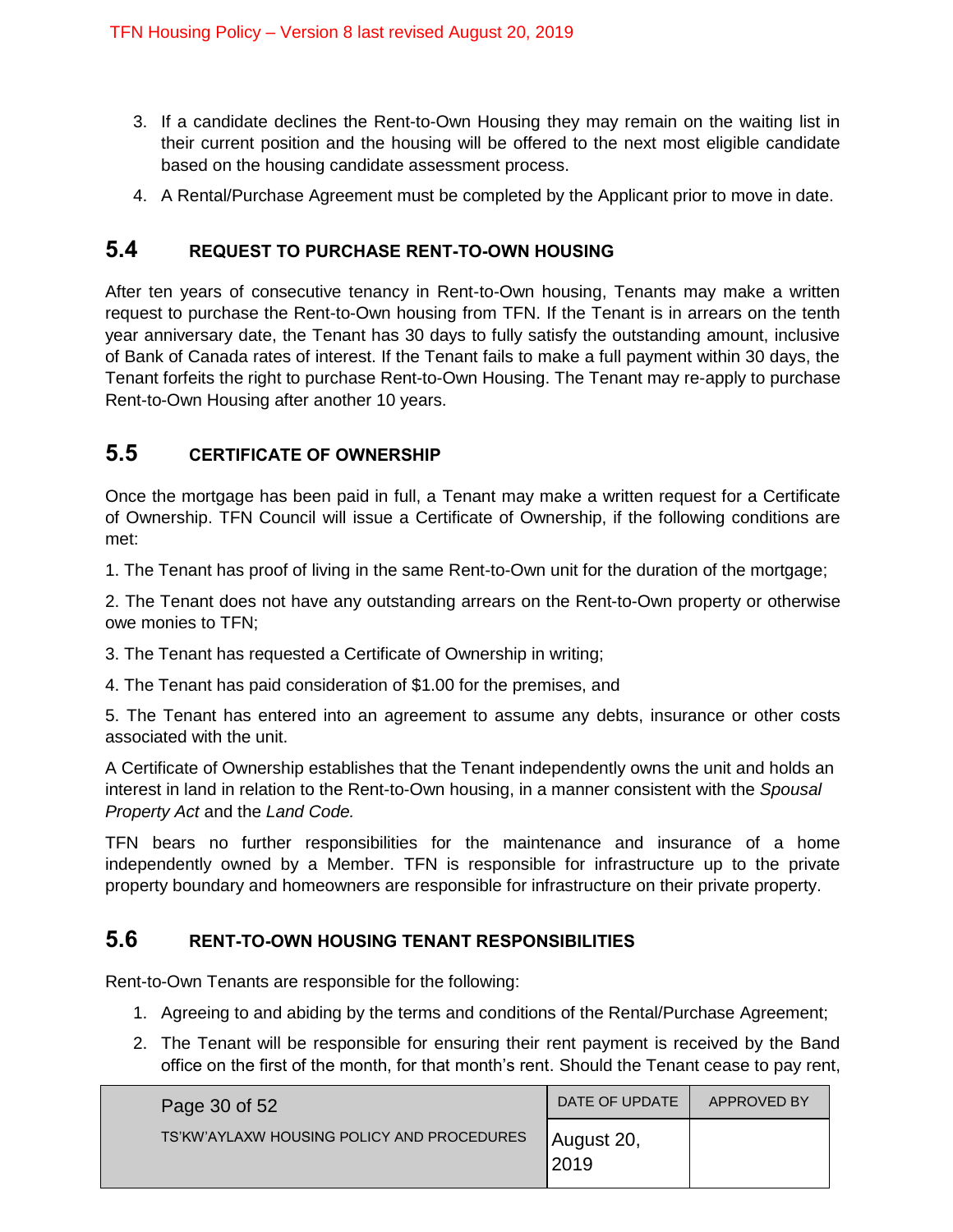for any reason whatsoever, the Rent-to-Own unit will be returned to the TFN with no compensation for past rent paid on the Rent-to-Own unit.

- 3. All routine maintenance of the Rent-to-Own Unit including taking care of the yard and driveway;
- 4. Hooking up all utilities and making the corresponding payments;
- 5. To indemnify and save the TFN harmless from all liabilities, fines, suits, and claims of any kind which the TFN may become liable for or suffer for by reason of the Tenant's occupancy of the Rent-to-Own Unit;
- 6. To become familiar and keep up to date with the insurance policy under which TFN has insured the Rent-To-Own Unit, and not do anything or omit to do anything which may render void or voidable any insurance placed on the Rent-to-Own Unit by the TFN;
- 7. To abide by the rules, regulations, and laws of the TFN; and
- 8. To keep the Housing Department advised of all persons living in the Rent-to-Own Unit and to ensure that only persons who are immediate family members reside in the residence unless the TFN grants written permission for others to reside in the Rent-to-Own Unit.

# <span id="page-30-0"></span>**5.7 RENT-TO-OWN HOUSING ON CP LAND**

Members who wish to build Rent-to-Own housing on CP land must temporarily transfer to TFN a surveyed one acre parcel of land on which the house will be built. This land transfer will be registered by the housing department in the Indian Land Registry and once the mortgage has been paid in full, the one acre parcel will be allotted back to the homeowner along with the Certificate of Ownership.

# <span id="page-30-1"></span>**5.8 DEFAULT OF RENT-TO-OWN HOUSING ON CP LAND**

If a Rent-to-Own Tenant is unable to continue making rent payments on a Rent-to-Own home that has been built on CP land, TFN will work with the Tenant to try to transfer the home to a family member that is eligible for Rent-to-Own Housing per the criteria specified in this policy. If no such eligible family member exists or agrees, then the Tenant forfeits to TFN the Rent-to-Own house and the land on which it's built.

# <span id="page-30-2"></span>**5.9 TRANSFER OF RENT-TO-OWN HOUSING**

Anyone to whom a Member's interest is transferred or who continues to reside in the Rental Unit is obligated to abide by the terms of the Rental/Purchase Agreement and this policy.

# <span id="page-30-3"></span>5.9.1 **Transfer of Rent-to-Own Housing in the Event of Death or Mental Incompetence**

| Page 31 of 52                              | DATE OF UPDATE      | APPROVED BY |
|--------------------------------------------|---------------------|-------------|
| TS'KW'AYLAXW HOUSING POLICY AND PROCEDURES | August 20,<br> 2019 |             |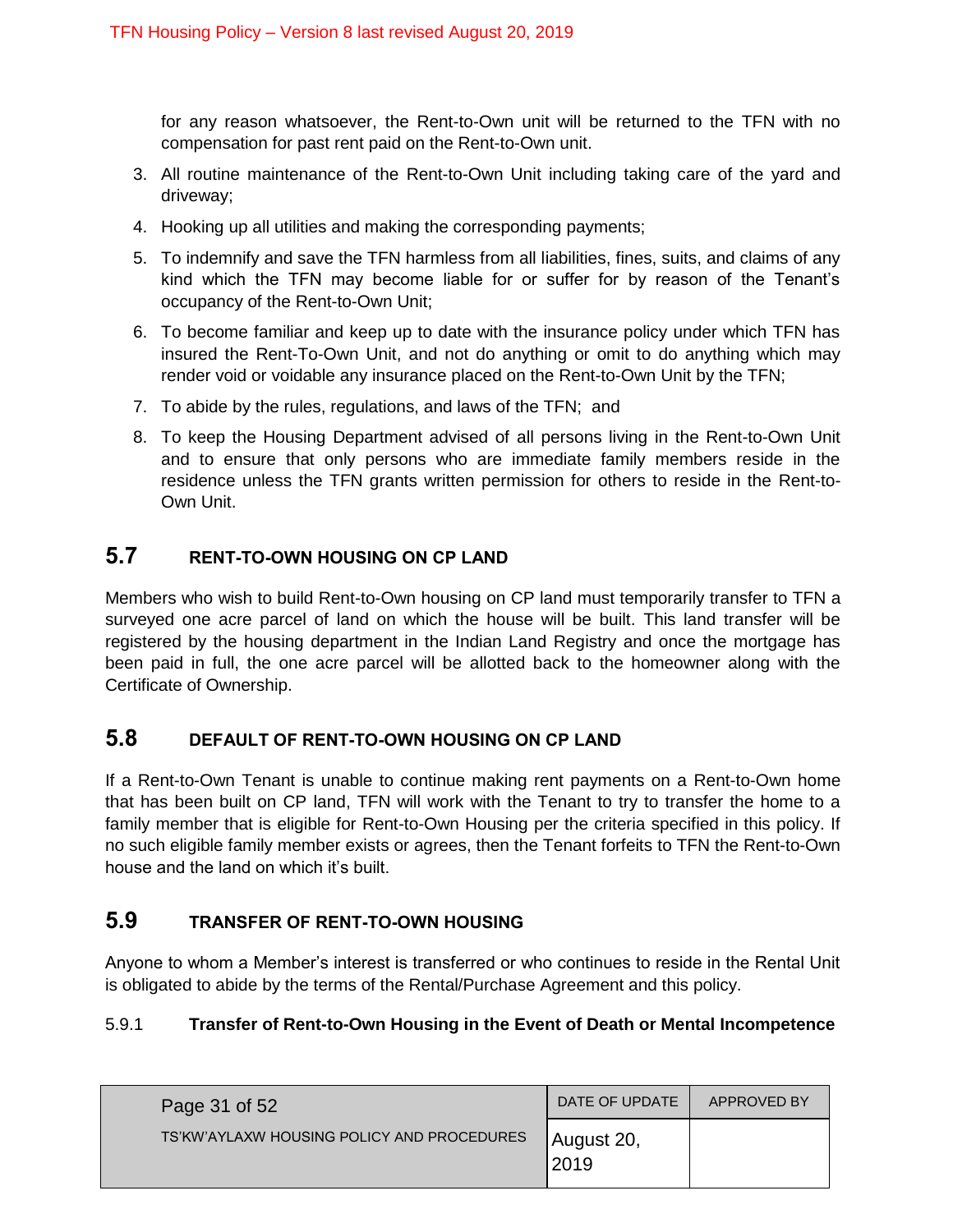For the purposes of this section, Rental/Purchase Agreements are regarded similarly to an interest in land, according to the *TFN Spousal Property Law* and Section 35 of the *TFN Land Code*:

The *TFN Spousal Property Law* indicates upon the death of the spouse, the other may not claim, take, or pursue an interest in TFN property held by the other spouse, and the interest in the Rent-to-Own Housing will be determined by the last will and testament or administration of the estate of the other spouse.

Non-Members cannot inherit the Rental/Purchase Agreement, nor Rent-to-Own Housing.

The *TFN Land Code* indicates that, subject to the limitation on Non-Members set out in this Policy or applicable laws Ts'kw'aylaxw has enacted, in the event that a Member holding an interest dies intestate and is survived by a spouse or dependent who does not hold a registered interest, or the Member is declared incompetent, the Member's spouse or dependent, may where their usual place of residence was with the Member at the time of the Members death or declaration of incompetence continue to reside on and use the property until the Member's interest is disposed of under this the *Land Code.* Spouses and dependants, regardless of residence, may make an application for the transfer of the Member's interest and Council will decide the application on its merits.

The spouse or dependent, as a new Tenant, must meet the eligibility requirements stipulated in the original Rental/Purchase Agreement.

If the Tenant's spouse or dependent is a Non-Member, they are not entitled to continue residing in the Rental Unit and will be requested to vacate the property within 12 months of the date of death or declaration of mental incompetence.

### <span id="page-31-0"></span>5.9.2 **Transfer of Rent-to-Own Housing in the Event of Marital Breakup**

Where Rent-to-Own Housing is regarded as use or occupancy of matrimonial real property by the *TFN Spousal Property Law* which is based on Section 36.3 of the *TFN Land Code*, upon the breakdown of a marriage:

- 1. a child of the spouses should have a right to reside in the matrimonial home until the age of majority or until other arrangements have been made in the best interests of that child;
- 2. spouses have the right to resolve spousal property matters by contract or agreement;
- 3. each spouse should have an equal right to possession of the matrimonial home;
- 4. each spouse should be entitled to an undivided half interest in the matrimonial home as a Tenant in common;
- 5. the rules and procedures will not discriminate on the basis of sex; and
- 6. the spouses have the right to mediation and the arrangement of a contract or agreement they will bear the costs for.

In order to follow these policies, TFN will adhere to the following guidelines regarding the occupation of Rent-to-Own Housing in the case of marital breakdown:

| Page 32 of 52                              | DATE OF UPDATE      | APPROVED BY |
|--------------------------------------------|---------------------|-------------|
| TS'KW'AYLAXW HOUSING POLICY AND PROCEDURES | August 20,<br> 2019 |             |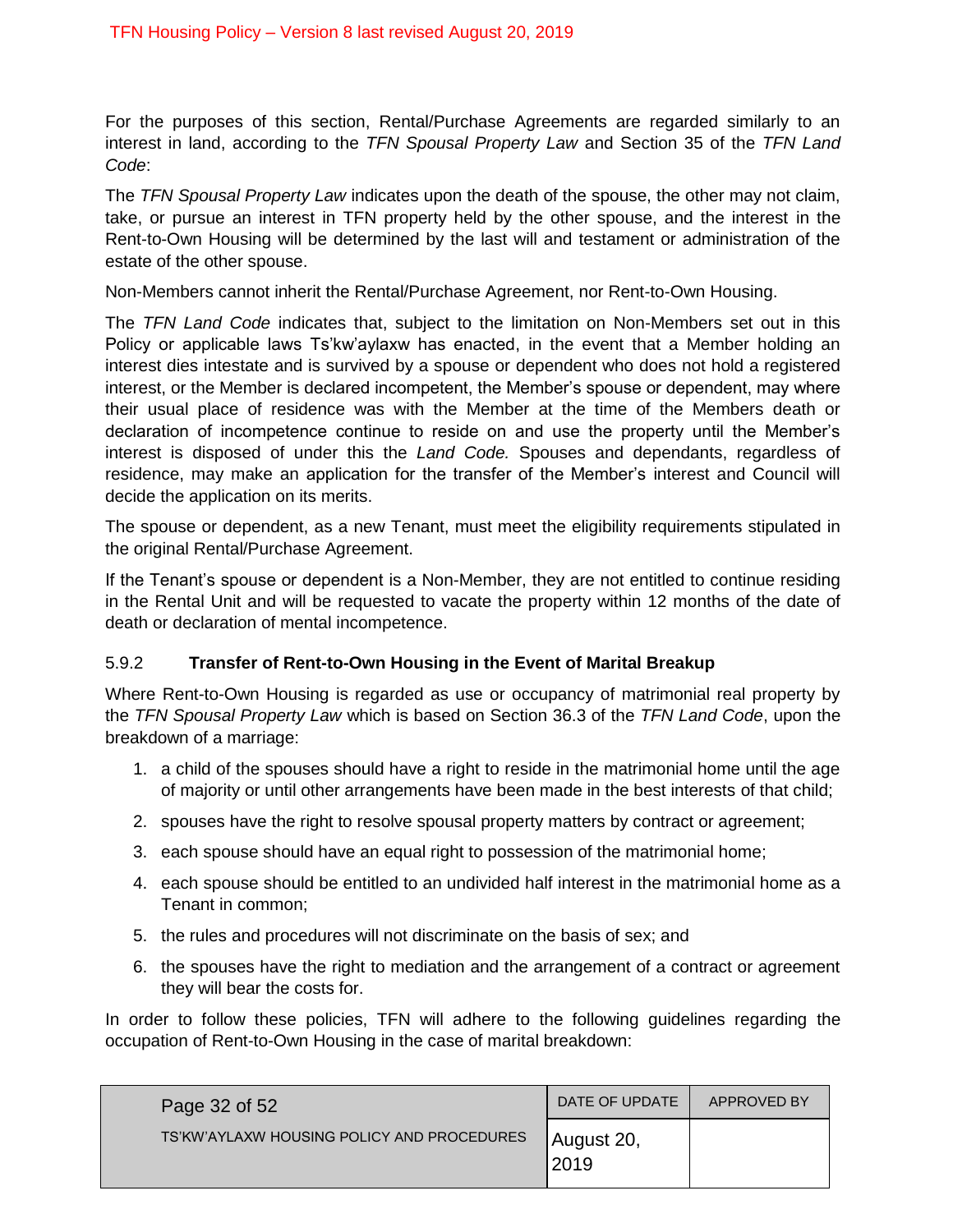- 1. It is considered that each spouse should have an equal right to possession of the matrimonial home.
- 2. Where one spouse is a Non-Member, upon marital breakdown, that spouse no longer has a right to occupy or possess the Rent-to-Own housing, unless:
	- a. it was the matrimonial home;
	- b. the child of the marriage is a Member, under 18, and resides in the matrimonial home;
	- c. the Non-Member is the child's custodial parent;
	- d. the duration of the right to occupy or possess is not longer than the Non-Member's life;
	- e. no Interspousal Contract or court order states anything to the contrary; and
	- f. Council registers its written consent on the condition that once the child turns 18 or once the Non-Member ceases to be the child's custodial parent, the Non-Member no longer has a right of possession or occupancy of the Rent-to-Own Housing.

Note that a Non-Member is not able to transfer the right of occupancy or possession, unless to transfer the right back to the Non-Member's former spouse who previously had the right of occupancy and possession, subject to the written approval of Council.

- 3. Where both spouses are Members, and only one spouse has signed on to the Rental Tenancy or Rental/Purchase Agreement, and the Rent-to-Own Housing is the matrimonial home, spouses are entitled to an undivided half interest in the matrimonial home as a Tenant in common; *or* where both spouses have signed the Rental Tenancy or Rental/Purchase Agreement; they must come to a resolution regarding who will sign onto a new Rental Agreement/Rental Purchase Agreement for the Rental Unit;
- 4. Where both spouses have signed the Rental/Purchase Agreement, they must come to a resolution regarding who will sign onto a new Rental Agreement/Rental Purchase Agreement for the Rental Unit;
- 5. Where a resolution cannot or will not be reached, but one or both parties wants to settle the issue of occupancy of the Rental Unit, the spouses must submit to mediation and give notice to each other, then submit notice of request to the Housing Board, in accordance with the *Spousal Property Law*. The Housing Board will arrange for a qualified mediator and follow the procedure in the *Spousal Property Law* to resolve the issue. The spouses will bear the costs of the mediator;
- 6. TFN follows court and custody orders, and will make housing-related decisions to satisfy these orders.
- 7. Any transfers of interest are accompanied by the written consent of Council.

| Page 33 of 52                              | DATE OF UPDATE      | APPROVED BY |
|--------------------------------------------|---------------------|-------------|
| TS'KW'AYLAXW HOUSING POLICY AND PROCEDURES | August 20,<br> 2019 |             |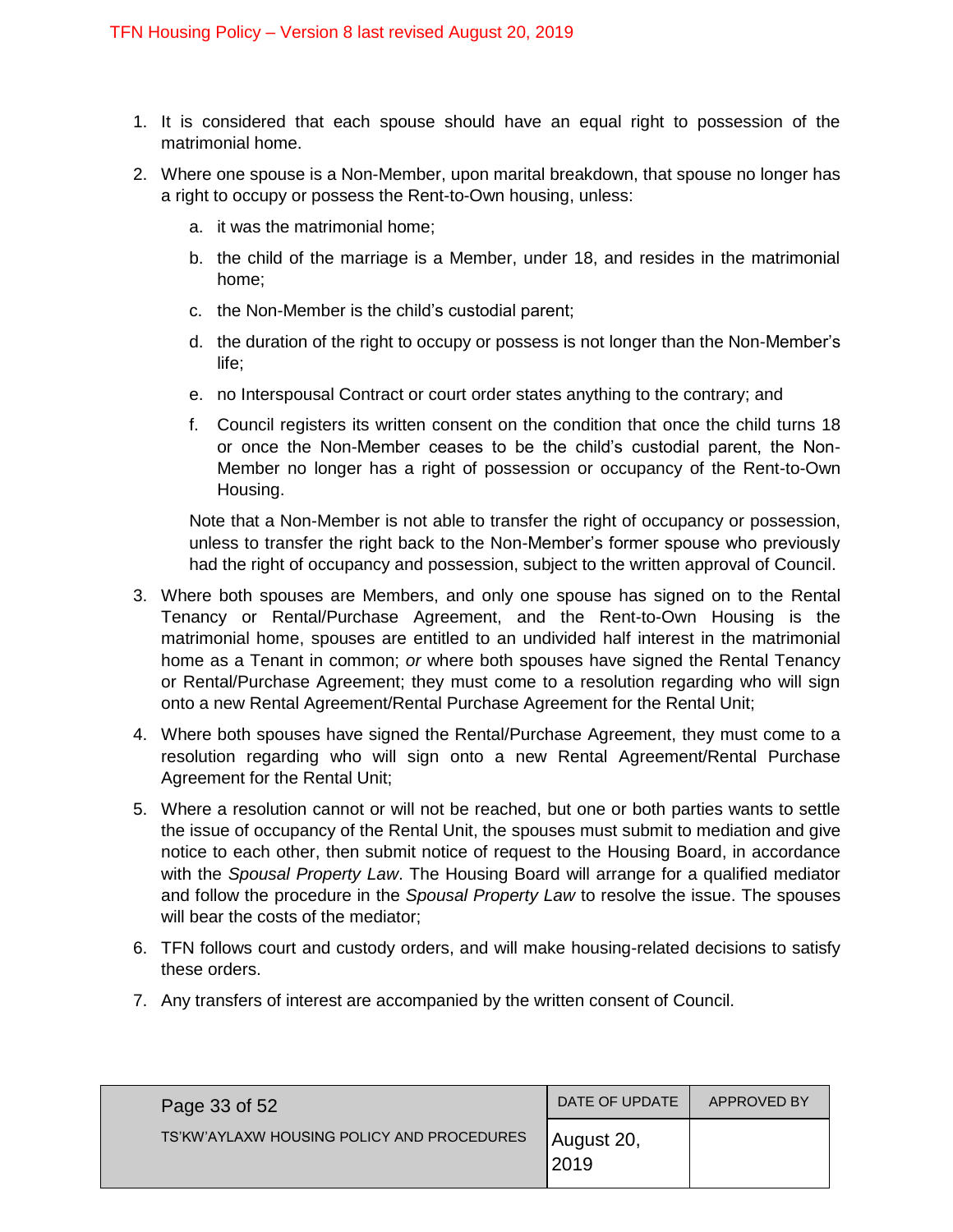# <span id="page-33-0"></span>**5.10 RENT-TO-OWN PAYMENT DEFERRAL AND EXTENSIONS**

TFN recognizes that sometimes emergency or unexpected situations can occur that limit a Tenant's ability to pay rent in full on time. For Tenants who have entered into a rental/purchase agreement with TFN, TFN may allow Tenants to defer or extend a rental payment under the following terms and conditions;

- The Tenant notifies TFN before the rent is due on the  $1<sup>st</sup>$  of the month:
- The Tenant is otherwise in financial good standing with TFN;
- The Tenant works with TFN to determine a mutually acceptable repayment schedule:
	- $\circ$  Option 1: pay the overdue rent in installments over a three month period; or
	- $\circ$  Option 2: defer the full payment to the end of the term of the mortgage in exchange for a \$100 administration fee payable at the time of the deferral. An agreement to pay will be signed by the Tenant and attached to the rental/purchase agreement;
- The Housing Board agrees to the repayment schedule.

| Page 34 of 52                              | DATE OF UPDATE     | APPROVED BY |
|--------------------------------------------|--------------------|-------------|
| TS'KW'AYLAXW HOUSING POLICY AND PROCEDURES | August 20,<br>2019 |             |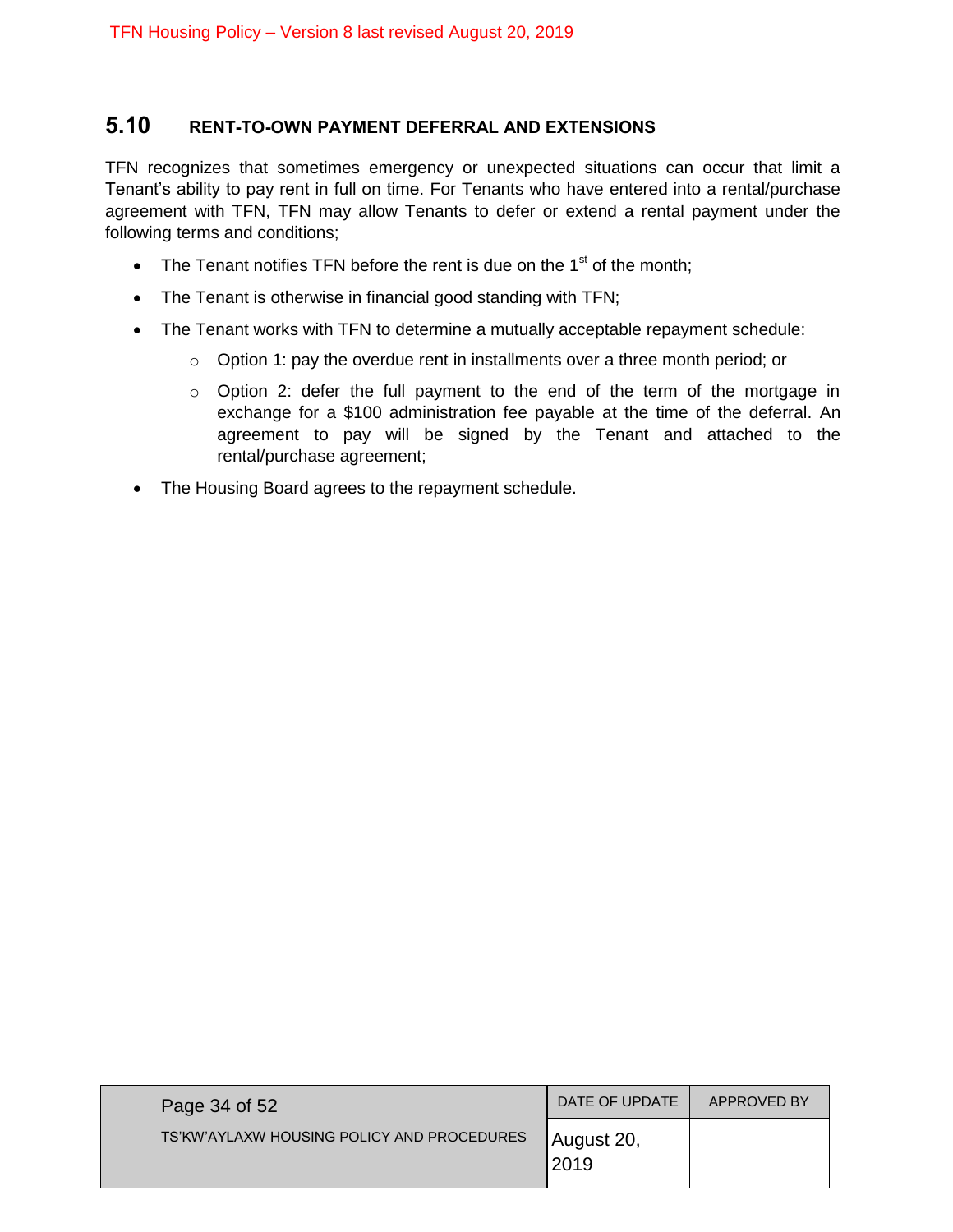# <span id="page-34-0"></span>**6 INDEPENDENTLY OWNED HOUSING**

# <span id="page-34-1"></span>**6.1 ELIGIBILITIY**

Independently Owned Housing is housing on TFN Reserve Land owned by individuals who do not have an active Rental or Rental/Purchase agreement with TFN. Homes on CP lands are typically independently owned.

Rent-to-Own Tenants become Independent Homeowners upon paying the last rent payment in fulfillment of the mortgage of their Rental/Purchase Agreement. The Rental/Purchase Agreement stipulates that:

*"The premises will be owned by TFN for the first ten (10) years from \_\_\_\_\_\_\_\_\_\_\_\_\_\_\_ to \_\_\_\_\_\_\_\_\_\_\_. After ten years the tenant will have the option to enter a Rent to Own mortgage. If the Tenant meets all of the eligibility requirements specified in TFN's housing*  policy, the Tenant may write a letter to TFN housing requesting to Rent to Own. If accepted, *the Rental/Purchase Agreement will be updated and signed by the Tenant and TFN. When the mortgage is paid in full the Tenant will have the option to purchase the home for the price of \$1.00 to be paid to TFN."* 

Refer to Section 5.5 for conditions and procedures related to attaining a Certificate of Ownership.

# <span id="page-34-2"></span>**6.2 TFN DOES NOT SUPPORT INDEPENDENTLY OWNED HOUSING**

Independent Homeowners are not entitled to receive Routine Maintenance or Extraordinary Maintenance support from the Housing Department. Independent homeowners assume all responsibility, all maintenance, repairs, and insurance (including liability). TFN is responsible for infrastructure up to the private property boundary and homeowners are responsible for infrastructure on their private property.

| Page 35 of 52                              | DATE OF UPDATE     | APPROVED BY |
|--------------------------------------------|--------------------|-------------|
| TS'KW'AYLAXW HOUSING POLICY AND PROCEDURES | August 20,<br>2019 |             |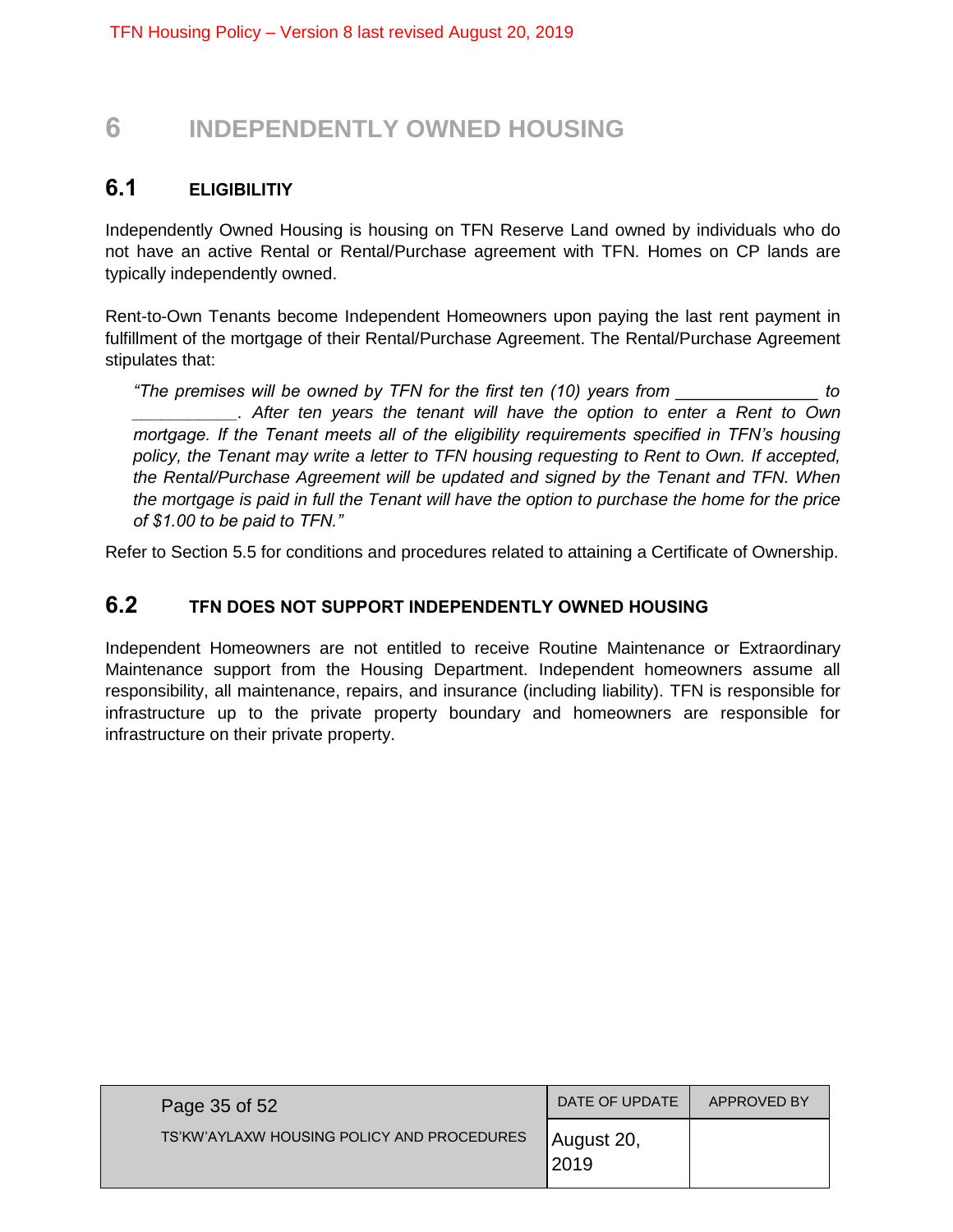# <span id="page-35-0"></span>**7 GENERAL HOUSING POLICIES**

# <span id="page-35-1"></span>**7.1 OCCUPANCY**

# <span id="page-35-2"></span>7.1.1 **Jurisdiction of Occupancy Policies**

Occupancy policies apply to all TFN Lands and to all Band-Owned Rental Housing, including Rent-to-Own and Elder's units.

# <span id="page-35-3"></span>7.1.2 **Permanent and Primary Residency**

# (a) *Primary Residence*

Tenants are allocated Rental Units with the expectation that the Rental Units will be each Tenant's primary residence.

(b) *Written Notice*

A Tenant is required to provide written notice to the Housing Department of any planned absence from the Rental Unit of 14 or more consecutive days, and to make arrangements with the Housing Department to ensure that Rent payments continue for the duration of the absence.

# (c) *Planned Absence*

A Tenant will not be authorized to undertake a planned absence from a Rental Unit for more than 1 year, except for the purpose of education, which must be pre-approved by TFN Housing.

(d) *Site Visit*

A Tenant who is on a planned absence is required to arrange for a weekly-on site visit and to appoint someone to take over the Tenant's responsibilities while (s)he is away, and to advise the Housing Department in writing that this is being done. If the Tenant cannot arrange for a person to undertake these services, the Tenant must inform the Housing Department and the Housing Department will carry out these services which will be charged to the Tenant as an additional fee. Any additional insurance costs associated with a vacant property will also be passed onto the Tenant.

# <span id="page-35-4"></span>7.1.3 **Overcrowding**

To avoid overcrowding, the Rental Agreement specifies who is authorized to reside in the rental unit. Tenants shall keep the TFN Housing Department advised of all persons living in the rental unit as per the Rental agreement, and shall ensure that only persons who are immediate family members (i.e. spouse, dependent child, parents) reside in the rental unit unless otherwise approved by TFN.

# <span id="page-35-5"></span>7.1.4 **Marital Property in Compliance with TFN Land Code/Spousal Law**

TFN adheres to the following guidelines regarding Marital Property where it applies to Tenancy and Rental Housing occupation in the case of marital breakdown:

| Page 36 of 52                              | DATE OF UPDATE     | APPROVED BY |
|--------------------------------------------|--------------------|-------------|
| TS'KW'AYLAXW HOUSING POLICY AND PROCEDURES | August 20,<br>2019 |             |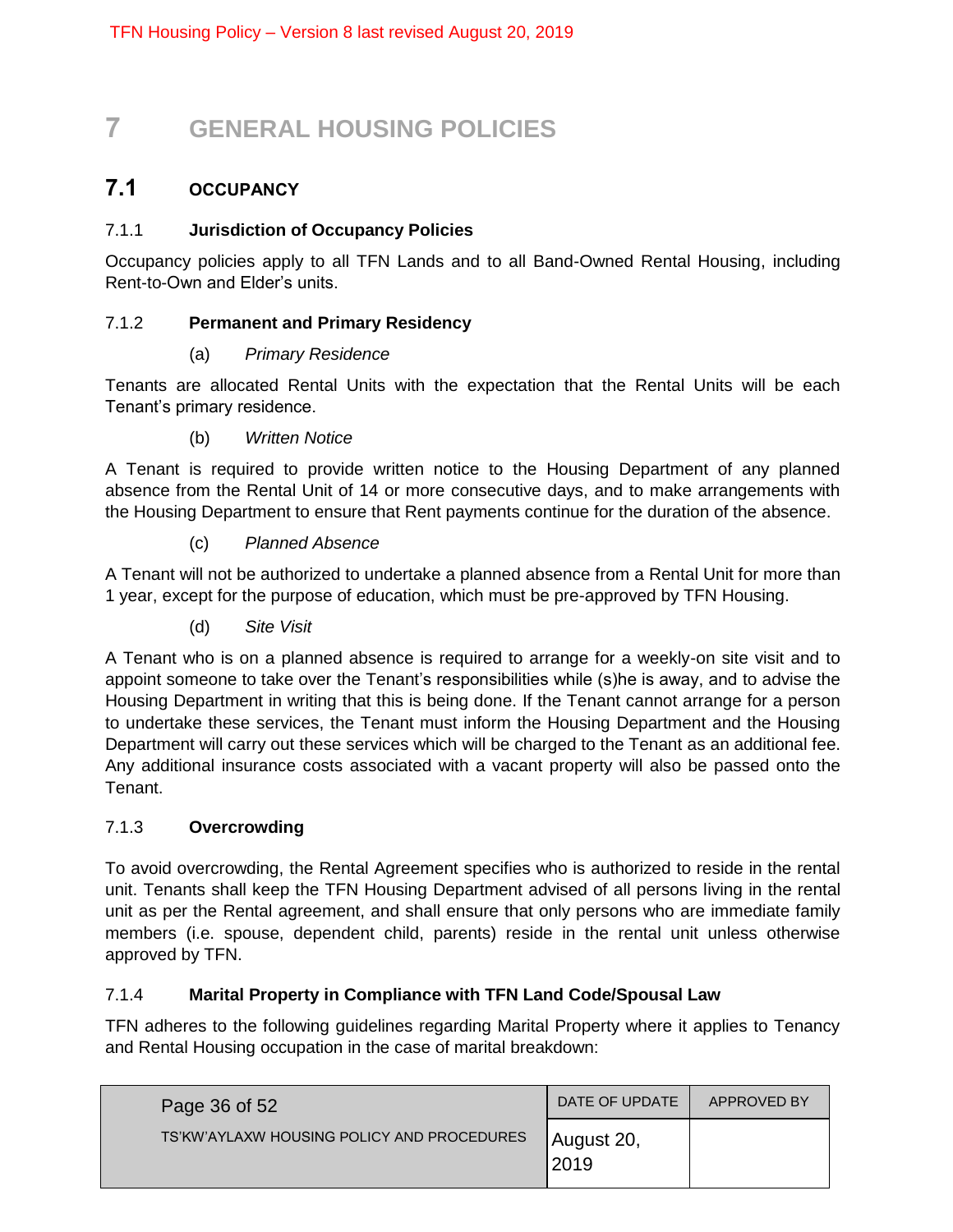- 1. It is considered that each spouse should have an equal right to possession of the matrimonial home *unless* one of the spouses is a Non-Member of TFN, who upon ceasing to be spouses with the Member, would then forfeit their right to occupancy unless a valid interspousal contract or court orders otherwise;
- 2. Where both spouses are Members, and only one spouse has signed on to the Rental Tenancy or Rental/Purchase Agreement, *or* where both spouses have signed the Rental Tenancy or Rental/Purchase Agreement; spouses are entitled to an undivided half interest in the matrimonial home as Tenants in common, *and* they must come to a resolution in writing regarding who will sign onto a new Rental Agreement/Rental Purchase Agreement for the Rental Unit;
- 3. Where a resolution cannot or will not be reached, but one or both parties wants to settle the issue of occupancy of the Rental Unit, the spouses must submit to mediation and give notice to each other, then submit notice of request to the Housing Board, in accordance with the *Spousal Property Law*. The Housing Board will arrange for a qualified mediator and follow the procedure in the *Spousal Property Law* to resolve the issue. The spouses will bear the cost of mediation;
- 4. TFN follows court and custody orders, and will make housing-related decisions to satisfy these orders.

# <span id="page-36-0"></span>7.1.5 **Non-Member Occupancy upon Death**

Non-Members do not have rights of ownership to property or homes located on TFN Lands. Housing related claims resulting from estate matters shall be referred to the Housing Department. If the Principle Tenant who is a TFN member dies, then any Non-Member residing at the rental housing will be required to vacate the residence within 12 months of the date of the death.

The Housing Manager shall be notified, in writing, of any material changes in tenancy.

Anyone to whom a Member's interest is transferred or who continues to reside in the Rental Unit is obligated to abide by the terms of the Rental Agreement or Rental/Purchase Agreement and this policy.

A Non-Member is not able to transfer the right of occupancy or possession.

### <span id="page-36-1"></span>7.1.6 **Sub-letting**

Sub-letting of TFN rental units is not permitted except in the case of a student leaving to attend school for an extended period of time. In this case, the Tenant shall make a written request to the Housing Manager asking permission to sublet the rental unit for a specific period of time. The approved subletting of Rent-to-Own housing will be considered as continuous residency unless the rent is not paid.

All temporary Tenants must meet the Band-Owned Rental Eligibility criteria contained in this policy.

| Page 37 of 52                              | DATE OF UPDATE      | APPROVED BY |
|--------------------------------------------|---------------------|-------------|
| TS'KW'AYLAXW HOUSING POLICY AND PROCEDURES | August 20,<br>12019 |             |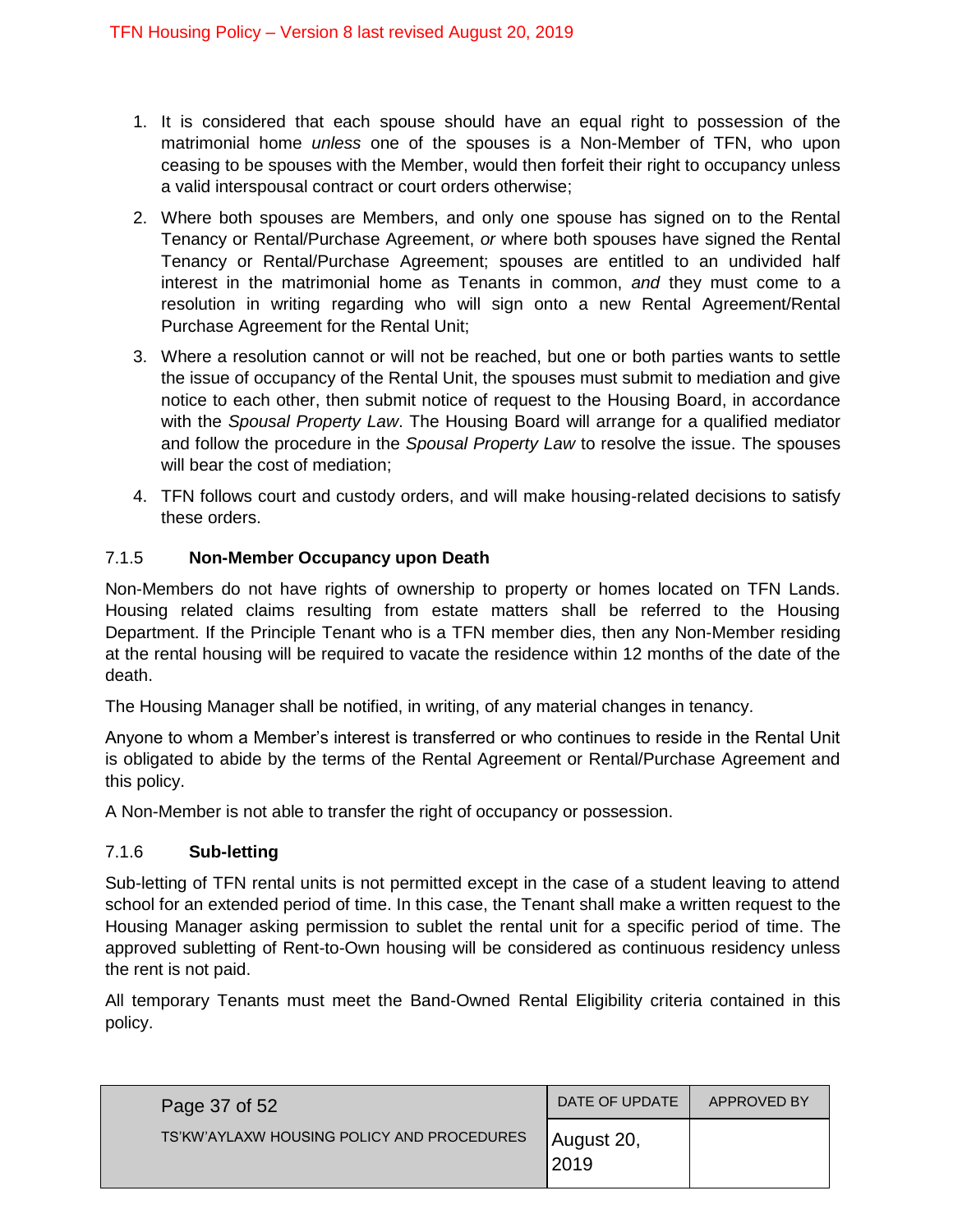If the request to sublet is approved, TFN will enter into a tri-partite rental agreement with the Sub-lessee and the Tenant for the period of time agreed to. The Sub-lessee will be responsible for paying rent directly to TFN and ensuring that all other terms of the rental agreement are fulfilled. The Tenant will be responsible for any debts that accrue during the subletting of a rental unit.

If TFN approves the subletting of Rent-to-Own Housing, the temporary interruption in residency will not impair the Tenant's eligibility to purchase the house.

# <span id="page-37-0"></span>7.1.7 **Duty to Inform TFN**

Tenants of Rental Housing are expected to advise the Housing Department in the case of:

- 1. a change in the occupants or number of occupants living in the Rental Unit.
- 2. any and all kind of damages of the Rental Unit; or
- 3. any factors that may be contributing or causing damage to the residence, or that may pose a health risk for others (e.g. flooding, mold, or illegal or prohibited activity at or near the residence).

# <span id="page-37-1"></span>**7.2 INSURANCE**

TFN will purchase house insurance for the structure and major appliances within all Rental and Rent-to-Own units. All Tenants are responsible for purchasing contents insurance for their personal belongings. TFN is not responsible for insurance of independently-owned housing.

# <span id="page-37-2"></span>**7.3 VACANCY/ABANDONMENT**

### <span id="page-37-3"></span>7.3.1 **Notice to Vacate**

Tenants shall notify the Housing Department in writing at least thirty (30) days in advance when they plan to vacate a Rental Unit.

### <span id="page-37-4"></span>7.3.2 **Notice to End Tenancy for Cause**

The Housing Department may provide thirty (30) days of notice to end tenancy for cause based on any of the following reasons:

- 1. Tenant is repeatedly late paying Rent;
- 2. Tenant has allowed unauthorized occupants to reside in the unit;
- 3. Tenant or person(s) permitted on the property by them has:
	- a. significantly interfered with or unreasonably disturbed another occupant or the community at large;
	- b. seriously jeopardized the health or safety or lawful right of another occupant or the community at large;

| Page 38 of 52                              | DATE OF UPDATE      | APPROVED BY |
|--------------------------------------------|---------------------|-------------|
| TS'KW'AYLAXW HOUSING POLICY AND PROCEDURES | August 20,<br> 2019 |             |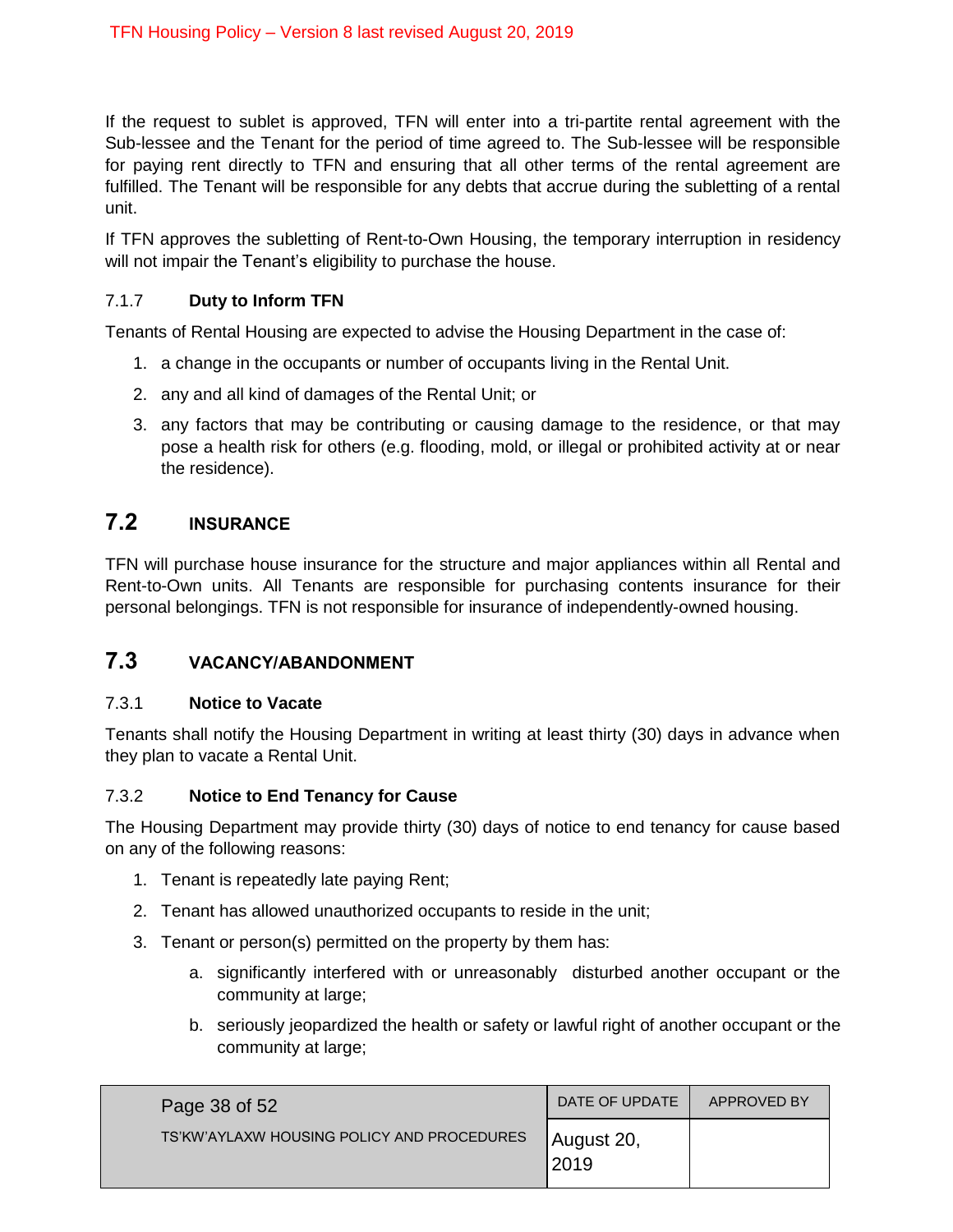- c. put TFN's property at significant risk;
- 4. Tenant has engaged in illegal activity that has or likely to:
	- a. damage TFN property;
	- b. adversely affected the quiet enjoyment, security, safety or physical well-being of another occupant or the community at large;
	- c. jeopardized a lawful right or interest of another occupant or the community at large;
- 5. Tenant has caused extraordinary damage to the unit;
- 6. Tenant has not done required repairs of damage to the unit;
- 7. Breach of a material term of the Rental Agreement that was not corrected within a reasonable time after written notice to do so; or
- 8. Tenant has assigned or sublet the Rental Unit without permission.

If the basis for the Notice to End Tenancy for Cause arises from a complaint, the notice will only be served after the policy for complaints has been followed.

### <span id="page-38-0"></span>7.3.3 **Abandonment**

For the purposes of this section, the "date of deemed abandonment" means the date the Rental Unit is deemed to be abandoned.

A Rental Unit is deemed to be abandoned when:

- 1. either
	- a. the Tenant has been absent from the Rental Unit for 45 or more consecutive days without having provided written notice of the planned absence to the Housing Department; or
	- b. Rent and/or utility payments for the Rental Unit are in arrears for 30 days or more and the Tenant has not communicated with the Housing Department regarding the arrears; and
- 2. the Tenant has been provided with notice of deemed abandonment by mail and at least one of either telephone, fax, email, or alternate mailing address, and has neither returned to the Rental Unit nor contacted the Housing Department regarding the arrears within 14 days of the date the notice was sent. The notice must contain the contact information for the Housing Department, a direction to contact the Housing Department regarding return or arrears, that return or contact regarding arrears must be made within 14 days of the notice, and the consequence of failing to do so.

For greater certainty, no date of deemed abandonment can occur before the 45 day absent period (or, if applicable, the 30 days arrear payment period) and 14 day notice period are up.

- Page 39 of 52 TS'KW'AYLAXW HOUSING POLICY AND PROCEDURES DATE OF UPDATE | APPROVED BY August 20, 2019
- (a) *Abandonment as Eviction*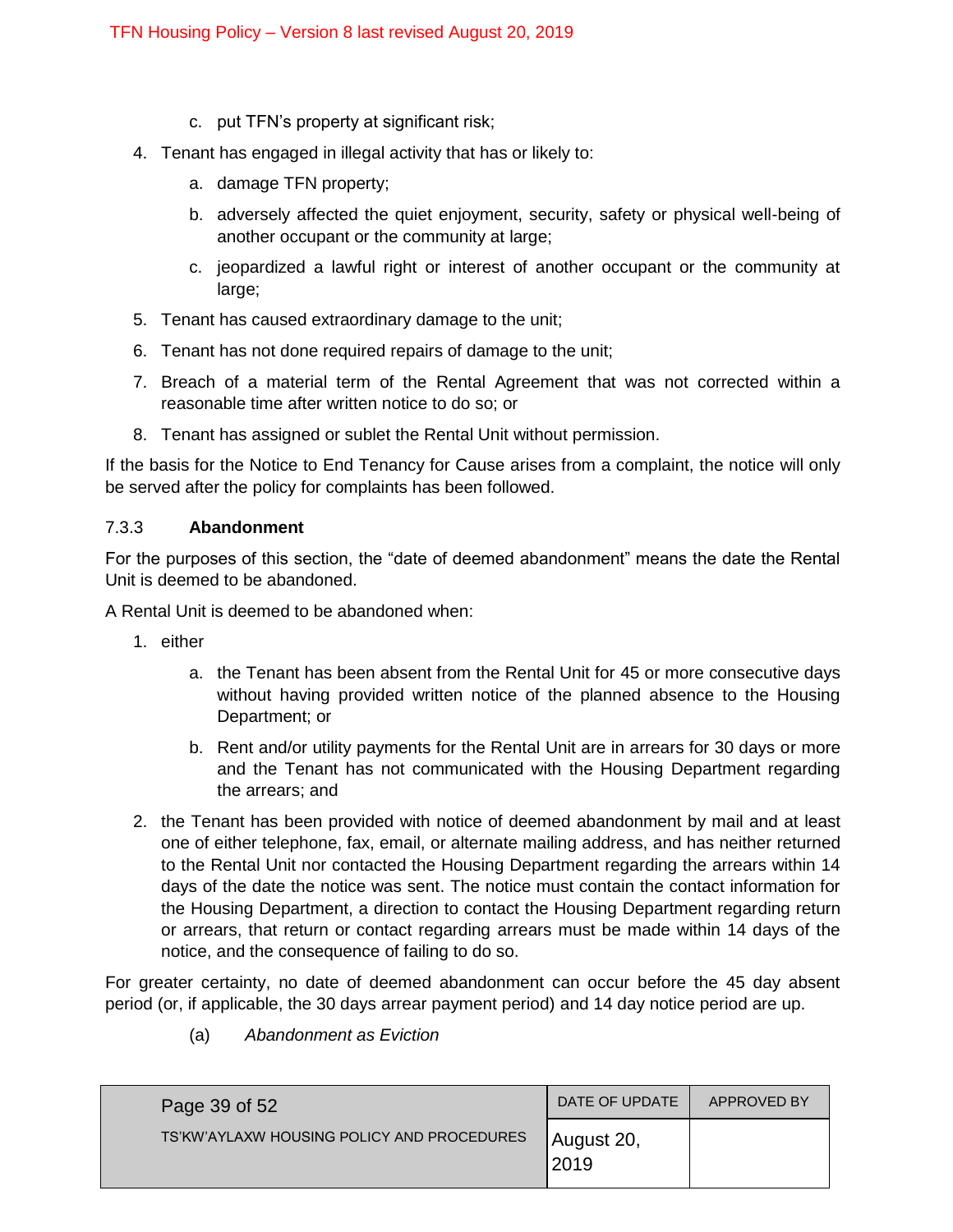A Tenant who abandons a Rental Unit is deemed to have been evicted and will be responsible for paying:

- 1. the Rent for the month following the date on which the Rental Unit is deemed abandoned;
- 2. any Arrears; and
- 3. any costs to repair damage to the Rental Unit that occurred during the Tenant's absence, all of which will be a debt owed to and recoverable by TFN.

# <span id="page-39-0"></span>**7.4 RENTAL RATES AND DEPOSITS**

### <span id="page-39-1"></span>7.4.1 **Rental and Maintenance Fee Rates**

The rental rates and maintenance fees for Elder's Housing, Band-Owned Housing, and Rent-to-Own Housing are contained in Appendix 2.

### <span id="page-39-2"></span>7.4.2 **Rent Increases**

Rates are subject to review and may be increased on an annual basis at the discretion of TFN Chief and Council. When adjusted, this Rent will become the Rent due and payable. TFN will notify the Tenant in writing and give a 60 day notice of the Rent adjustment.

### <span id="page-39-3"></span>7.4.3 **Damage Deposits**

The Band will hold as security against damages to the Rental Unit a Damage Deposit equal to one half the Rent upon the Tenant signing the Rental or Rental/Purchase Agreement.

Should a Tenant vacate or abandon the premises, the Band will return the Damage Deposit, if the Move-out Inspection has shown no damage. If a unit is damaged beyond normal wear and tear from ordinary use, the Band can subtract repair costs and give the Tenant the balance plus interest along with the reasons for deductions. Any unpaid Rents can also be deducted from the Damage Deposits.

# <span id="page-39-4"></span>**7.5 PAYMENT AND COLLECTIONS**

### <span id="page-39-5"></span>7.5.1 **Rent Collection / Payment Procedures**

Consistent Rent collection is necessary in order to secure the revenues needed to pay the costs of maintaining housing, paying insurance, and paying housing loans. The following Rent collection guidelines are in place:

- 1. The Tenant agrees to pay the Band the monthly rent in advance, on the first day of each month at the Band Office or at such other place as the Housing Department may hereinafter from time to time direct. Payment shall be made in cash or by certified cheque or money order, made payable to Ts'kw'aylaxw First Nation.
- 2. If the tenant is receiving any moneys from the Band, the Tenant may enter into an agreement with TFN to have the amount of the rent and any arrears automatically deducted from wages, educational payments, social assistance, contracts, etc.

| Page 40 of 52                              | DATE OF UPDATE     | APPROVED BY |
|--------------------------------------------|--------------------|-------------|
| TS'KW'AYLAXW HOUSING POLICY AND PROCEDURES | August 20,<br>2019 |             |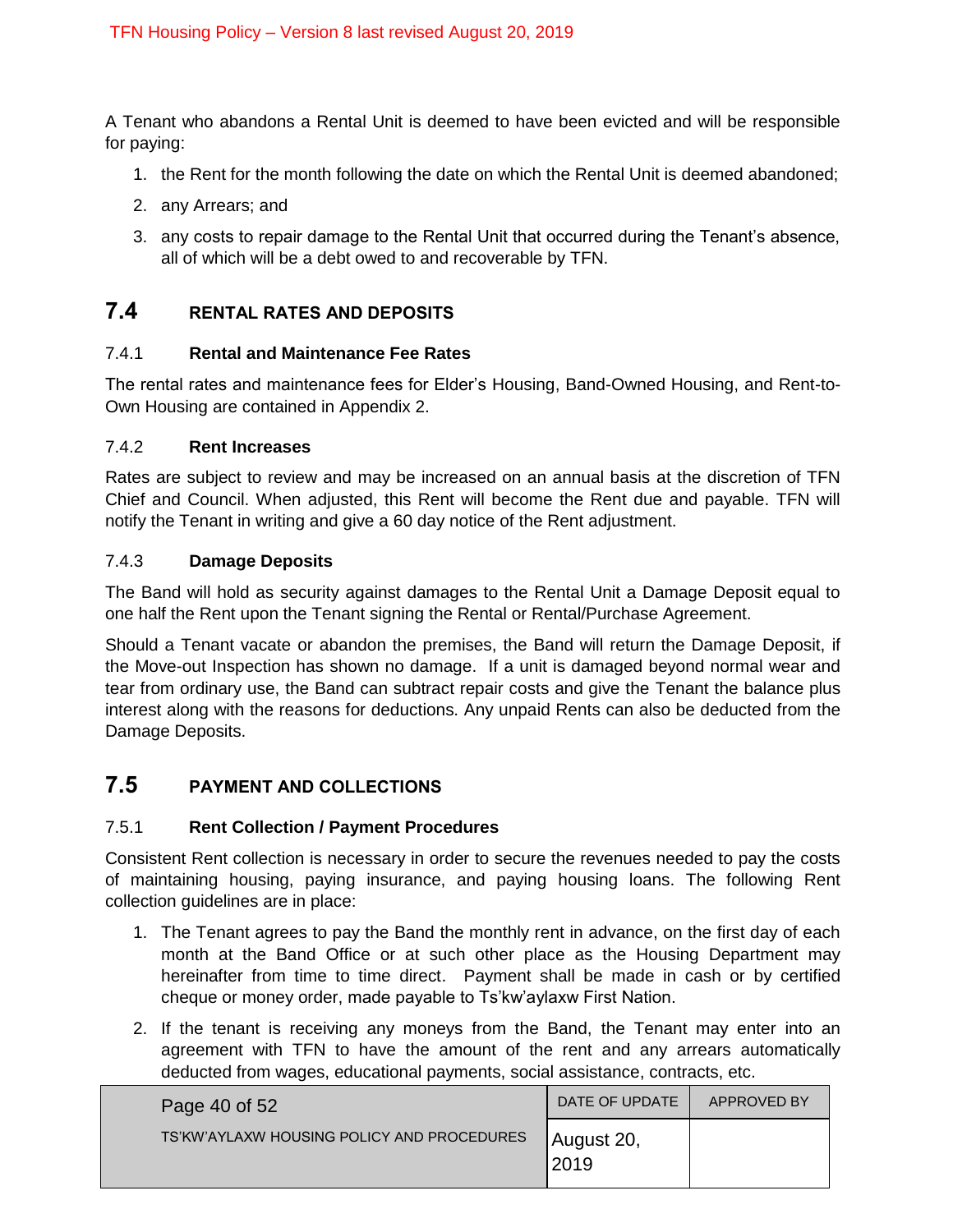3. If the Tenant is receiving income from any source other than TFN, the Tenant will be responsible for ensuring the Rent payment is received by the Band on the first of the month for that month's rent.

# <span id="page-40-0"></span>7.5.2 **Late Payments**

If payment is not received on or before the first day of the month it will be considered late. If payments are not made by the fifth (5th) day of the month, a Notice of Eviction may be issued.

### <span id="page-40-1"></span>7.5.3 **Emergency Circumstances**

In emergency circumstances, payments made after the first day of the month will not be considered late. The Tenant must contact the Housing Department as soon as the emergency is known, request a permission to pay after the first day of the month, and provide submissions justifying the request. The Housing Manager and/or the Housing Board will consider the request and submissions, make a decision as to the validity of the emergency circumstances, notify the Tenant of the decision and reasons, and provide further instruction on payment of Rent owing.

# <span id="page-40-2"></span>7.5.4 **Payment Extensions**

If the Tenant cannot pay Rent on the first of the month, the Tenant may make a request in writing to the Housing Manager asking for a maximum two-week extension. The request must be made prior to the first of the month and must include submissions justifying the request. Approval of the request will depend on the Tenant's ability to pay at that later date. The Housing Manager and/or the Housing Board will consider the request and submissions, make a decision to approve or reject the request, notify the Tenant of the decision and reasons, and provide further instruction on payment. A Tenant may apply for an extension no more than once a year.

# <span id="page-40-3"></span>7.5.5 **Arrears Collection Process**

The collection process for Rent in arrears is as follows:

- 1. A penalty of \$10 for every day the rent is late (i.e. past the first day of the month) will be charged by TFN and will be immediately due and payable.
- 2. If rent is not received on or before the 1st day of the month and no extension has been requested, an eviction notice will be given on the fifth day of the month. The Tenant will have 10 days (from the date of letter registration or hand delivery) in which to pay the outstanding Rent or they must vacate the premises by the 16th day.
- 3. If any rental payments are in arrears and outstanding, whether the Tenant is currently living in the home or not, TFN may exercise its option to recover any and all moneys outstanding through deductions from wages, social assistance payments, education payments and/or any contracts. TFN may seek a garnishee of wages or any other means available.
- 4. Tenants that are in arrears may enter into an Arrears Repayment Agreement with the Housing Department to repay the amount owing. The Housing Manager will work with

| Page 41 of 52                              | DATE OF UPDATE      | APPROVED BY |
|--------------------------------------------|---------------------|-------------|
| TS'KW'AYLAXW HOUSING POLICY AND PROCEDURES | August 20,<br>12019 |             |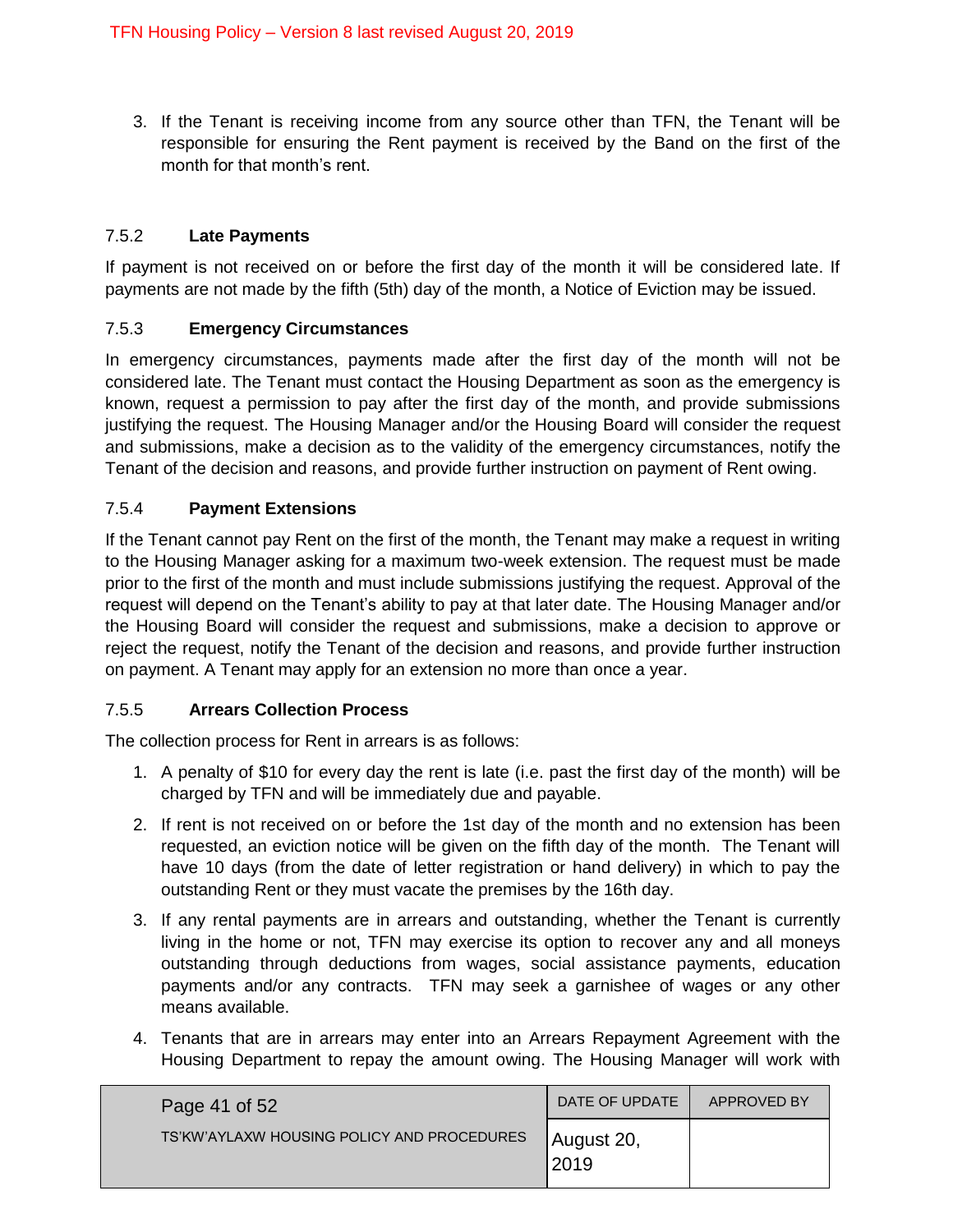Tenant to determine the most appropriate terms of the Arrears Repayment Agreement. If this Agreement is breached by the Tenant, TFN will return to making such deductions as those described in item three (3).

# <span id="page-41-0"></span>7.5.6 **Tenant Account Statement**

For all overdue accounts the Housing Department, by the fifth (5th) business day of every month, will generate Tenant Account Statements, which will include the following information.

- 5. Previous outstanding balance (if any);
- 6. Previous month's rental charges;
- 7. Previous month's payments;
- 8. Current month's rental charges;
- 9. Total balance due; and
- 10. Aged to 30, 60, 90 day.

Tenant Account Statements will be mailed to the Tenant each month.

# <span id="page-41-1"></span>**7.6 EVICTION**

Eviction results in termination of the Rental Agreement/Rental Purchase Agreement.

## <span id="page-41-2"></span>7.6.1 **Notice of Eviction**

Should the Tenant fail to pay his/her rent in full on the first day of each month, the Tenant will receive a "Notification of Rent Arrears". Upon receipt of this notice the Tenant is required to pay in full immediately the Rent due. If the Rent is not paid in full within the prescribed time as set out in the "Notification of Rent Arrears", the Tenant may then be issued a Notice of Eviction to vacate the premises.

A Notice of Eviction is considered delivered by the Band if:

- 1. mailed to the Principle Tenant by registered mail or;
- 2. Hand-delivered to the unit and accepted by any occupant over the age of 19.

The Notice of Eviction will provide the Tenant with ten (10) days' notice to vacate the premises and the Tenant shall be presumed to receive the notice once the letter has been delivered.

### <span id="page-41-3"></span>7.6.2 **Tenant Rights**

The Tenant facing eviction will have the right to appeal any decision made by the Housing Department to the Housing Board. See Section 2.3.8.

### <span id="page-41-4"></span>7.6.3 **Removal of Personal Possessions**

Tenants must remove all personal possessions from a Rental Unit upon the termination of a Rental Agreement/Rental Purchase Agreement.

| Page 42 of 52                              | DATE OF UPDATE      | APPROVED BY |
|--------------------------------------------|---------------------|-------------|
| TS'KW'AYLAXW HOUSING POLICY AND PROCEDURES | August 20,<br> 2019 |             |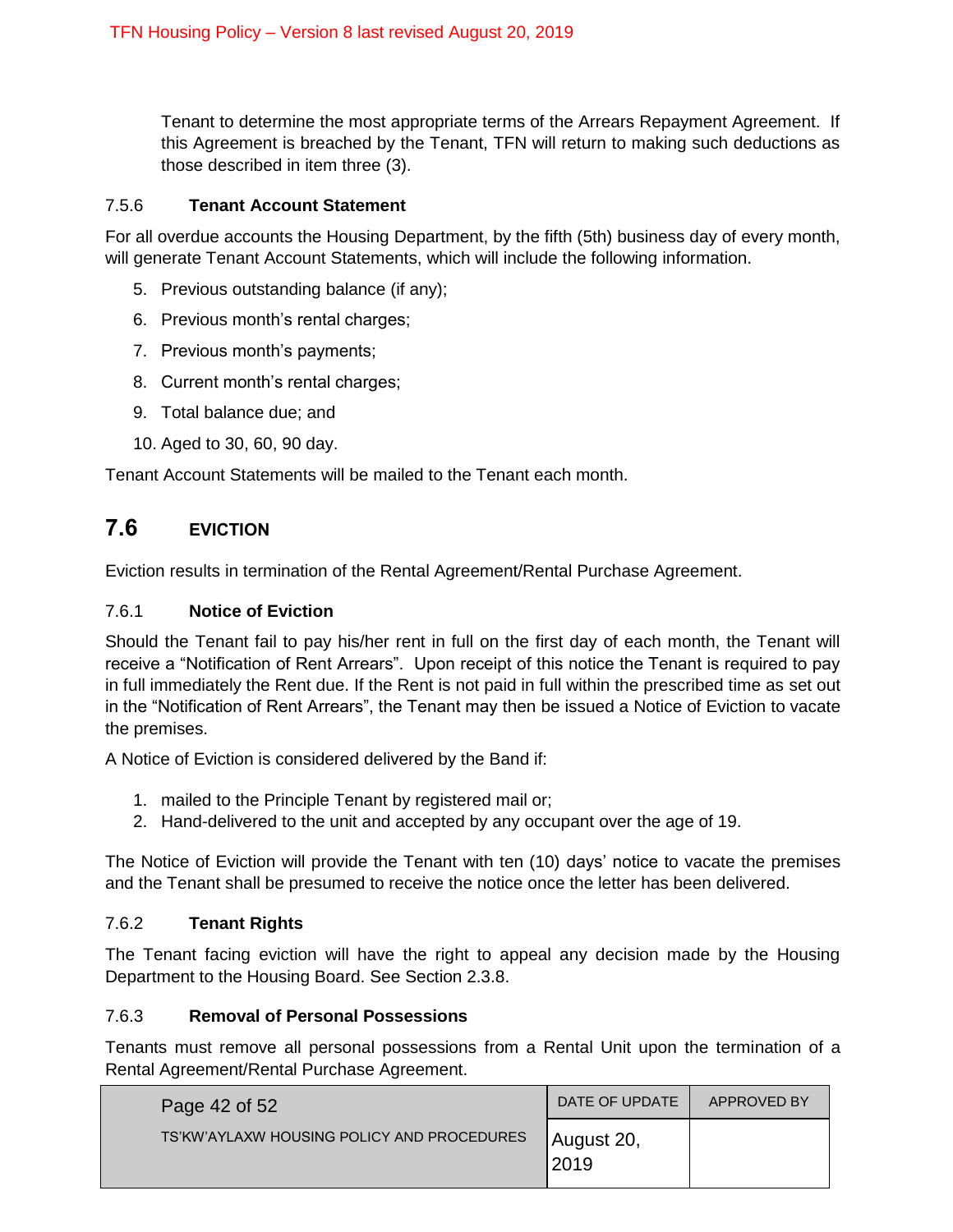If a Tenant leaves personal property in a Rental Unit for which the Rental Agreement/Rental Purchase Agreement was terminated, the Tenant will have (7) seven days from the date the Notice of Eviction expires or, in the case of abandonment, the deemed date of abandonment to obtain permission from the Housing Department to enter the Rental Unit and remove the personal property, after which the Housing Department may dispose of the personal property at its discretion.

The Tenant will be responsible for any costs incurred by the Housing Department to secure and protect the Rental Unit and in disposing of the personal property, and these costs will be a debt owed to and recoverable by TFN. The proceeds from personal property disposed of by TFN may be used to offset its costs.

# <span id="page-42-0"></span>7.6.4 **Removal of Individuals**

In the event that the occupants willfully resist giving up possession of the premises, the Tribal Police will be called to assist in the removal of the individuals from the property.

# <span id="page-42-1"></span>**7.7 HOUSING INSPECTION, MAINTENANCE, AND REPAIRS**

# <span id="page-42-2"></span>7.7.1 **Maintenance and Repairs during Occupancy**

All routine maintenance is the responsibility of the Tenant. This includes day to day up-keep of Rental Units such as cleaning and keeping the house tidy, washing the windows, maintaining the area surrounding the house to maintain its clean and sanitary condition, free of weeds and debris, etc. If Tenants do not perform routine maintenance TFN will hire contractors to complete the maintenance and these costs will be billed to the Tenant.

Preventative Maintenance and Extraordinary Maintenance is the responsibility of TFN. Tenants must make their requests for maintenance in writing using a Request for Maintenance and Repairs Form and submit this to the Housing Manager.

### <span id="page-42-3"></span>7.7.2 **Structures and Appliances**

All household structures and appliances in place prior to a Tenant moving in are the property of TFN. Structures are not to be altered in any way without prior written consent of the Housing Manager or his/her designate.

Appliances are not to be lent, sold, traded or held as collateral. These structures and appliances will remain the property of TFN.

# <span id="page-42-4"></span>7.7.3 **Plumbing and Water Damage**

Tenants will immediately report to the Housing Department any water damage to their unit, such as broken pipes, leaking sinks toilets, tubs, etc.

# <span id="page-42-5"></span>7.7.4 **Notification of Changes or Repairs**

No expenditures will be reimbursed to Tenants without prior approval from the Housing Manager or his/her designate.

| Page 43 of 52                              | DATE OF UPDATE     | APPROVED BY |
|--------------------------------------------|--------------------|-------------|
| TS'KW'AYLAXW HOUSING POLICY AND PROCEDURES | August 20,<br>2019 |             |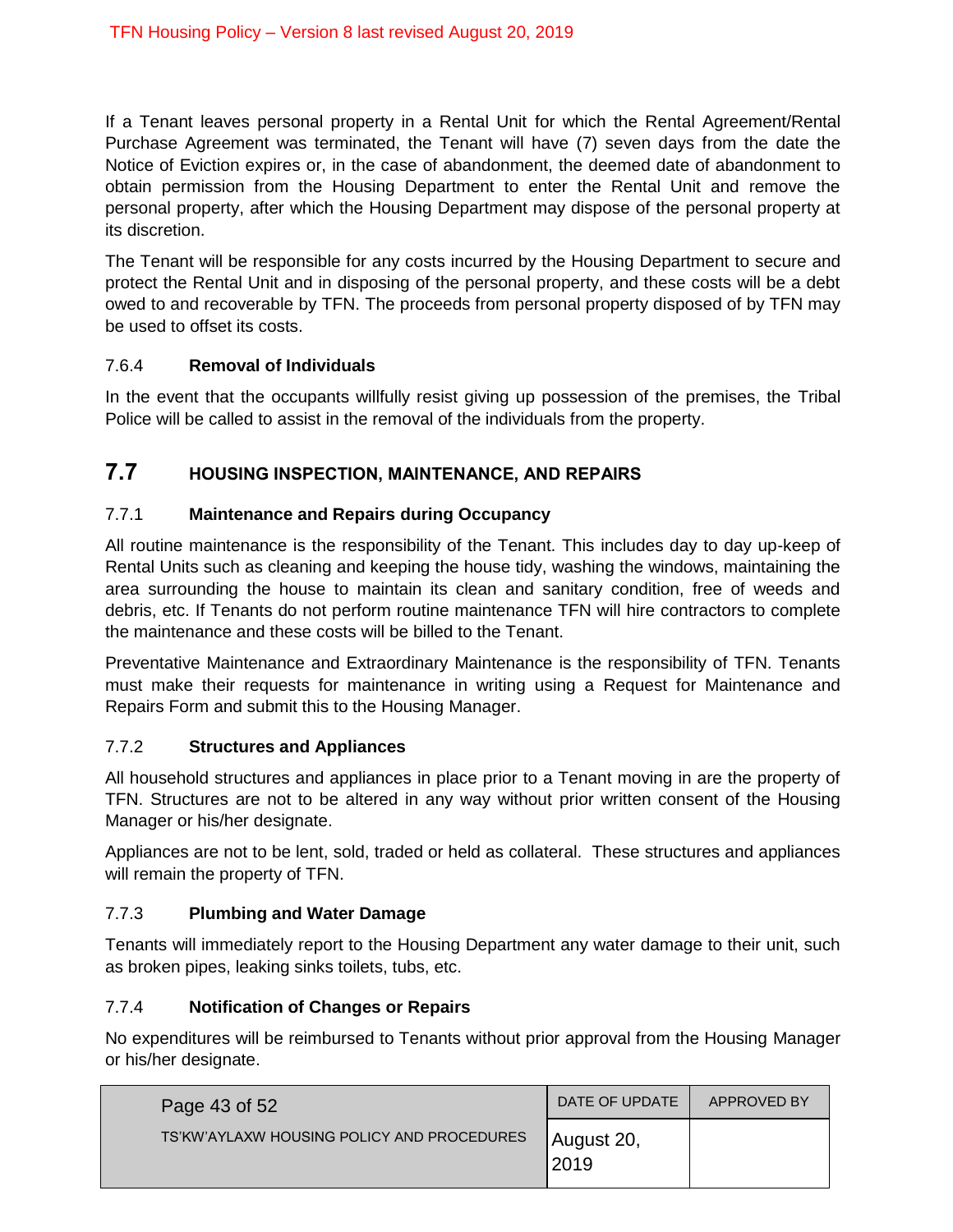Tenants wishing to make cosmetic or structural changes to a TFN rental unit must submit a written request detailing the nature of the changes. No alterations, additions, or renovations are to be made by Tenants without prior written consent from the Housing Manager or his/her designate. This includes, but is not limited to, the installation on the interior or exterior of the unit of air conditioning, cable service, receiving devices, antennas, outbuildings, painting, landscaping, or fire pits. There will be no compensation to Tenants for such work.

# <span id="page-43-0"></span>7.7.5 **Notice to Enter Premises**

The Housing Department will provide a 24 hour written notice of requirement to enter a residence. This includes but is not limited to the collection of water samples by staff for health and safety reasons. The 24 hour notice may be waived provided the Tenant gives her or his prior written authorization for the Housing Department to enter the residence.

# <span id="page-43-1"></span>7.7.6 **Locks and Keys**

After a Tenant signs a Rental Agreement with the TFN, (s) he will be given keys to her or his residence. A copy of keys for all on-reserve Rental Units will be kept by the TFN Housing Department.

When tenancy ends the keys must be returned to the Housing Department in order to receive the Damage Deposit. If the keys have been lost, the Tenant shall pay for the cost of the replacement.

The Housing Department will ensure that all keys for the Rental Units are kept secured except when used by the Housing Department and other authorized TFN personnel for reasons outlined in this Housing Policy.

In the event that a key becomes lost or stolen, the Tenant must inform the Housing Department as soon as possible that the key is lost /stolen and it will be replaced at the Tenant's cost.

# <span id="page-43-2"></span>7.7.7 **Derelict or Abandoned Vehicles**

No abandoned vehicles, vehicles not in working condition, uninsured vehicles, or any miscellaneous vehicle parts are to be left in the yard of a Rental Unit. TFN will remove derelict, unlicensed or abandoned vehicles that are deemed to be a safety hazard at the expense of the Tenant.

### <span id="page-43-3"></span>7.7.8 **Utilities, Heating and Telephone**

Tenants are required to arrange for the connection of utilities, heating, and telephone services to the Rental Unit and to pay their own utilities, heating and telephone services. As per the Rental/Tenancy Agreement, all utilities must be in working order at all times. The Housing Department must be notified immediately if there is no electric power to the home for a period of longer than 12 hours.

### <span id="page-43-4"></span>7.7.9 **Animals/Pets**

The Tenant may not keep a pet unless permission is given by the Housing Department. In the case that a Tenant would like to keep a pet, the objective of TFN is to ensure public and Tenants

| Page 44 of 52                              | DATE OF UPDATE     | APPROVED BY |
|--------------------------------------------|--------------------|-------------|
| TS'KW'AYLAXW HOUSING POLICY AND PROCEDURES | August 20,<br>2019 |             |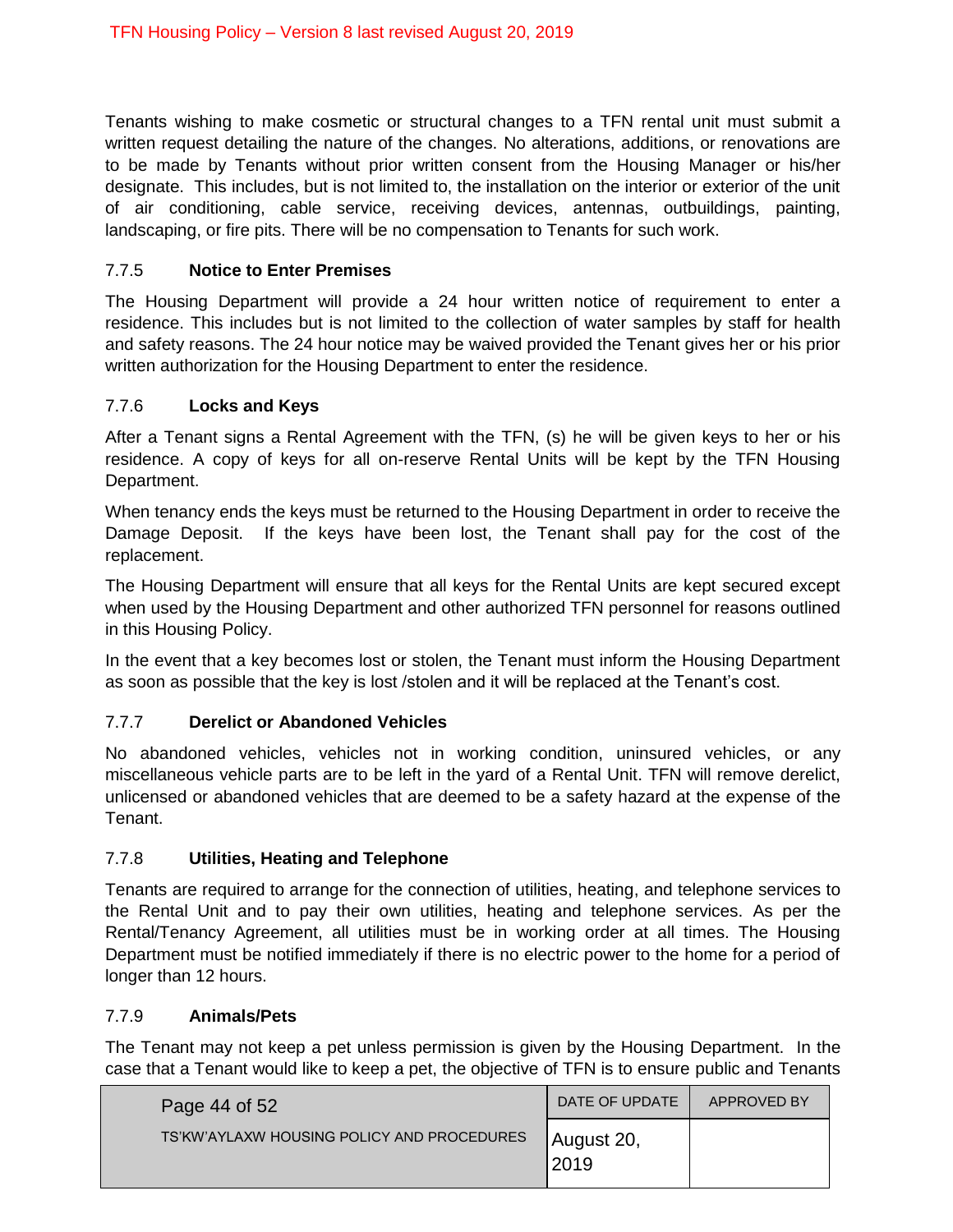health and safety are not at risk, that property is protected from damage, and that every Tenant has the same privileges and responsibilities. If, in the discretion of the Housing Department, the Housing Department determines that one or more of these objectives cannot be met in the circumstances or ceases to be met, the Tenant's request for permission may be denied or the previous permission may be revoked.

The following guidelines will ensure fair treatment for those who keep a pet in a TFN Rental Unit:

- 1. TFN can end the tenancy if the pet(s) are disturbing other tenants unreasonably, if it threatens the safety of TFN community members, staff or other Tenants, or if the pet has caused damage to the property;
- 2. The property must be kept in sanitary conditions for the benefit of their neighbours at all times;
- 3. The Tenant is liable for damage caused by a pet, must repair any damage caused, and can be ordered to pay costs which TFN incurs because of the pet(s);
- 4. There is a pet Damage Deposit which will be paid along with the Damage Deposit and kept in a separate account. This will only be returned if there is no damage caused by the animal; and
- 5. The Tenant will be given a written notice from the Housing Department and will be given reasonable notice to correct the problem.

For the safety of the community, All Tenants must keep their dogs on a leash and with the owner, and have an adequate pen from which they cannot escape. Breaching these requirements will also be considered grounds for the termination of the Rental/Purchase Agreement.

Pets must be kept in accordance with the relevant Bylaws and health and safety standards, and must be contained and kept with owner in order to not pose a threat to other Members of the community. Upon Move-Out of a residence, Tenants must clean any residue left by animals and deodorize the premises.

### <span id="page-44-0"></span>7.7.10 **Preventative and Routine Maintenance**

Preventative Maintenance is the responsibility of TFN and will be carried out by the Housing Department. Preventative Maintenance involves taking care of the home before something breaks or goes wrong and include things like fixing loose railings and gutters, ensuring that appliances are properly installed and vented, and attending to any major leaks or plumbing issues that may damage the Rental Unit if left unattended for a period of time. Preventative Maintenance repairs will be identified during the Annual Inspection.

All Routine Maintenance is the responsibility of the Tenant. Routine Maintenance includes day to day up-keep of Rental Units such as cleaning and keeping the house tidy, washing the windows, maintaining the area surrounding the house to maintain its clean and sanitary condition, free of weeds and debris, etc.

Routine Maintenance will also include minor repairs and replacement of such things as light bulbs, broken windows (if damaged by the Tenant), closet doors, door knobs, switch covers,

| Page 45 of 52                              | DATE OF UPDATE     | APPROVED BY |
|--------------------------------------------|--------------------|-------------|
| TS'KW'AYLAXW HOUSING POLICY AND PROCEDURES | August 20,<br>2019 |             |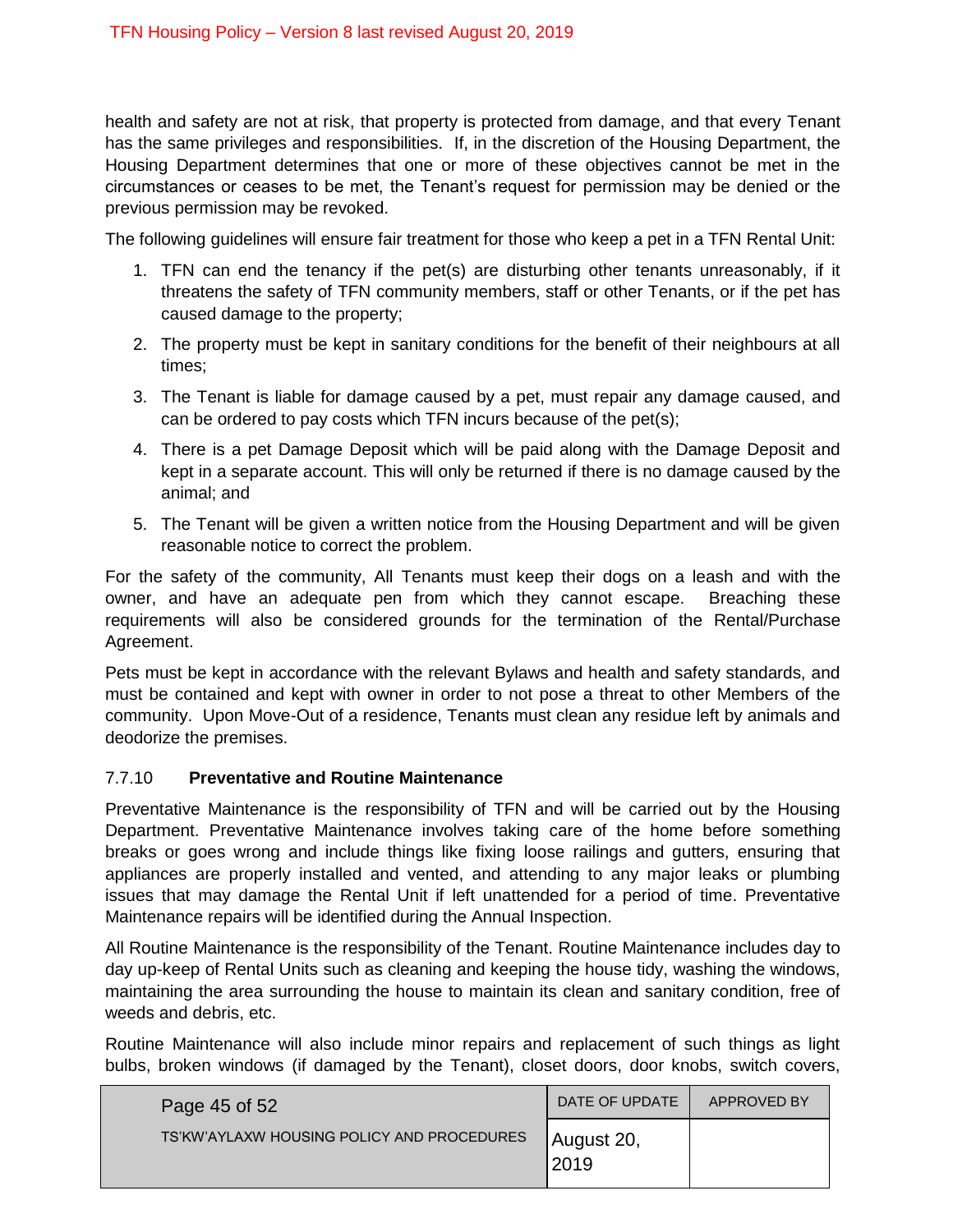hand rails, towel bars and screens. The tenant will not mark or deface the interior or exterior walls of the house nor will the tenant use any sticky tape, e.g., masking tape on any painted surfaces Expenditures for routine maintenance must have approval from the Housing Manager before being executed to be eligible for reimbursement.

Upon request TFN will execute minor repairs or replacements, and the Tenant will be billed accordingly.

# <span id="page-45-0"></span>7.7.11 **Extraordinary Maintenance due to Neglect or Damage**

Extraordinary Maintenance is necessary when major household items wear out or break down, e.g.: leaking hot water tanks, refrigerator, stove, washer, dryer. When this happens the Tenant will make a written list of required repairs and bring it to the Housing Manager at the Band Office. The Housing Manager or his/her designate will then issue a work order and arrange for the necessary repairs which will be completed at TFN's expense.

Neglected items in the home of the Tenant will be the sole responsibility of the Tenant to repair. When the inspection is complete the Tenant will be given one month to fix the neglected repairs and if not repaired within that month an eviction notice will be served.

### <span id="page-45-1"></span>7.7.12 **Move-in Inspections**

Move-in Inspections follow these procedures:

- 1. When the Tenant moves in, both the Housing Manager and the Tenant, for the purpose of itemizing the condition of the house will perform an inspection (a "Move-In Inspection"). This inspection will be compared with the Move-out Inspection done later to determine the Tenant's responsibility.
- 2. The Housing Manager will instruct all new Tenants on the proper use and regular maintenance of wells, pressure tank, hot water tank, the furnace, and breaker switches. This is to include specific instructions on pilot lights and procedure when leaving the house empty for any length of time. Fire procedures, including use of fire extinguishers, chimney fire problems, etc., will also be reviewed.

### <span id="page-45-2"></span>7.7.13 **Annual Inspections and Follow-up Inspections**

Annual inspections will follow these procedures:

- 1. Annual Inspections will be performed on each rental unit typically during the month of April.
- 2. TFN will provide the Tenant with reasonable notice of the time and date of the Annual Inspection.
- 3. If the Tenant does not provide access to the rental unit on the specified date, the Tenant will be responsible for complying with an Annual Inspection within one month of the date of the originally scheduled inspection.

| Page 46 of 52                              | DATE OF UPDATE      | APPROVED BY |
|--------------------------------------------|---------------------|-------------|
| TS'KW'AYLAXW HOUSING POLICY AND PROCEDURES | August 20,<br>12019 |             |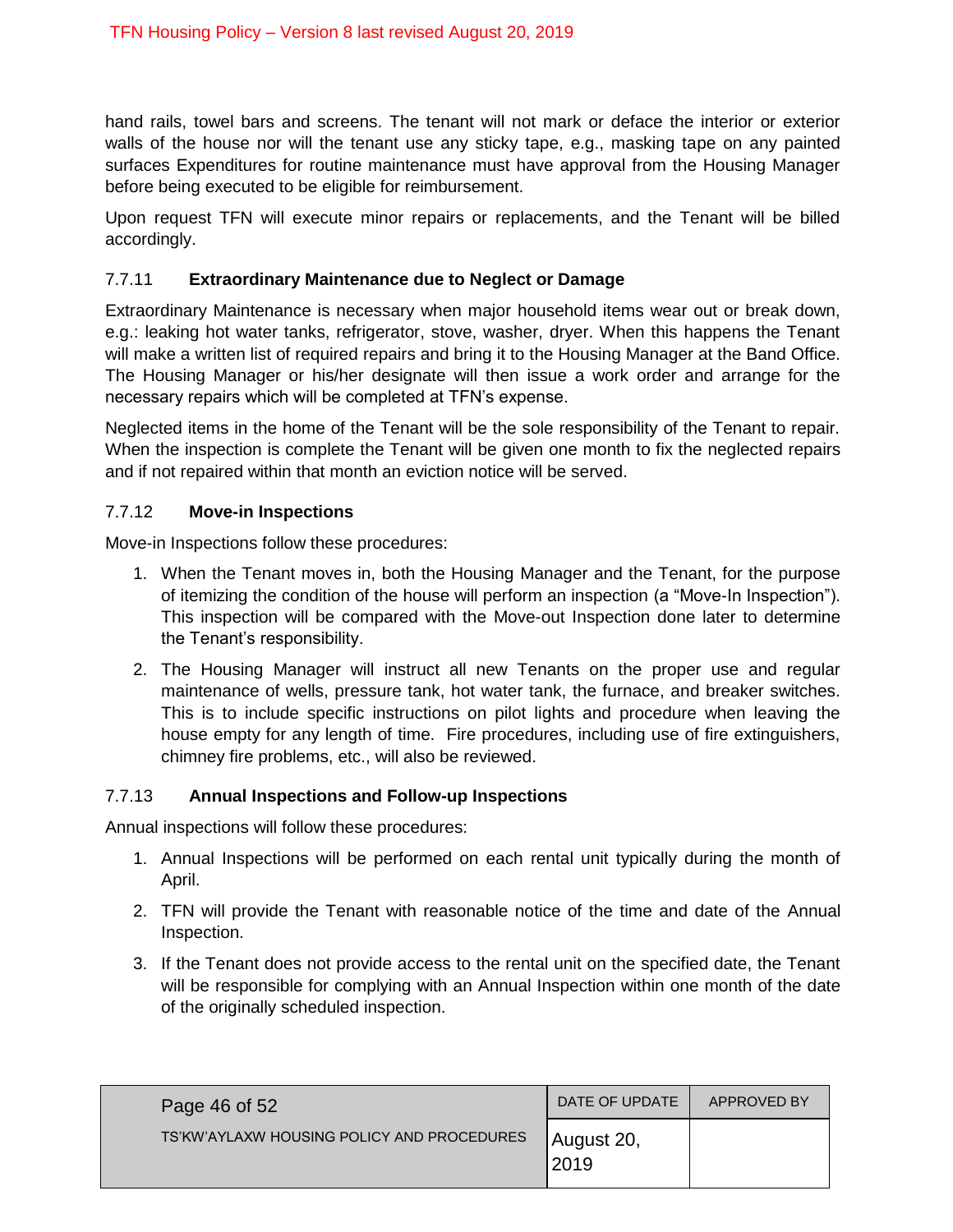- 4. At the time of the Annual Inspection, any items in need of Routine Maintenance will be recorded and communicated to the Tenant. Items in need of extraordinary maintenance will be recorded and communicated to the Housing Manager.
- 5. The Tenant will then have one month to complete the Routine Maintenance, and must submit to a follow-up Inspection at the end of the one month period.
- 6. If the Routine Maintenance is not completed within one month, TFN will hire a qualified professional to complete the Routine Maintenance and the Tenant will be charged for the full cost of the maintenance including the contractor's time and materials. Failure to accommodate maintenance efforts will result in eviction.

# <span id="page-46-0"></span>7.7.14 **End of Tenancy Inspection Reports**

End of Tenancy follows these procedures:

- 1. When the Tenant moves out, the Housing Manager and the Tenant, for the purpose of itemizing the condition of the house, will perform an inspection (a "Move-out Inspection").
- 2. If the Move-out Inspection shows any misuse or negligence on the part of the Tenant, TFN will determine whether or not the cost of repairs should be recovered from the Tenant and/or hold back the damage deposit.
- 3. If a Tenant moves out of a unit without telling TFN, two representatives of the Band will perform a Move-out Inspection the unit at the earliest time possible and record the condition of the unit.
- 4. Both of TFN's representatives shall sign a copy of the inspection report, attesting to the best of their knowledge the state of the property. TFN's representatives shall take photographs of the condition of the rental unit.
- 5. TFN will, at the request of the Tenant, provide a quote for the repairs from an independent qualified professional.

## <span id="page-46-1"></span>7.7.15 **Repairs and Replacements upon Vacancy**

Upon vacancy, repairs and replacements the following procedures apply:

- 1. When a house is vacated, a Move-out Inspection will be completed before the damage deposit will be refunded.
- 2. If a dwelling is vacated and not cleaned, the Tenant will be charged for cleaning, and reasonable costs associated with the cleaning will be deducted from the damage deposit.
- 3. The Tenant will be responsible for any costs associated with any damage caused by negligence or abuse during the Tenant's term.
- 4. The Housing Department shall ensure that repairs and maintenance is completed before a new Tenant moves in.

| Page 47 of 52                              | DATE OF UPDATE      | APPROVED BY |
|--------------------------------------------|---------------------|-------------|
| TS'KW'AYLAXW HOUSING POLICY AND PROCEDURES | August 20,<br> 2019 |             |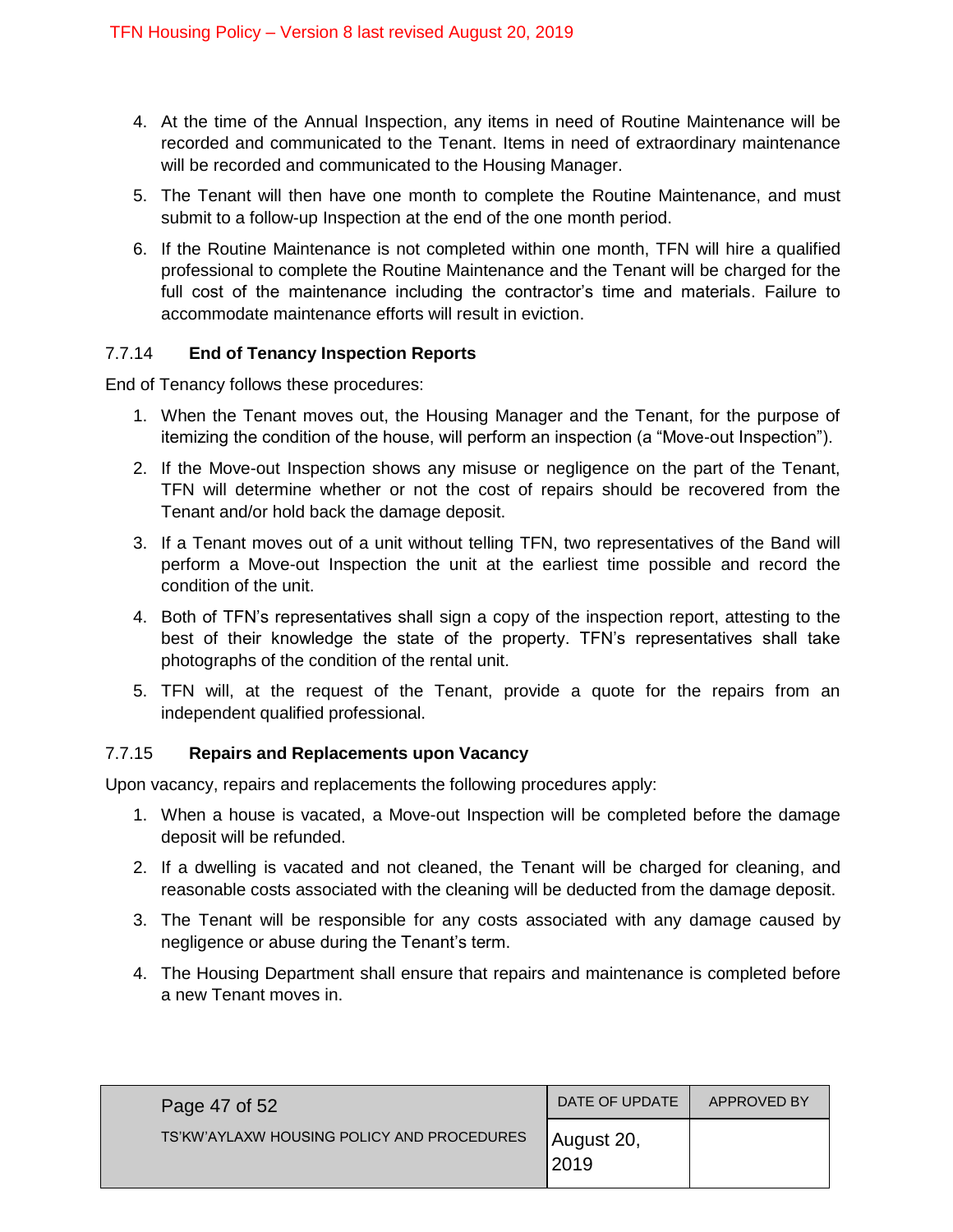# <span id="page-47-0"></span>7.7.16 **Damage Caused by Vandalism**

Damage caused by vandalism must be reported to the Housing Manager and to the Tribal Police. Where an act of vandalism is reported to the Tribal Police and Housing Department and where the subsequent investigation does not result in an association of liability with the Tenant, other occupants or guests of the Tenant as determined by the Tribal Police, the Housing Department will undertake the repair of the damage and will pay the insurance deductible, if applicable.

## <span id="page-47-1"></span>7.7.17 **Water, Septic, and Garbage Disposal**

TFN shall ensure that the following services are provided and regularly maintained for all onreserve Band-owned rental housing:

- 1. Water;
- 2. Septic; and
- 3. Garbage collection.

TFN is not responsible for water or septic for Independently Owned Housing.

### <span id="page-47-2"></span>7.7.18 **Driveway Maintenance**

Tenants are responsible for clearing snow, maintaining and repairing their own driveways and private roads.

# <span id="page-47-3"></span>7.7.19 **Emergency Entry**

Housing staff or persons authorized by the TFN may enter an occupied residence in the event of an emergency such as flooding, fire, gas leak, or any other emergency. Tenants will be contacted before entry, if possible.

# <span id="page-47-4"></span>**7.8 HOUSING REPAIR AND RENOVATION SUBSIDIES**

Some funding is available from Indigenous and Northern Affairs Canada and CMHC to support housing repairs. See a summary below *(source: [http://www.aadnc](http://www.aadnc-aandc.gc.ca/eng/1365633246696/1365633456531#aan)[aandc.gc.ca/eng/1365633246696/1365633456531#aan\)](http://www.aadnc-aandc.gc.ca/eng/1365633246696/1365633456531#aan).* For more information contact the Housing Department.

### <span id="page-47-5"></span>7.8.1 **Renovation Subsidy (non CMHCH housing)**

The maximum allowable renovation subsidy is fifty per cent (50%) of a new home subsidy: where renovation costs exceed the renovation subsidy amount, the First Nation must arrange for other financing to cover the balance.

The following criteria must be met for a project to be eligible for renovation subsidies:

• the home is at least ten (10) years old;

| Page 48 of 52                              | DATE OF UPDATE      | APPROVED BY |
|--------------------------------------------|---------------------|-------------|
| TS'KW'AYLAXW HOUSING POLICY AND PROCEDURES | August 20,<br>12019 |             |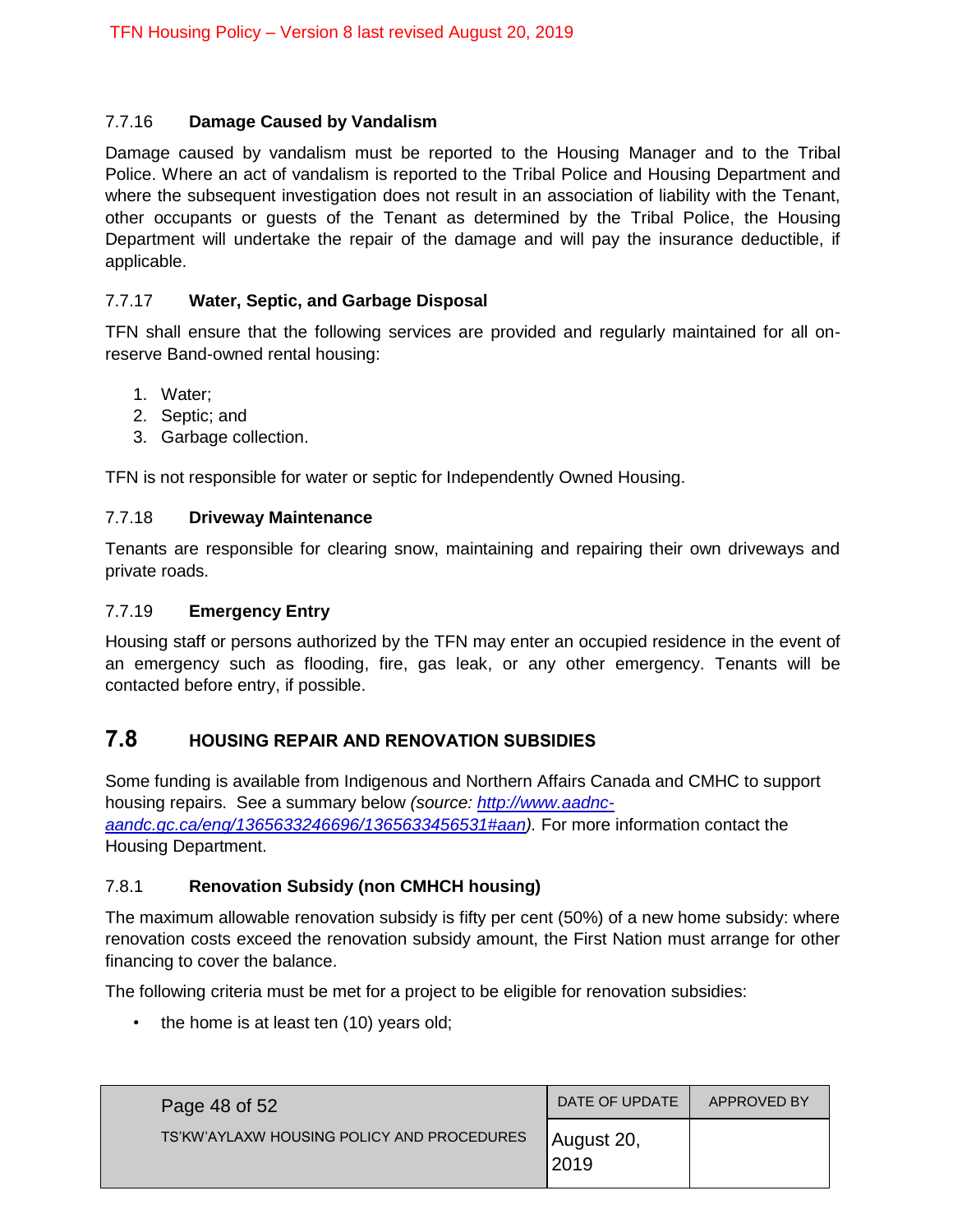- the home has not received AANDC housing subsidies (new home or renovation) within the last ten (10) years;
- renovations must extend the structural and/or mechanical life expectancy of the home by at least fifteen (15) years;
- work must meet or exceed BC Building Code standards;
- energy efficiency-type proposals are considered case-by-case, subject to the scope of work, estimated increase in asset life expectancy and available AANDC funding.

The following are not eligible for AANDC housing subsidy support:

- lot servicing and hook-ups for road access, water, sewer, septic and electrical services;
- cosmetic repairs (such as interior flooring, molding, fixtures and painting) and other nonstructural items (possible exceptions are cosmetic repairs required in the course of AANDC approved renovations, such as mould remediation work); and
- homes receiving CMHC's Section 95 Social Housing Program funding are not generally eligible for AANDC renovation subsidies. Check with Canada Mortgage & Housing Corporation Housing for available subsidies.

# <span id="page-48-0"></span>7.8.2 **Mould Renovation Subsidy (Non-CMHC Housing)**

AANDC BC Region provides a mould renovation subsidy to assist First Nations with mould remediation. Mould renovations are more complicated, and can be more costly than regular renovations, therefore AANDC BC Region may approve up to twice the renovation subsidy amount for eligible mould remediation project costs.

For example, if a First Nation's eligible renovation subsidy is \$10,000, but there is mould contamination that is deemed a health risk by a Health Canada Officer, then the eligible mould remediation subsidy will be \$20,000 (the same as a new construction subsidy).

The first step, then, in assessing the extent of mould contamination is to request Health Canada to assess the affected housing unit. Upon the First Nation's request, Health Canada will arrange for a local Environmental Health Officer (EHO) to visit and assess the mould damage in a home. Health Canada then provides the First Nation with an official letter and report.

Upon receiving this letter and report, the First Nation's Housing Manager seeks competitive quotes from qualified mould remediation contractors for mould removal and home repair. Both the Health Canada report/letter of assessment, and the competitive contractor quotes must be submitted with the AANDC mould renovation subsidy application.

CMHC also provides training for mould remediation. Further information is available on the home maintenance section of the CMHC Web site at: [www.cmhc.ca/en/ab.](http://www.cmhc.ca/en/ab)

Under the Non-Capital Mould Expenditures (NCME) program, a First Nation may access funding for members on social assistance who have incurred additional living expenses as a result of

| Page 49 of $521$                           | DATE OF UPDATE     | APPROVED BY |
|--------------------------------------------|--------------------|-------------|
| TS'KW'AYLAXW HOUSING POLICY AND PROCEDURES | August 20,<br>2019 |             |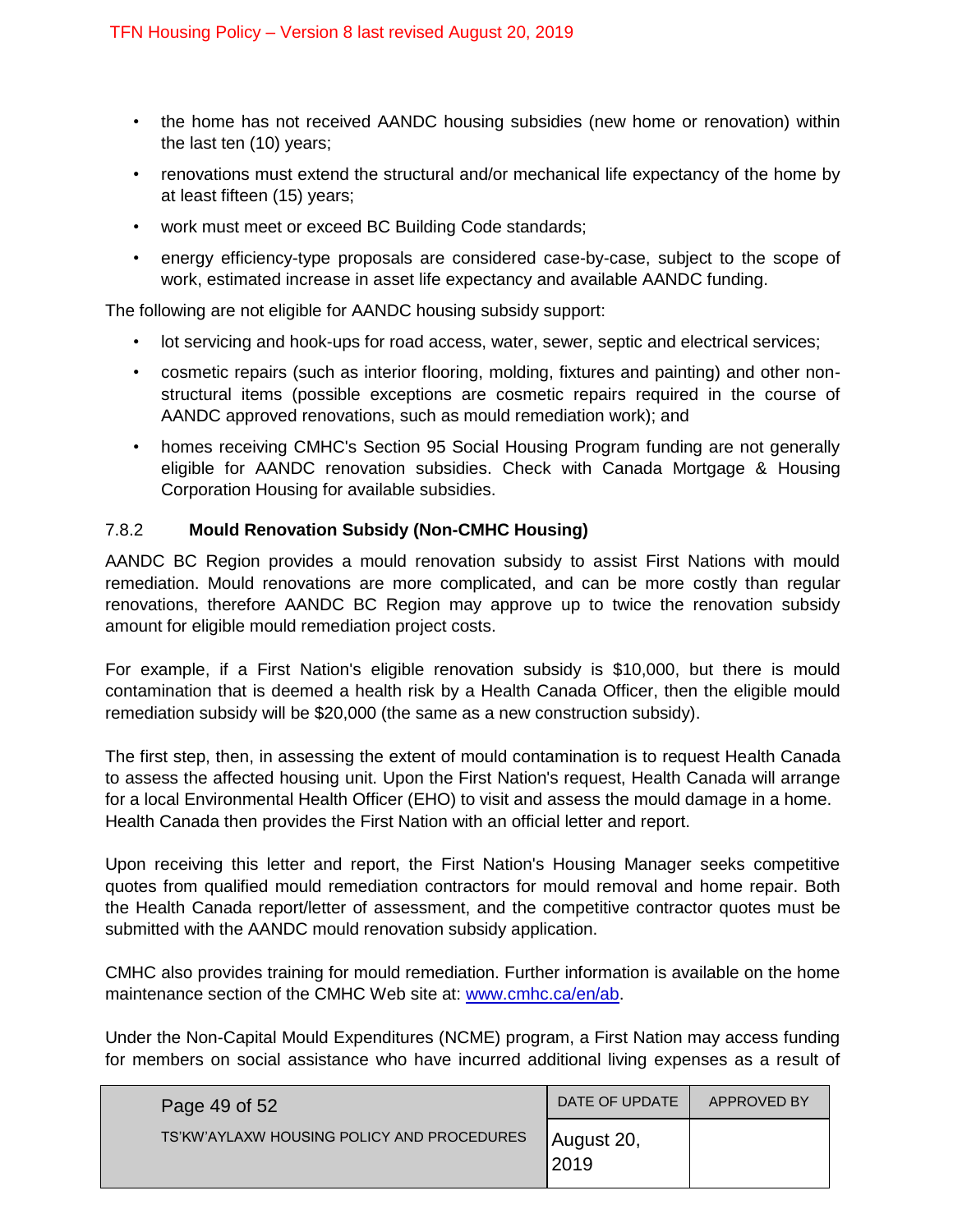mould renovations. The NCME program provides reimbursement for costs associated with mould remediation, such as temporary replacement shelter, clothing, bedding, furniture, etc. It is available when both of the following apply:

- the individual member is receiving social assistance support
- Health Canada has assessed the home to be a health and safety risk.

Housing Managers should contact an INAC Social Development Officer or Funding Services Officer for information on making an application.

# <span id="page-49-0"></span>7.8.3 **CMHC Housing Repair and Renovation Subsidies**

Canada Mortgage and Housing Corporation (CMHC) provides housing assistance on-reserve through two programs: the Non-Profit Rental Housing Program (Section 95 program), and the Tenantial Rehabilitation Assistance Program (RRAP).

The Non-Profit Rental Housing (Section 95) program assists First Nations with constructing, purchasing, rehabilitating, and administering on-reserve rental housing. The program provides subsidies to assist with covering rent shortfalls and housing maintenance costs.

This CMHC subsidy runs for the duration of the CMHC loan agreement used to finance the construction of the housing project.

For homes not under CMHC Section 95 agreements, CMHC provides the Tenantial Rehabilitation Assistance Program (RRAP), which provides financial assistance to First Nations and their members to repair existing housing units to meet minimum health and safety standards. Repairs can include home alterations to enable access for disabled persons.

First Nations applying for RRAP subsidies can also apply for AANDC renovation subsidies. For projects that request funding support from both AANDC and CMHC programs, AANDC will require additional information in the form of:

- a letter from CMHC confirming CMHC's allocation to the project
- a Band Council Resolution (BCR) confirming any required First Nation's financial contribution
- a BCR confirming that the First Nation will cover the total amount of the rehabilitation or restoration project in the event that the RRAP does not cover its entire cost.

Contact TFN housing department for more information on accessing repair and renovation subsidies.

# <span id="page-49-1"></span>**7.9 HEALTH AND SAFETY**

### <span id="page-49-2"></span>7.9.1 **Mould**

Tenants are responsible for cleaning mould on windowsills and minor mould that occurs in their housing. It is recommended that Tenants wear personal protection equipment such as a duct mask and gloves when cleaning mould. An effective cleaning solution for cleaning minor mould is a mixture mild detergent with hot water. In cleaning carpets, it is recommended that Tenants use

| Page 50 of $521$                           | DATE OF UPDATE      | APPROVED BY |
|--------------------------------------------|---------------------|-------------|
| TS'KW'AYLAXW HOUSING POLICY AND PROCEDURES | August 20,<br>'2019 |             |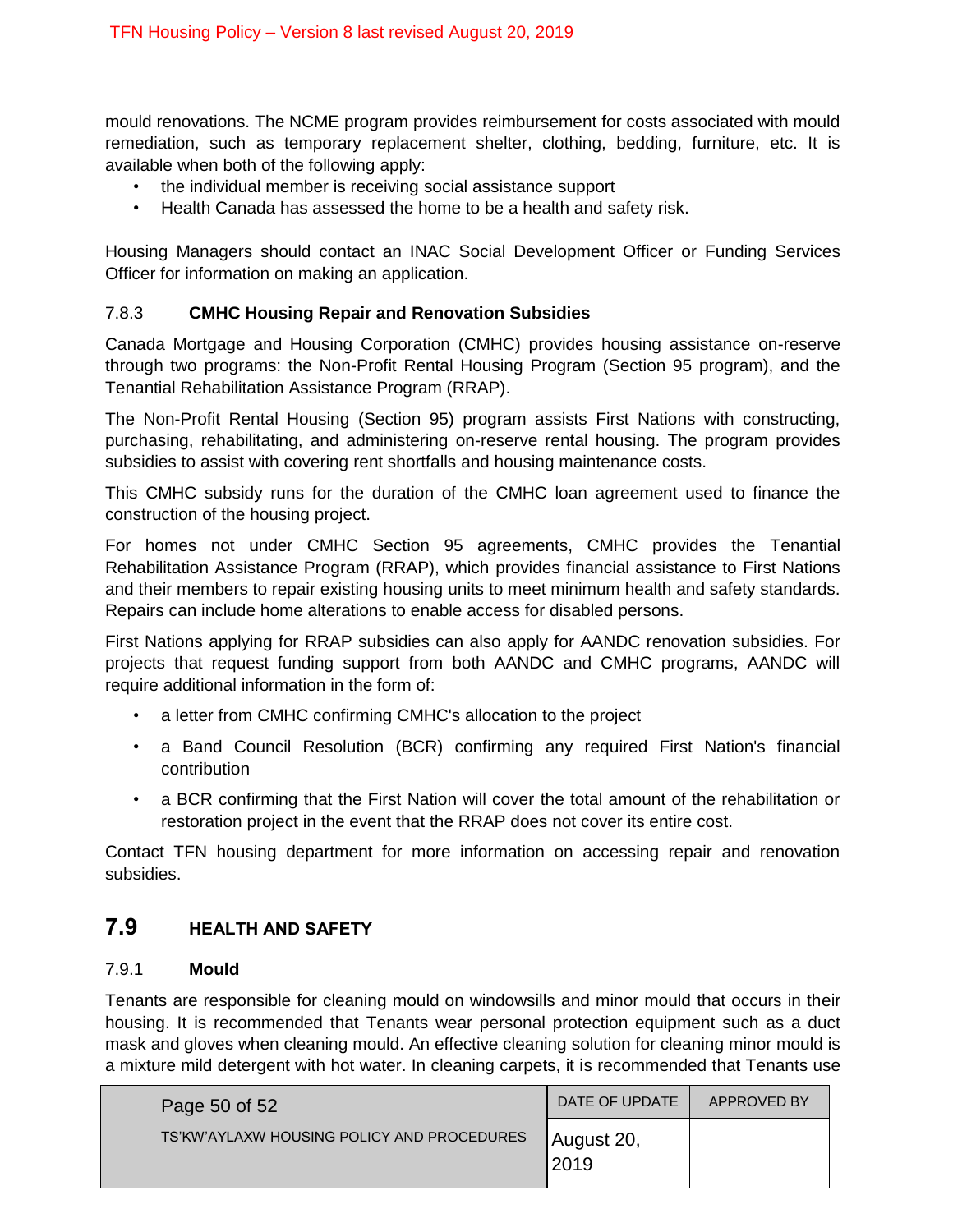a high efficiency air filter, and that all surfaces, in the unit, including floors, walls, ceilings and shelves, be cleaned thoroughly. For serious mould issues see Section 7.8.

# <span id="page-50-0"></span>7.9.2 **Home Fire Safety**

Tenants are responsible for keeping the unit and surrounding area in a fire safe condition at all times. Tenants will be responsible for checking to see if smoke alarms are in working order and checking the date on the fire extinguishers. No free-standing space heaters will be allowed without the written consent of the Housing Department.

Principle Tenants are responsible for planning a home fire escape plan. A Home Safety Checklist will be provided along with the Rental Agreement/Rental Purchase Agreement.

### <span id="page-50-1"></span>7.9.3 **House Fires**

All house fires will be immediately reported to emergency services and the TFN Housing Department.

# <span id="page-50-2"></span>7.9.4 **Open Burning**

Tenants may not construct or light open-flame fires (including but not limited to burning barrels, recreational fires, bonfires, fire pits and/or camp fires). All open burning is banned; the TFN Council may grant special permission for ceremonial fires to be burned during funerals with specific conditions imposed to protect the safety of the community.

### <span id="page-50-3"></span>7.9.5 **Illegal Activity**

Tenants are strictly prohibited from carrying on or permitting others to carry on illegal activity in their residence. TFN will inform the appropriate authorities in the event that illegal or prohibited activity is taking place or has occurred. The Housing Department will evict any Tenant carrying on or permitting others to perform illegal activity in their unit.

### <span id="page-50-4"></span>7.9.6 **Storage and Transport of Firearms**

All Tenants are responsible for the safer storage and transport of firearms in accordance with Canadian regulations. For more information on firearm safety visit RCMP's Firearm Safety website at [http://www.rcmp-grc.gc.ca/cfp-pcaf/fs-fd/storage-entreposage-eng.htm.](http://www.rcmp-grc.gc.ca/cfp-pcaf/fs-fd/storage-entreposage-eng.htm)

# <span id="page-50-5"></span>**7.10 TENANT EDUCATION AND SUPPORT SERVICES**

### <span id="page-50-6"></span>7.10.1 **Home Maintenance Training**

After Tenants are chosen for the new housing units, the Housing Manager, will hold a housing meeting for new Tenants. The meeting may consist of information sharing on: 1) The construction process and 2) the operations process.

| Page 51 of 52                              | DATE OF UPDATE      | APPROVED BY |
|--------------------------------------------|---------------------|-------------|
| TS'KW'AYLAXW HOUSING POLICY AND PROCEDURES | August 20,<br> 2019 |             |